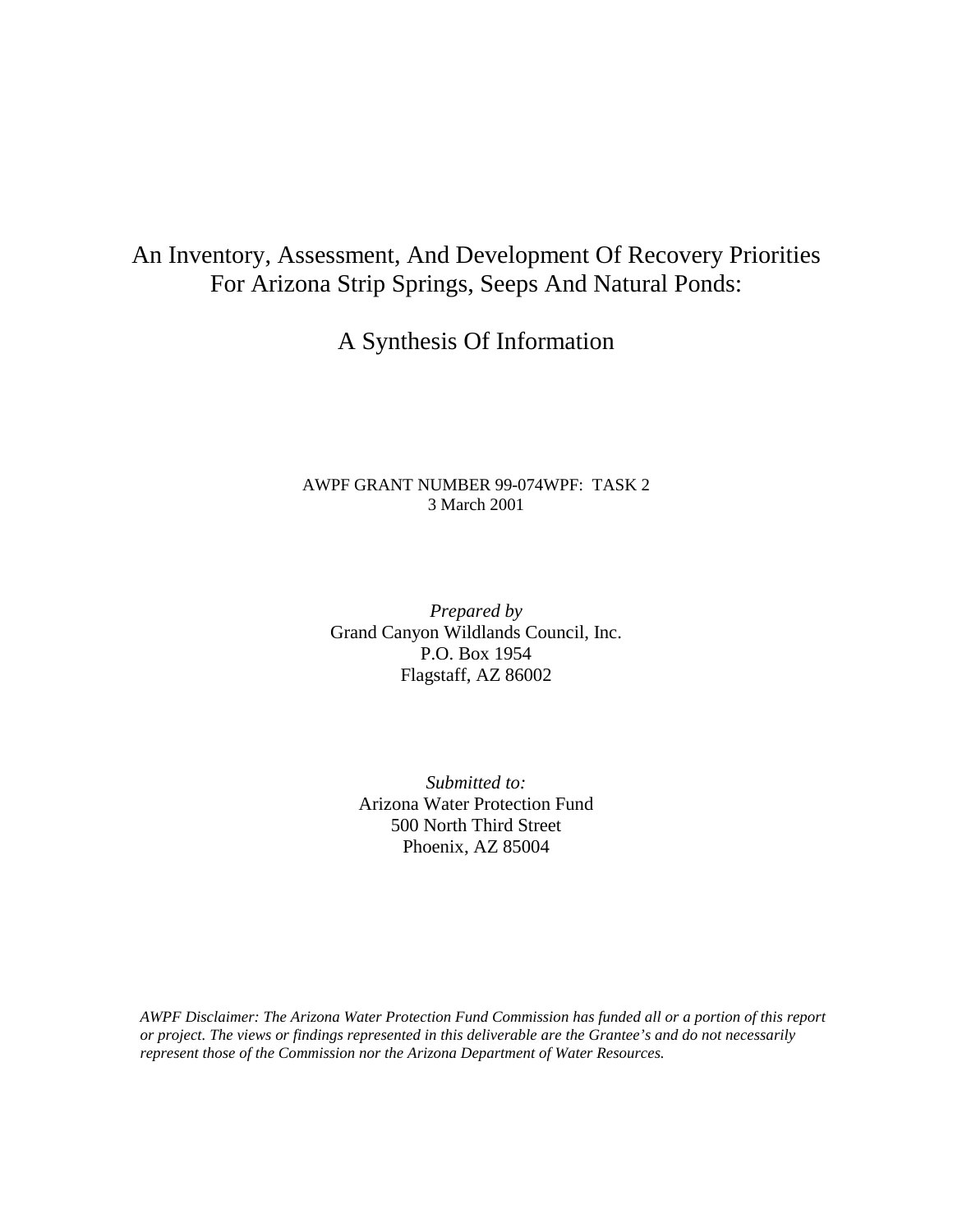## TABLE OF CONTENTS

| List of Tables                                        | $\cdots$<br>111 |
|-------------------------------------------------------|-----------------|
| List of Figures                                       | iii             |
| List of Case Histories                                | 111             |
| List of Appendices                                    | $\cdots$<br>111 |
| Acknowledgments                                       | 1V              |
| Introduction                                          |                 |
| Geology of the Arizona Strip                          | 3               |
| Natural Water Sources on the Arizona Strip            | 5               |
| Biology of Natural Water Sources on the Arizona Strip |                 |
| Prehistory of the Arizona Strip                       | 14              |
| History of the Arizona Strip                          | 15              |
| <b>Case Histories</b>                                 | 18              |
| <b>Relevant References</b>                            | 26              |
| Appendix 1. Springs of the Arizona Strip              | 35              |
| Appendix 2. Water Chemistry Data                      | 46              |
| Appendix 3. Priority Ranking Definitions              | 47              |
|                                                       |                 |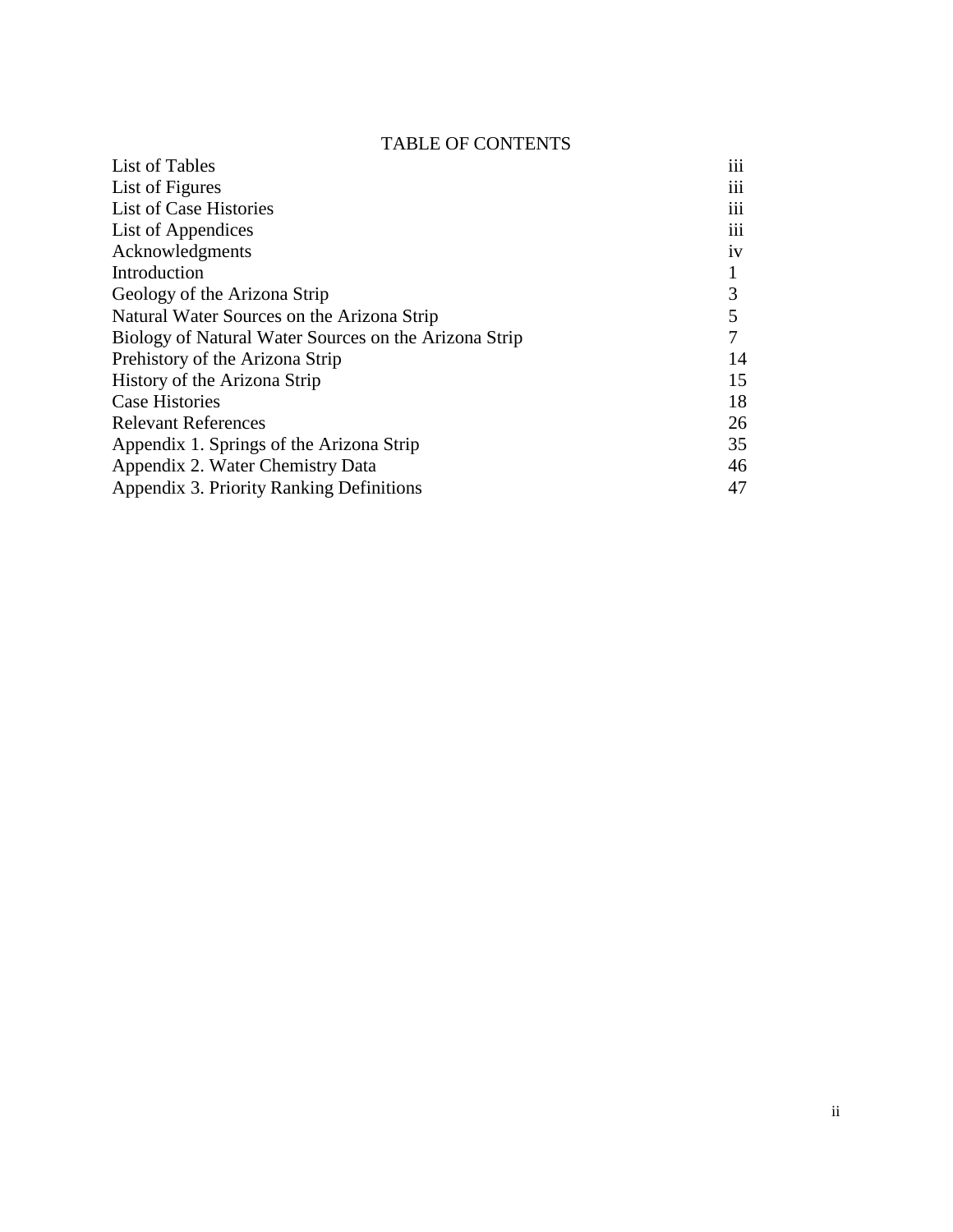## LIST OF TABLES

Table 1: Species of concern that do or may occur on the Arizona Strip.

## LIST OF FIGURES

- Figure 1: Map of the Arizona Strip, showing the distribution of known springs, seeps and natural ponds.
- Figure 2: A) Vaseys Paradise mean monthly estimated discharge (L/s), and B) water temperature, 1950-1996.

## CASE HISTORIES

Case History 1: Vaseys Paradise, Mile 32R, Grand Canyon National Park

Case History 2: Pipe Springs, Pipe Spring National Monument

Case History 3: Southwestern Willow Flycatcher Biology

## LIST OF APPENDICES

- Appendix 1: List of springs, seeps and natural ponds reported from the Arizona Strip (U.S. Geological Survey data).
- Appendix 2: Water chemistry data from 10 springs along the north and east sides of the Colorado River in Grand Canyon National Park in 1998 (data courtesy of John Spence, NPS-GCNRA).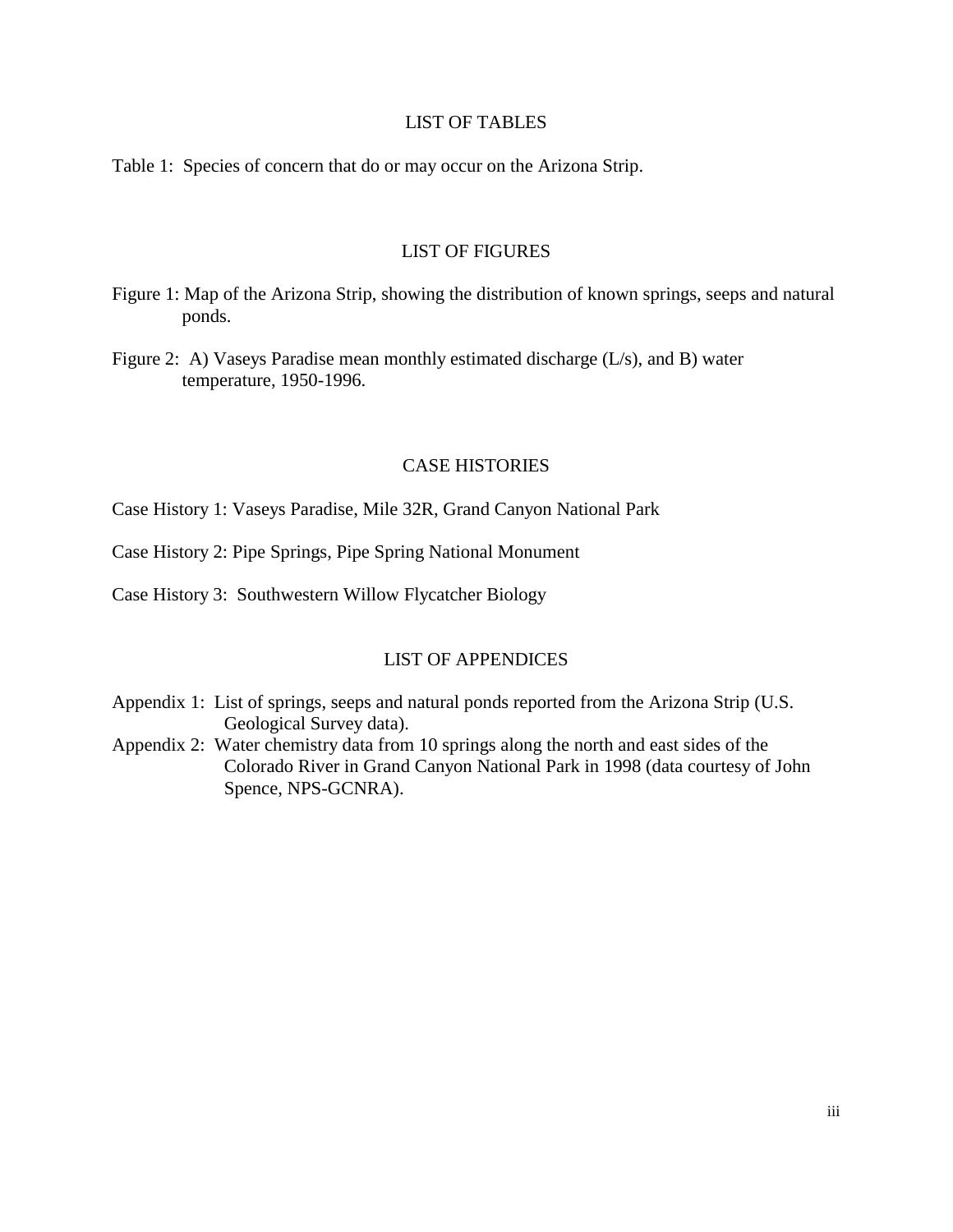#### ACKNOWLEDGEMENTS

We thank the Arizona Water Protection Fund for supporting Research Project Number 99- 074WPF. The AWPF staff provided invaluable guidance and assistance through the report preparation process, particularly Ms. Selinda Border, Ms. Su Miller and Mr. Dave Christiana.

This project was supported by the Bureau of Land Management Arizona Strip District Office, Lake Mead National Recreation Area, Grand Canyon National Park, Glen Canyon National Recreation Area, and the North Kaibab National Forest District Rangers Office in Fredonia. We thank several federal agency staff members in particular who guided our information compilation, including: Mike Herder, Becky Hammond, Bob Smith, Tim Duck, Stephanie Ellingham (BLM); Bill Burke, Jon Lee, Kent Turner (LMNRA); John Rihs (GCNP); John Spence (GCNRA); Dan Garcia, Melissa Siders (NKNF), George Billingsley, and Don Bills (USGS). In addition, we greatly appreciated the assistance of Michael Johnson (Virgin Valley Water District), Peter Huntoon (Geologist), and Karl Puhlmann (Desert Research Institute).

We thank E. North for a literature review of land Mollusca for the Grand Canyon region. This report was prepared for GCWC by Lawrence E. Stevens, Kelly Burke, and R.J. Johnson.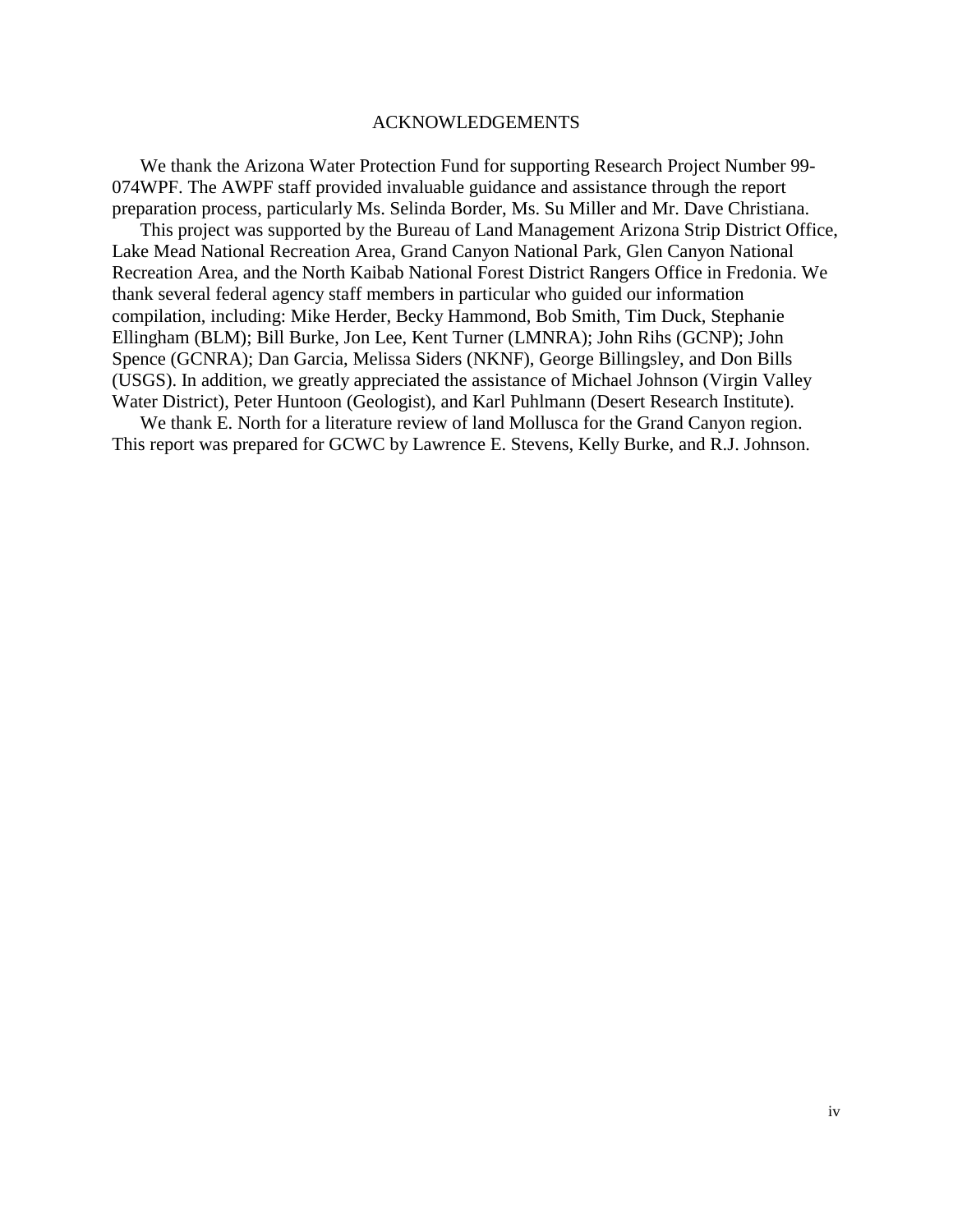#### INTRODUCTION

#### Spring, Seep and Natural Pond Ecosystems

Springs, seeps and natural ponds in arid regions, such as the Arizona Strip are important to the region's natural heritage for several reasons: 1) they provide critical water and food resources to wildlife, livestock, and humans; 2) they are point sources of biodiversity and bioproductivity in otherwise low productivity desert landscapes; and 3) they are the focus of human activities, regional history, and land and wildlife management. Despite their overall importance, the hydrology and ecology of these natural water sources have not been systematically inventoried on the Arizona Strip, or elsewhere in the Southwest. Grand Canyon Wildlands Council has undertaken this task on the Arizona Strip to provide baseline information to all interested parties on the condition of these important ecosystems. Funding for this project is provided by the Arizona Water Protection Fund, and the research is also supported by several federal land-managing agencies, including the U.S. Department of Interior Bureau of Land Management Arizona Strip District Office, the National Park Service (Lake Mead National Recreation Area, Grand Canyon National Park, and Glen Canyon National Recreation Area), and the U.S. Department of Agriculture North Kaibab National Forest District Office. The project was initiated in May 2000 and is scheduled for completion in March 2002.

The objectives of this report are to synthesize the available information on Arizona Strip springs, seeps and natural ponds. We first provide general information on spring ecosystems and their ecological significance in the region. We next describe the geography and human history of the Arizona Strip region. Then we present information on the distribution, discharge patterns, water chemistry, bacteriology, aquatic biota and terrestrial biota associated with these natural water sources. We also provide or reference information on the management of these water sources. We discuss these results in relation to environmental management criteria of the several federal agencies on the Arizona Strip, and prospects for long-term sustained use and ecosystem integrity. Our efforts augment the syntheses by individual federal and state managing agencies (*e.g.,* U.S. National Park Service 1981; U.S. Bureau of Land Management 1990, 1992; U.S. Bureau of Land Management and Arizona Game and Fish Department 1991), and incorporates information from those reports with scientific studies over the past century into a single overview of the natural water sources of the Arizona Strip.

#### Springs as Refugia

Throughout human history, the occupation of arid regions has been focused in riparian habitats fed by springs and streams, and aridlands springs have played an essential role for innumerable other life forms throughout evolutionary history. Springs provide water, food, habitat, and cultural encounter opportunities. They are often more ecologically stable than surrounding upland ecosystems in arid regions, therefore often serving as biological refugia. This is particularly the case in the arid Southwest during the past 15,000 years of changing climate.

In this region, coniferous woodlands occupied elevations as low as 350 m 12,000 yr ago, as the Wisconsin glacial phase ended. Coniferous woodlands shifted 1,000 m upslope over the next 4,000 yr, and now occupy elevations above 1,400 m. Although the persistence of individual springs on the Arizona Strip remains unstudied, numerous springs in the surrounding region are known to have existed since Pleistocene time, including Montezuma's Well near Camp Verde, Arizona, and several spring mounds north of Las Vegas, Nevada (Dean Blinn 2000; Vance Haynes 2000). The persistence of springs is also evidenced by the extent of endemism among plants, invertebrates, and *Cyprinodon* pupfish at numerous springs in the region.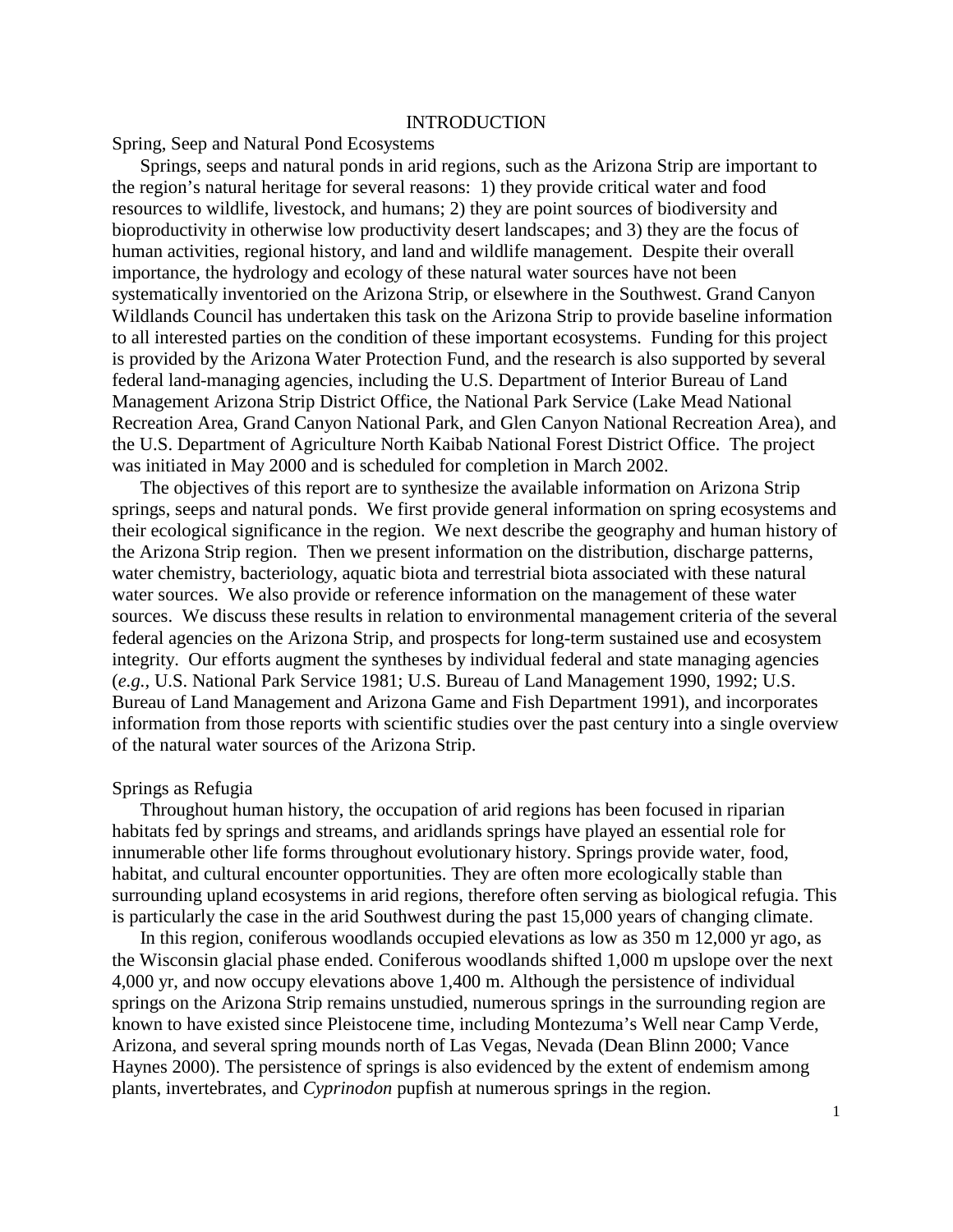Geography, Demography and Economy of the Arizona Strip

The Arizona Strip includes 2.0 million ha (5.0 million acres) of the southern Colorado Plateau lying north of the Colorado River in northern Arizona (Fig. 1). Elevations range from 350 m on Lake Mead to 2800 m on the North Rim of Grand Canyon, with most of the land lying between 1500 m and 2000 m elevation. Several large basins, mountains, plateaus, and escarpments make up most of the Strip's land area, including (from west to east): the Grand Wash basin, the Virgin Mountains, the Sanup Plateau, the Grand Wash Cliffs, the Shivwits Plateau, the Hurricane Cliffs, the Uinkaret Plateau, the Kanab Plateau, the Kaibab Plateau (Buckskin Mountain), House Rock Valley, and the Paria Plateau. The region is dissected by the deeply incised canyons of three small streams: the Virgin River, Kanab Creek, and the Paria River.

The Strip's plateaus are vast, arid peninsulae of the southwestern Colorado Plateau bordering the Grand Canyon and Lake Mead to the south, the Mojave Desert to the west, and Lake Powell to the east. The region is characterized by distinctive, stepped ecological transitions or ecotones, bridging some of the most scenic and profound geological and biological boundaries in the United States. These ecotones form the transition between the Colorado Plateau and Basin and Range geologic provinces, and the lower steps of the "Grand Staircase."

The Arizona Strip is largely managed by federal agencies, including: 1) the U.S. Department of Interior Bureau of Land Management (grazing, wildlife, mining, recreation, cultural resources, wilderness, and research); the National Park Service in Lake Mead and Glen Canyon National Recreation Areas, Pipe Springs National Monument (historic preservation, recreation and research), Grand Canyon National Park (wildlife, cultural resources, wilderness, recreation, and research), and the newly designated Grand Canyon-Parashant National Monument and Paria Plateau National Monument (BLM and NPS joint management); 2) the North Kaibab Paiute Indian Reservation is managed for tribal resources; and 3) the U.S. Department of Agriculture National Forest Service in the North Kaibab National Forest (timber, mining, wildlife, wilderness, cultural resources, recreation, and research). A total of seven Wilderness Areas exist on the strip. The U.S. Fish and Wildlife advises the other federal agencies regarding protection of threatened and endangered species. The Arizona State Game and Fish Department manages wildlife in the Strip. In addition, there are some Arizona State lands, primarily managed for wildlife and recreation, and <5% private lands on the Arizona Strip, with towns including Colorado City, Mt. Trumbull, Jacobs Lake, Fredonia, and Marble Canyon. The region's private land management activities are focused on grazing, water development, tourism and urban development.

Ecosystem conservation has been a persistent theme on the Arizona Strip. Although little recognized, President Theodore Roosevelt declared the North Rim of Grand Canyon as a National Game Preserve on 28 November 1906. Public Law No. 339, 34 Stat. 607 (6 June 1906) allows the president to proclaim National Game Preserves "for the purpose of providing breeding places for game birds, game animals, and game fish on lands and waters in the national forests…(and which) shall be devoted to the increase of game birds, game animals, and fish of all kinds naturally adapted thereto…" Other Presidential and Congressional actions resulted in the establishment of Grand Canyon National Park, Marble, Pipe Springs, Grand Canyon, and recently the Grand Canyon-Parashant and Paria Plateau National Monuments, as well as two National Recreation Areas and six Wilderness Areas.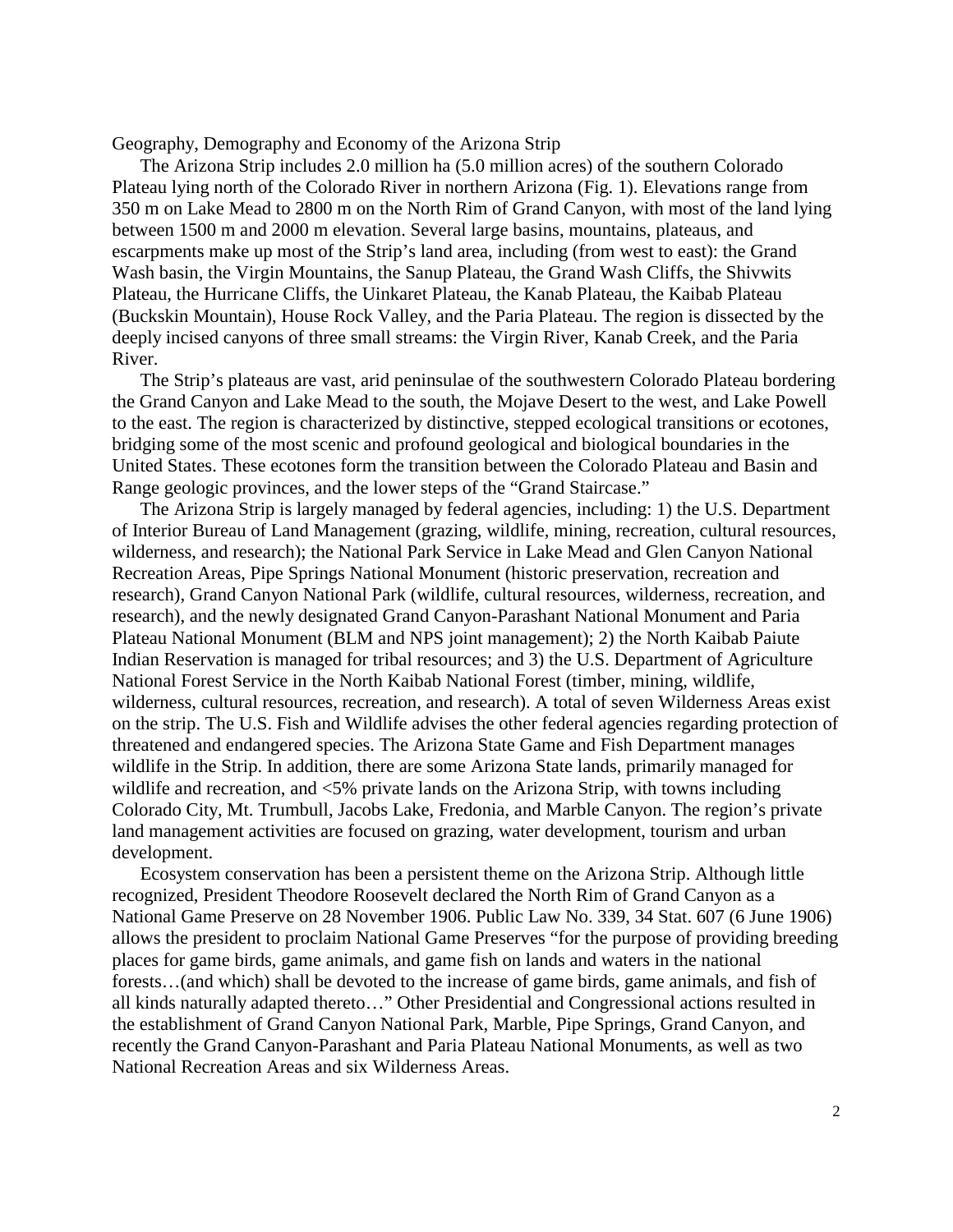The Arizona Strip is sparsely populated: the only towns on the Arizona Strip are Fredonia, Colorado City, Mt. Trumbull, Jacobs Lake, and Marble Canyon. The National Park Service centers at Pipe Springs National Monument and the North Rim Village of Grand Canyon are heavily visited attraction sites. Although many of the Arizona Strip's population regards grazing and logging as the region's primary economy, governmental employment, real estate development, and recreation and associated supporting businesses are the dominant economic endeavors. More than 95% of the grazing allotment holders on the Arizona Strip are residents of Utah (Bureau of Land Management data 2000).

The Arizona Strip has remained historically remote from the rest of the State by virtue of its isolation by the Colorado River, and because the landscape is characterized by steep topography and harsh climate. Access to the Arizona Strip from the south during the  $19<sup>th</sup>$  Century and up until 1928 was via Grand Wash and Mainstreet Valley to the west, and Lees Ferry on the east. Access to the Strip from the north involved travel through the rough, arid terrain of southwestern Utah, which never received railroad service. Completion of Navajo Bridge on Highway 89A in 1928 greatly facilitated access to the eastern Strip (Rusho and Crampton 1991; Reilly 1999). Access from the north was greatly facilitated by construction of Interstate 15 from Las Vegas through St. George to Salt Lake City. However, access into the region remains restricted to that brief section of interstate and only three paved state highways (89, 89A, and 380). Otherwise, access is via dirt roads of seasonally varying quality, and much of the Strip is roadless. It remains one of the most remote and rarely visited landscapes in the Southwest.

#### Springs Management Criteria of Federal Agencies

Governmental management of the ecosystems associated with water sources is in the context of each agency's land management policies; however, springs are rarely given special status unless specific resource objectives are recognized. For example, the Endangered Species Act mandates consideration of habitat threats for the Kanab ambersnail at Vaseys Paradise spring in Grand Canyon National Park. The National Park Service has monitored discharge and geochemistry at the several springs with cultural significance at Pipe Springs National Monument. Management goals regarding the protection of riparian vegetation prompted the BLM to fence several springs in Grand Wash. The National Park Service has effectively removed non-native tamarisk from Tassi, Burro and other springs in Lake Mead National Recreation Area. Several springs, including Big Spring on the North Kaibab National Forest, are used for water supplies for fire crews. In addition, the State of Arizona manages a spring just south of Mt. Trumbull specifically for wildlife.

#### GEOLOGY OF THE ARIZONA STRIP

#### **Overview**

The Arizona Strip is primarily a limestone and volcanic tableland, containing the Paleozoic and Mesozoic strata that are exposed by the Colorado River in and north of Grand Canyon (Fig. 2; Billingsley 1978, Beus and Morales 1990). These Paleozoic and Mesozoic sedimentary sequences extend through the Strip and are underlain by high grade metamorphic basement rocks that are exposed in the three crystalline inner gorges of Grand Canyon. The Paleozoic strata are downthrown nearly five km to the west of the Grand Wash Cliffs, where those strata are overlain by largely Miocene to Pliocene aged lake beds, other volcanic flows and colluvium.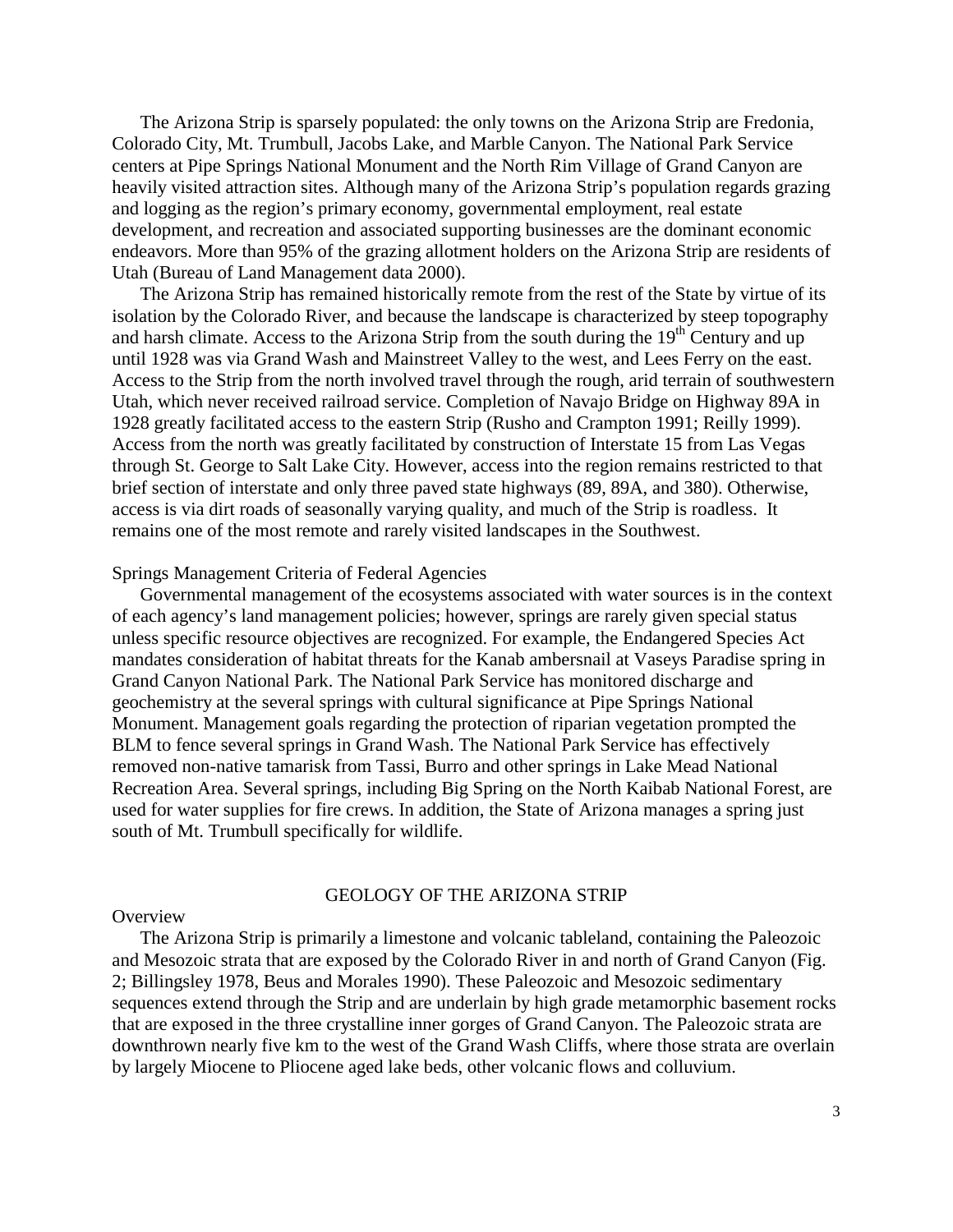The Arizona Strip is structurally bounded by six major north/south trending fault/deformation zones (from west to east): the Grand Wash fault, the Hurricane fault, the Toroweap Fault, the West Kaibab Monocline, the East Kaibab Monocline, and that portion of the Echo Cliffs that forms the eastern rim of the Paria River drainage (Huntoon 1990). The three relatively young western fault zones express the response of the western edge of the Colorado Plateau to Basin and Range extension. The Strip's impressive exposure of Mesozoic strata (particularly the Vermilion Cliffs Navajo Sandstone on the Paria Plateau) reflects the interaction through time between the uplift of the southern Colorado Plateau, Laramide and Basin and Range structural deformation, and downcutting by the Colorado River.

#### Cenozoic Volcanism

The igneous caprocks and flows of the western Arizona Strip were first documented by John Wesley Powell (1895) during his 1869 voyage through Grand Canyon:

*"…a cinder cone, or extinct volcano, stands on the very brink of the canyon. What a conflict of water and fire there must have been here! Just imagine a river of molten rock running down into a river of melted snow. What a seething and boiling of the waters; what clouds of steam rolled into the heavens!"* 

Powell's observations relect the impressions of many who have viewed the extent of volcanism in this region. The lava flows Powell referred to are extensive basaltic flows that originate from vents and small volcanoes in the Toroweap and Whitmore drainages, and across the Shivwits Plateau region (Hamblin 1990). These flows and features become progressively younger from SW to NE, indicating a gradual migration of the source volcanism. The ages of these volcanic rocks relate to the timing of downcutting of the Grand Canyon in that, for example, some of the lava flows poured into Grand Canyon, while others were cut by the Colorado River.

#### Mineral Resources

 Potentially valuable minerals are rare on the Colorado Plateau, and occur in two types of settings (Billingsley *et al.* 1997): 1) Breccia pipes form through collapse of limestone solution chambers, and may contain uranium, copper and small amounts of silver and gold; 2) Small copper deposits exist in chert breccias within the Harrisburg Member of the Permian Kaibab Limestone. The low quantities of these minerals extracted historically indicate that they are probably of little economic importance in this region (G. Haxel, written communication). Other minerals of potential economic interest may include gypsum, sand and gravel, flagstone, cinders, gas or oil, and mineral specimens; however, the remoteness of the region and the condition of existing roads are obstacles to profitable extraction of these commodities. An historically remarkable bat guano mine exists near Mile 266 on upper Lake Mead, unsuccessfully mined by U.S. Guano Corporation in 1958-1959.

#### Recent Paleontology and Climate Change

Altschul and Fairley (1989) reviewed the literature on Pleistocene/Holocene paleoenvironmenal change on the southern Colorado Plateau, including the Arizona Strip. The arrival of prehistoric humans and Pleistocene-Holocene climate changes are considered the causes of the extinction of Pleistocene megafauna in this region, including elephants, camelids, Harrington's mountain goat, Shasta ground sloth, numerous large predators, and giant *Teratornis* (quasi-raptorial birds), but few to no smaller carnivores or other organisms. Analyses of packrat middens, plant distribution and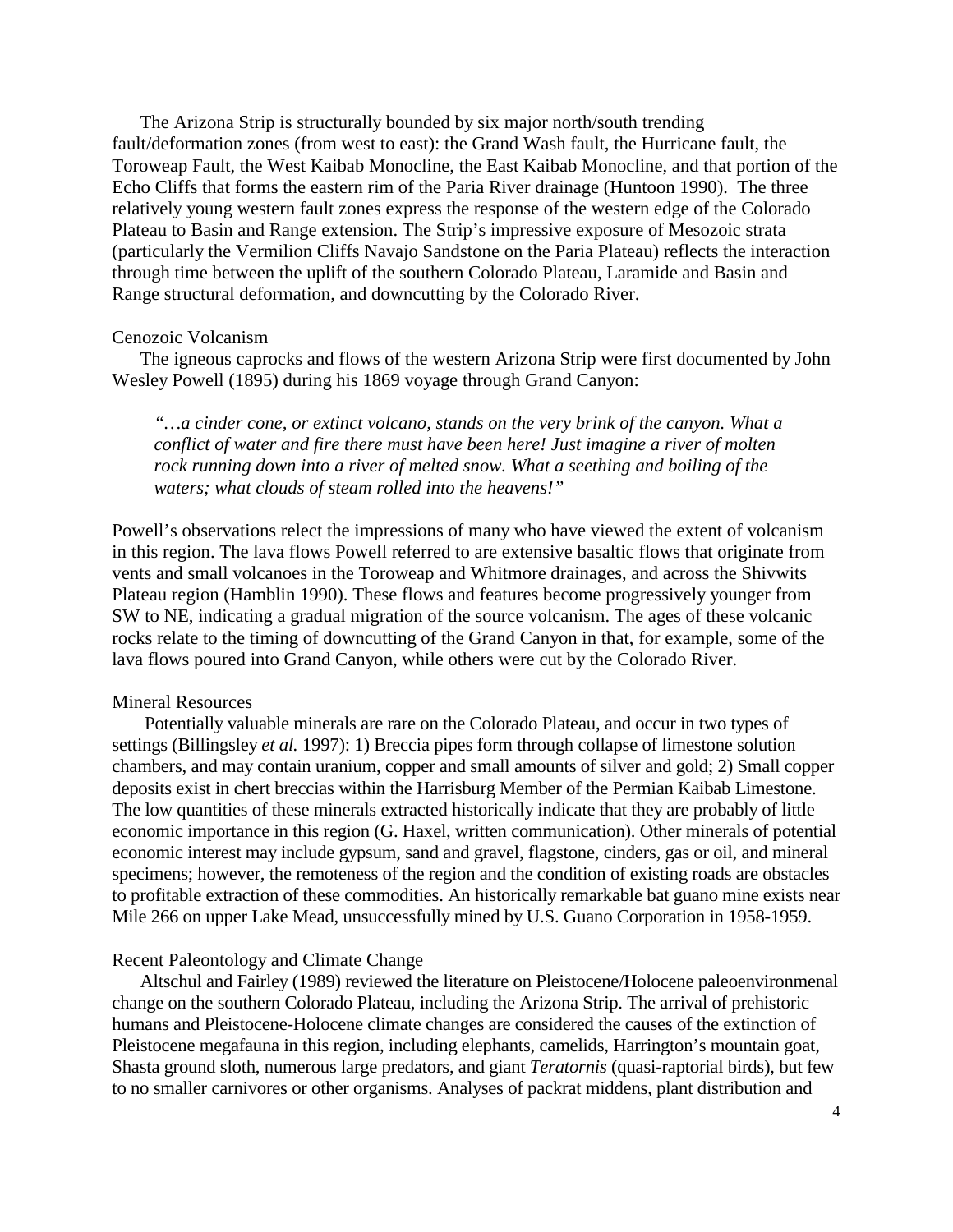general atmospheric circulation models indicated that the jet stream was displaced to the south during the Wisconsin Glacial phase (prior to 12,000 years before present, ybp).

Increased frequency of winter storms is likely to have increased winter precipitation, decreased summer precipitation and resulted in cooler summer temperatures, relative to contemporary conditions. Rapid vegetation change occurred from 12,000 ybp to 8,000 ybp, as boreal spruce, limber pine and dwarf juniper disappeared from most of the Arizona Strip (these species presently occur above about 2,500 m elevation). Data from several sites on the southern Colorado Plateau indicate that ponderosa pine, gamble oak, one-seed juniper and, later, pinyon pine, arrived between 10,000 and 7,200 ybp. The present summer monsoon boundary formed during this period, although the present vegetation composition was not fully in place until 2,000 to 3,000 ybp. Geomorphic, palynological and dendrochronological data suggest that droughts were relatively common, with 10- 30 yr dry periods from the early AD 200s to the early 900s, increased precipitation from the early 900s to AD 1210, a return to erratic droughts to AD 1500, generally moist conditions from AD 1500 to the mid 1800s, and a return to erratic droughts through the present. Generally, periods of higher moisture availability are associated with pulses of human agricultural activity.

#### Modern Climate on the Arizona Strip

The present-day climate of the Arizona Strip is arid, continental, highly variable and is strongly affected by elevation (Sellers et al. 1985). Wintertime low temperatures range from near zero at 360 m elevation on Lake Mead to  $\leq$  30 °C at 2,800 m on the North Rim of Grand Canyon. Summertime high temperatures range from  $30-50$  °C, with temperature inversely related to elevation. Total annual precipitation ranges from 125 mm at lowest elevations to 750 mm at highest elevations. Humidity is likewise extremely low in most environments, but increases at higher elevations. Iorns et al. (1965) estimated that more than 90% of the annual precipitation was lost to evaporation and evapotranspiration. We found no adequate landscape model to predict temperature and precipitation across elevation and longitude on the Arizona Strip.

#### NATURAL WATER SOURCES ON THE ARIZONA STRIP

#### Distribution

Limited and dated information exists on the distribution of springs, seeps and natural ponds on the Arizona Strip (Appendix 1). The Bureau of Land Management (BLM) inventoried seeps and springs in this region in 1951 and 1976 (U.S. Bureau of Land Management/U.S. Geological Survey 1979). The U.S. Bureau of Land Management/USGS (1979) inventory located 50 springs, with various basic information for 8 springs, and 1984-89 data on discharge, extent of development, TDS, schematics of riparian area, and site photography (BLM unpublished data). Although not a complete survey, these have been the largest inventories attempted. The Arizona Department of Environmental Quality inventoried surface waters of the lower Virgin River basin (1999), but this region represents only a tiny portion of the Arizona Strip. From 1986-1988 the Arizona Game and Fish Department sampled springsnails in the Virgin River and Pakoon Basin, Kanab Creek and the Paria River (AGF Report 1988).

The North Kaibab National Forest has compiled a list of seeps and springs under its jurisdiction. However, few data are available on whether the many natural water sources distributed across the forest are perennial or seasonal, and data on discharge and geochemistry are dated or incomplete.

The U.S. Geological Survey at Lake Mead National Recreation Area has compiled an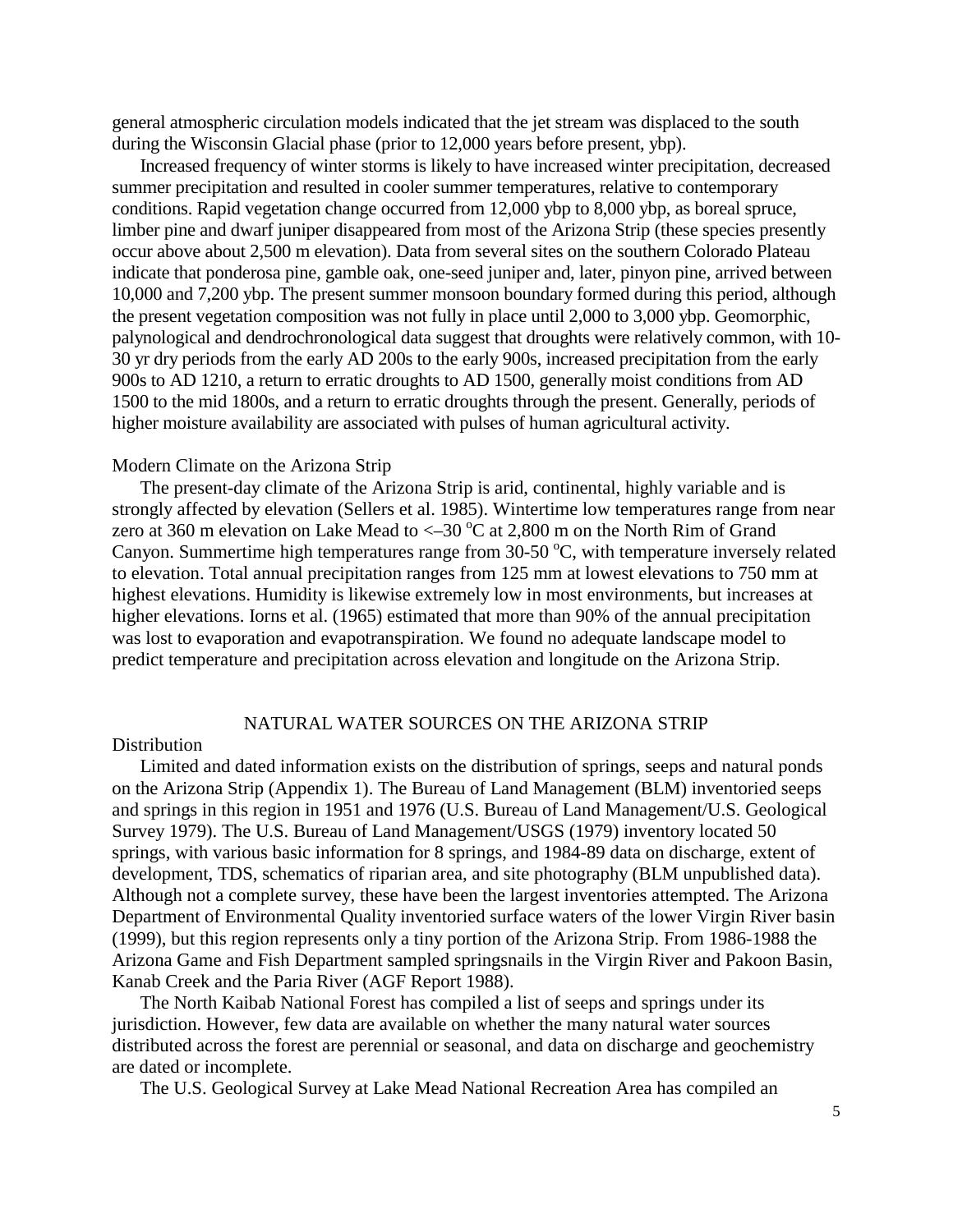incomplete list of seeps and springs (Glancy and VanDurgh 1969, Bales and Laney 1992), and data are limited to a relatively few springs.

The U.S. National Park Service (unpublished data) has developed an inventory of spring and pond distribution on the North Rim of Grand Canyon, but much of the information is dated, and much is incomplete.

The distribution of springs, seeps and natural ponds lying in Wilderness Areas in this region is relatively poorly known, and data on Arizona Strip groundwater hydrology, geochemistry and biota are likewise few. Also, human impacts at these springs are poorly known.

We found more than 450 springs, seeps and natural ponds ("lakes") indicated on existing U.S. Geological Survey topographic maps of the Arizona Strip (Appendix 1). Virtually all natural water sources appear to have been discovered and mapped on the Strip's plateau lands down to the stratigraphic elevation of the Permo-Pennsylvanian Supai Group. The distribution of natural waters emanating below that elevation on National Park Service lands is poorly mapped, particularly in Grand Canyon.

#### Hydrogeology

Studies of ground water hydrogeology on the Arizona Strip are few. On a regional basis, Goings (1985) and Zukosky (1995) proposed that ground water sources for springs emanating from the South Rim of Grand Canyon National Park are fed by a combination of local meteoric sources, with short travel times, and ground water with potentially much longer flow paths and travel times (Huntoon 1974). The combined source conceptual model was supported by detailed analyses at Pipe Springs National Monument springs, in which ground water and infiltrating surface water flows into a basin 8 km north of the Monument, and requires 620 yr to reach the Monument's springs (see the Pipe Spring case history below; U.S. Geological Survey 1999).

#### Flow

Discharge from a few Arizona Strip springs has been estimated, but little attention has been devoted to seasonal and interannual variation in discharge. Information on discharge is derived from several studies in and around Grand Canyon, an unpublished BLM study in 1984 on the plateau lands, unsynthesized U.S.G. S. data, and anecdotal data from agencies and landowners. Two ground water systems have received sufficient information to describe seasonal variation: the Vaseys Paradise and associated springs along the Colorado River in Grand Canyon National Park, and the springs at Pipe Springs National Monument. These are described in the case histories (below).

#### Water Chemistry

Information on the chemistry of natural waters from the Arizona Strip includes several studies in and around Grand Canyon, an unpublished BLM study in 1984 on the plateau lands, U.S. Geological Survey data and reports, and anecdotal data from agencies and landowners (Johnson and Sanderson 1968; Cole and Kubly 1976; Huntoon 1981; Foust and Hoppe 1985; McCulley 1985; Oberlin et al. 1999; U.S. Geolgical Survey 1999; Spence, personal communication and Appendix 2). Huntoon (1974, 1981, 2000) studied and synthesized water chemistry data for a series of springs that emerge near Colorado River level between Miles 30 and 36 in Grand Canyon National Park. He concurred with Johnson and Sanderson (1968) that these springs discharge from recharge areas on the eastern North Rim of Grand Canyon, and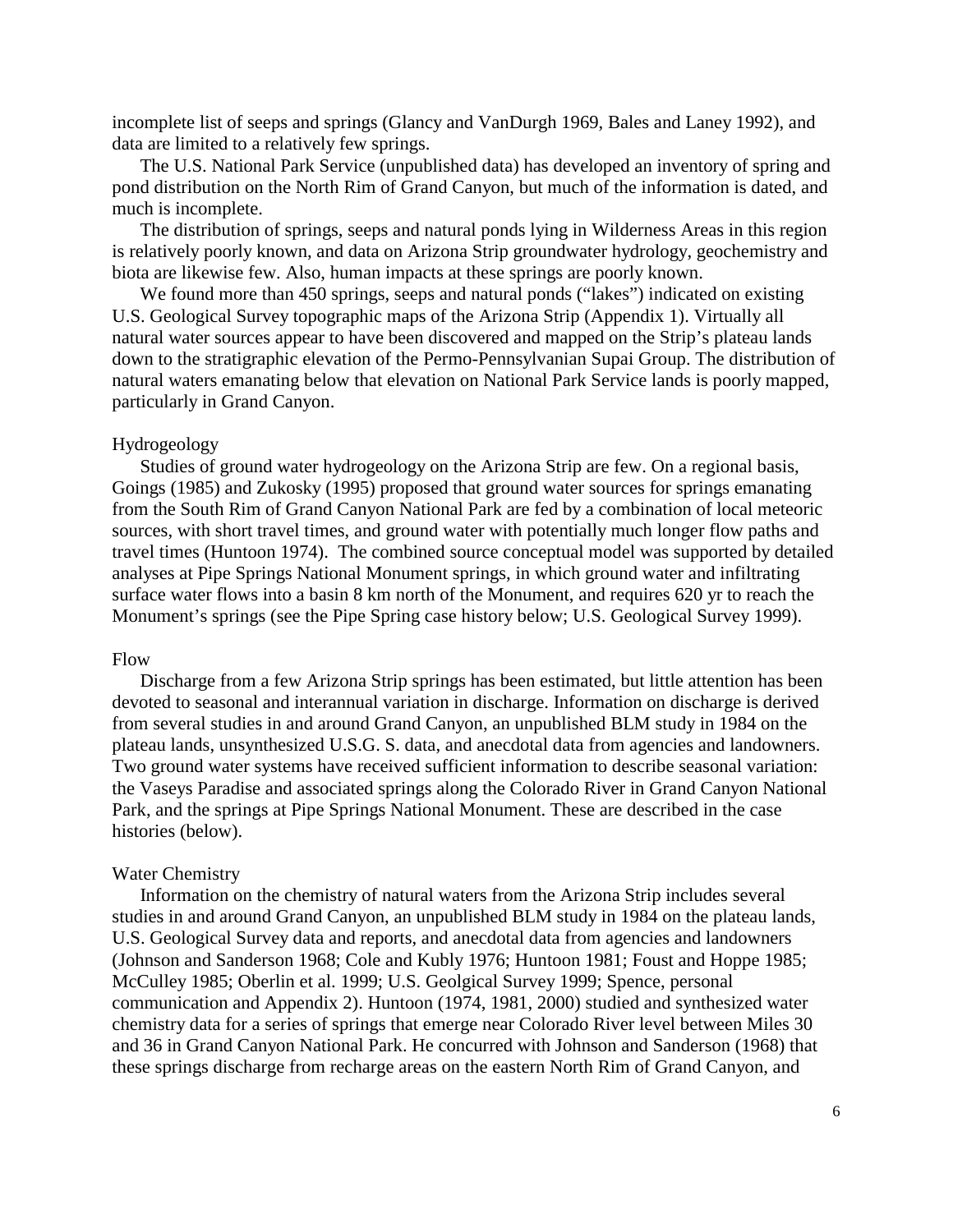have flow paths of 15-20 km and relatively short travel times (see the Vaseys Paradise Case History, below).

Foust and Hoppe (1985) examined temporal and spatial variation in geochemistry of 23 springs that emerge from or below the Redwall Limestone in Grand Canyon National Park. They concluded that all Grand Canyon spring waters are strongly dominated by calcium and magnesium (high total hardness) and by high bicarbonate alkalinity. These elements are derived from the bedrock geology, which is dominated by limestone and sandstone. Gypsum is the third most abundant chemical constituent, and sodium chloride concentrations were only elevated on north side springs in Crystal and 60 Mile creeks. Only fluoride concentrations were not diluted by springtime increases in baseflow. Kanab Creek was determined to have numerous heavy metal constituents and may constitute threats to water users.

## BIOLOGY OF NATURAL WATER SOURCES ON THE ARIZONA STRIP Bacteriology

We found few reports that describe the bacteriology of Arizona Strip springs, mainly confined to studies in Grand Canyon National Park and concerned with recreational impacts and threats. Merson et al. (1974) reported that *Shigella sonnei* gastroenteritis outbreaks occurred on Colorado River raft trips, but largely discounted the sources as derived from tributary floods. Sommerfeld et al. (1976) further explored the sources of bacteria-driven health problems. Tunnicliff and Brickler (1981) reported that bacteria levels occasionally exceeded public health standards in spring-sources that were used intensively for recreational bathing. L. Mazzu (NPS Hydrologist, written communication) studied bacteriology in the discharge of Vaseys Paradise, and Nankoweap, Bright Angel, Tapeats and Deer creeks, all of which are spring-fed tributaries of the Colorado River in Grand Canyon National Park, reporting findings similar to those of Tunnicliff and Brickler (1981).

#### Spring Refugia

Numerous springs in Grand Canyon support rare, endemic and some endangered species of plants and invertebrates and Vaseys Paradise (Colorado River Mile 31.5L) is one of the best studied of such springs. In addition to rare, isolated populations of heleborine orchids (*Epipactis gigantea*), cardinal flower (*Lobelia cardinalis*) and poison ivy (*Toxicodendron rydbergii*; Clover and Jotter 1944), this unithermal  $(15{\text -}16^{\circ}\text{C})$ , cool-water dolomitic spring supports at least four endemic invertebrate species, including a chironomid midge (*Metriocnemus stevensi*, Sublette et al. 1997), an as yet undescribed empidid fly, endangered Kanab ambersnail (Succineidae: *Oxyloma haydeni kanabensis*; Spamer and Bogan 1994, Stevens et al. 1997, Meretsky et al. 2000), and another, as yet undescribed succineid landsnail in the genus Catinella (S.K. Wu, personal comm.).

Other springs on the Arizona Strip between Colorado River miles 137 and 155 support populations of endemic McDougalls flaveria (Asteraceae: *Flaveria mcdougallii*), while seeping bedrock faces in the central Grand Canyon support populations of the moss-loving crawling waterbug, *Ochteris rotundus* (Ochteridae), a species otherwise only known from the Sierra Madre of central southern Mexico (Polhemus and Polhemus 1976). However, the number of other unique or unusual plant and invertebrate species at springs, seeps and ponds elsewhere on the Arizona Strip is unknown.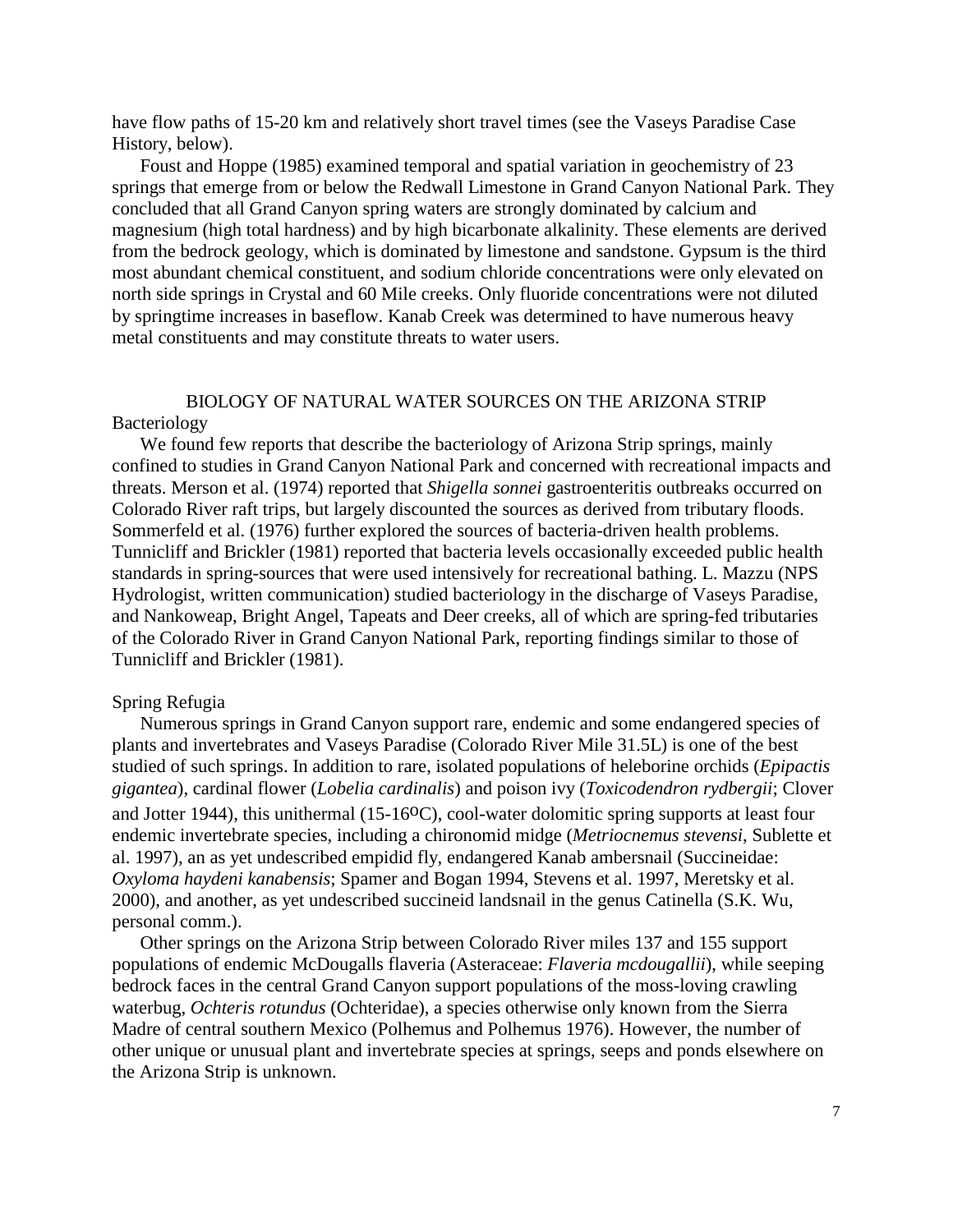#### Flora

The wetland flora of the region's natural water sources are primarily known from botanical descriptions, including those of Clover and Jotter (1944), Phillips et al. (1987), Ayers et al. (1994), and Brian et al. (in press) in the Grand Canyon region; Holland et al. (1979) from Lake Mead National Recreation Area; Spence (personal communication) in Glen Canyon National Recreation Area; and Woodbury et al. (1959) and Welsh et al. (1987) in southern Utah.

The aquatic flora of the region's natural water sources is rather poorly known. Turner and Karpiscak (1980) and the regional floras (above) described the macrophytes in the region, particularly at low elevation on National Park Service land. The region's algae are described by Benenati et al. (1997) in Grand Canyon. These studies indicate that numerous microscopic and macroscopic algae, but relatively few hydrophyte taxa, occur in the region's springs.

Stevens and Ayers (in press) analyzed the habitat requirements of the more than 1600 plant taxa in the Grand Canyon region, reporting that more than 11% of the flora occur obligatorily or facultatively at springs, seeps or natural ponds. They also reported that these habitats appear particularly prone to invasion by non-native plant species. Given that springs make up considerably less than 0.05% of the overall landscape, these data indicate an extraordinary concentration of the region's biodiversity at natural water sources. Among the region's more notable springs obligate plant species are: maidenhair fern (*Adiantum capillus-veneris*), heleborine orchid (*Epipactis gigantea*), cardinal monkeyflower (*Mimulus cardinalis*), cardinal flower (*Lobelia cardinalis*), rockmat (*Petrophytum caespitosum*), McDougalls flaveria (*Flaveria mcdougallii*), and *Primula* spp.. Most of these species (the latter two excepted) tend to be widely distributed but tightly restricted to springs habitats. In testimony to this fact, only 3 of 54 (5.6%) plant species described as sensitive by government agencies during the past two decades in this region are springs obligate species. This indicates that only widespread destruction of springs habitats is likely to affect most springs obligate plant populations.

#### Aquatic Fauna

*Aquatic Arthropods:* The aquatic fauna of the region's natural water sources is primarily known from research in Grand Canyon. Polhemus and Polhemus (1976) described the aquatic and semiaquatic Hemiptera of the Colorado River corridor in Grand Canyon, finding it to be relatively depauperate and more strongly related to southern desert regions. Stevens (1976) described the families of aquatic Insecta from the low elevations in Grand Canyon. Hofknecht (1982) provided a synopsis of aquatic invertebrate taxa from Grand Canyon tributaries of the Colorado River. Spindler et al. (1998) and Oberlin et al. (1999) each described the aquatic Insecta of 10 streams in Grand Canyon, postulating that ion concentration, discharge and basin size were negatively related to invertebrate diversity. Sublette et al. (1998) and Stevens et al. (1998) described the chironomid midge fauna and ecology of low elevations along the Colorado River, including springs such as Vaseys Paradise. Sublette et al. (1998) described 4 (10.5%) new taxa among the 38 species identified. Like the aquatic Hemiptera, the midge fauna of the Colorado River is depauperate as compared to other western rivers, because of biogeographic and possibly flow regulation of the ecosystem.

Drost and Blinn (1997) completed an invertebrate inventory of Roaring Springs Cave, at 1200 m elevation in Bright Angel Canyon, Grand Canyon National Park. Oberlin (1998) completed an aquatic invertebrate inventory of Pipe Spring National Monument.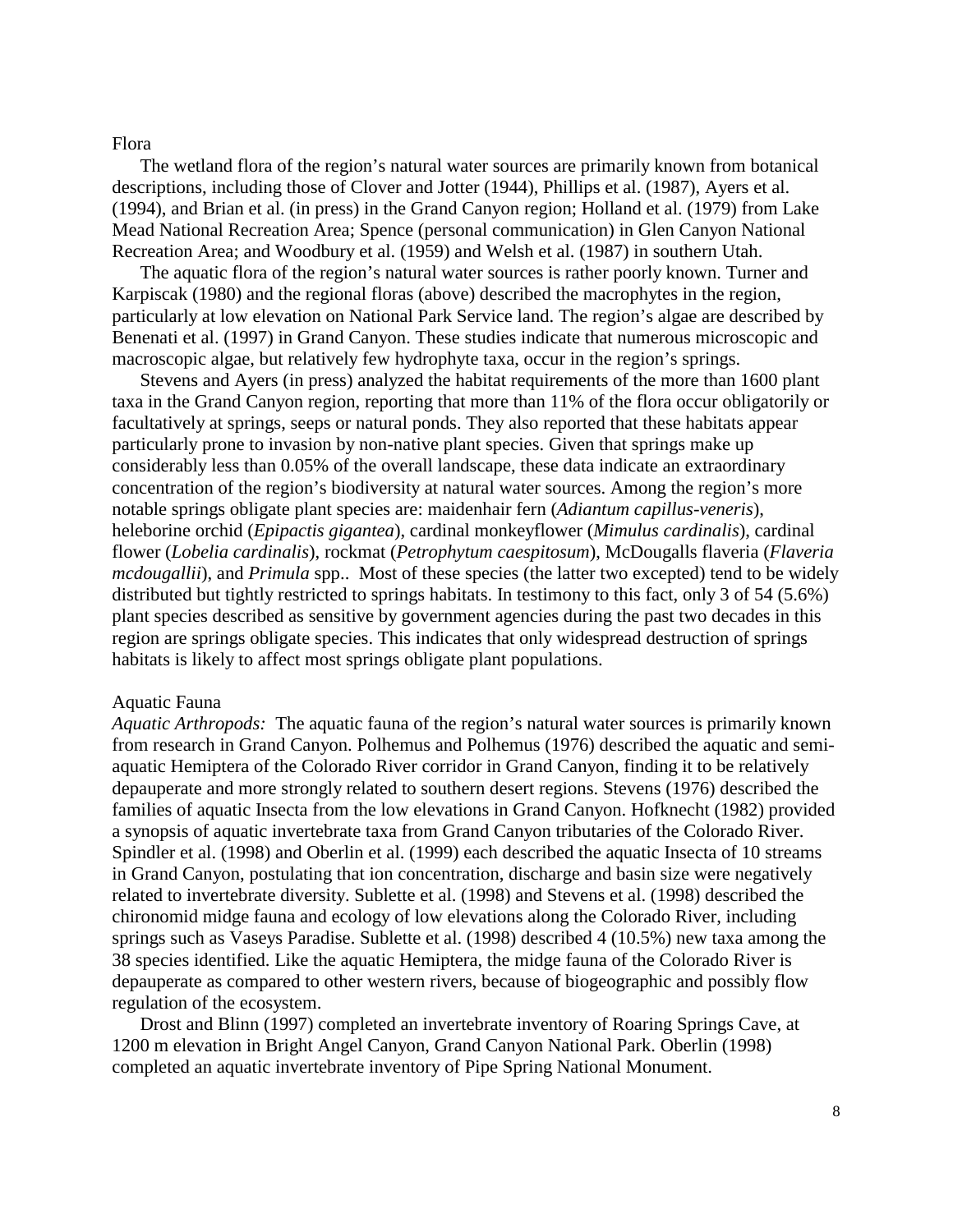*Aquatic Mollusca:* Bequaert and Miller (1973) reported that the Arizona Strip fell into the Nearctic Southwestern Molluscan Province, a region with 82% endemism among 234 native species recognized at that time. These authors recognize minor faunistic components derived from Neotropical, Rocky Mountain, Circumpolar, Pan-American, Californian and Nearctic assemblages.

Aquatic snail assemblages in the region are strongly dominated by physid *Physa* (*Physella*) *virgata* species complex and by *Fossaria* spp.. *Fossaria parva* was recorded from Pipe Springs by Pilsbry and Ferriss (1911), but in 1996 that spring was found to be dominated by *Physa* by Stevens (personal communication). Main Spring dried up in 2000 and no aquatic snails were detected (E. North, personal communication). Two sensitive aquatic snails may exist on the Arizona Strip. The desert and Grand Wash springsnails (*Pyrgulopsis deserta* and *P. bacchae*) have been reported from springs in Grand Wash by Hershler and Landye (1988). These minute snails live among the gravels in flowing spring water.

 In addition to snails, four genera of clams were recognized by Bequaert and Miller (1973), and may occur in the area, including: *Sphaerium* and *Pisidium* spp. (Sphaeriidae), *Anodonta* spp. (Unionidae), and non-native *Corbicula manilensis* (Cyrenidae). Stevens et al. (1997c) recently identified *Pisidium walkeri* and *P. variable* from the Lees Ferry area in the Colorado River.

*Fish:* No fish are presently known to be exclusively associated with Arizona Strip springs or natural ponds; however, several species occur in spring-fed tributaries close to the Colorado River. The Virgin River supports dwindling populations of native fish, including speckled dace (*Rhinichthys osculus*), Virgin River spinedace (*Lepidomeda m. mollispinis*), woundfin (*Plagopterus argentissimus*), flannelmouth sucker (*Catostomus latiipinnis*), round-tailed chub (*Gila robusta seminuda*) and Gila mountain-sucker (*Pantosteus clarki*; Minckley 1973). Speckled dace, humpback chub (*Gila cypha*), flannelmouth sucker and bluehead sucker (*Catostomus discobolus*) populations remain in the Colorado River in Grand Canyon and its tributaries. These tributaries may be influenced by overgrazing (increased sediment yield), fire, urbanization (including ground water extraction), and other land use practices in the Shivwits Plateau region. Native bonytail chub (*Gila elegans*), Colorado pikeminow (*Ptychocheilus lucius*), and razorback sucker (*Xyrauchen texanus*) have been largely or completely extirpated from the Colorado River in Grand Canyon and Lake Mead, and more than 20 non-native fish species have been released into those waters.

*Amphibians:* The only fully aquatic amphibians reported from springs habitats on the Arizona Strip are neotenic tiger salamanders (*Ambystoma tigrinum*). This morph of tiger salamander has been widely studied, and the life history is reviewed in Degenhardt et al. (1996). Tiger salamanders occur widely in ponds and stock tanks above 1800 m elevation, and have been widely distributed as a bait species. Other amphibians that may occur in the region's natural water sources include: red-spotted toad (*Bufo cognatus*), Rocky Mountain toad (*Bufo woodhousii*), southwestern toad (*Bufo microscaphus),* canyon treefrog (*Hyla arenicolor*), mountain treefrog (*Hyla eximia*), westen chorus frog (*Pseudacris triseriata*), northern leopard frog (*Rana pipiens*), other leopard frog species (*R. yavapaiensis* andor *R. onca*), and introduced bullfrog (*Rana catesbiana*). The distribution of these taxa is generally poorly known across the Arizona Strip.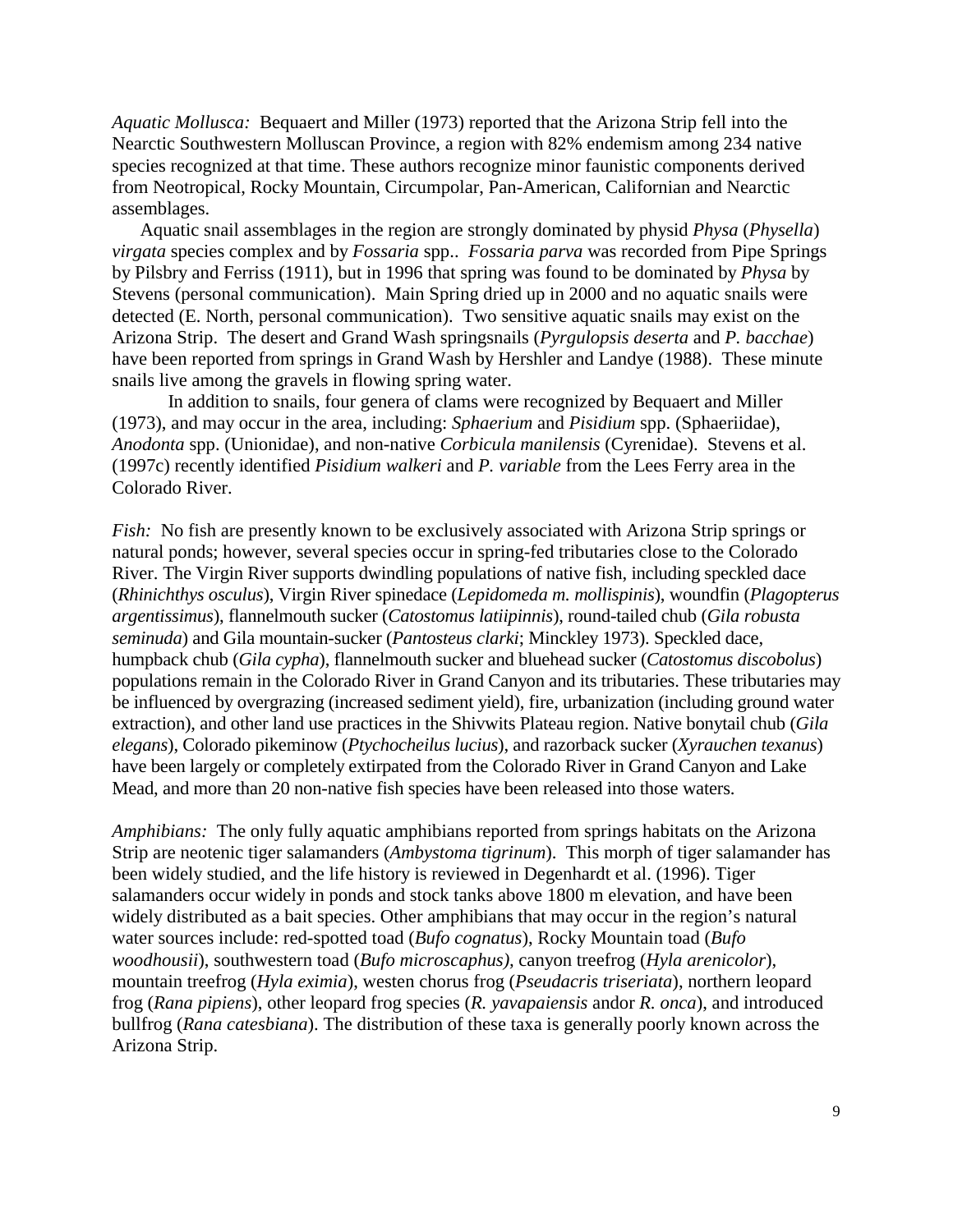*Birds:* There has been no assessment of habitat use by aquatic and semi-aquatic avifauna in springs habitats in the region to date. Stevens et al. (1997a) listed waterbird species in the Colorado River corridor in Grand Canyon. American dippers (*Cinclus mexicanus*) breed along the colder tributaries of the Colorado River in Grand Canyon, including Bright Angel, Tapeats, and Deer Creek, and occur widely along the mainstream during winter months. American pipits (*Anthus spinoletta*), as well as the waterbird species of concern listed in Table 2, occur during autumn migration (Brown et al. 1987).

*Mammals:* Aquatic mammals on the Arizona Strip are few (Hoffmeister 1986). Beaver (*Castor canadensis*) occur in several low elevation tributaries in Grand Canyon, including Bright Angel Creek; however, no populations are known on the plateau (Hoffmeister 1986). A single muskrat (*Ondata zibethica*) skull was collected from Tapeats Creek in the early 1980's by M. Yard (personal communication), but the presence of other individuals has not been confirmed in recent decades (Stevens et al. in press). Colorado River otter (*Lontra canadensis sonora*) are presumed extinct, but only could have occurred in the region in spring-fed tributaries near the Colorado River (Van Zyll de Jong 1972, Hoffmeister 1986).

## Terrestrial Fauna

*Terrestrial Mollusca:* Spamer and Bogan (1993a, 1993b) updated Pilsbry's (1948) and Bequaert and Miller's (1973) species list from the Grand Canyon region, reporting that 23 (92%) of 25 species known from the region were facultatively or obligatorily associated with the vegetation, litter, shade, and soil moisture conditions provided around springs. They documented the presence of 12 landsnail families, of which 11 (92%) are found in association with springs for those reasons. For many families, there is a decreasing dependence on springs habitats as elevation increases.

*Terrestrial Arthropods:* Terrestrial arthropods likely to occur at springs and which may be endemic, particularly include pillbugs (Isopoda), spiders (Arachnida) and ground beetles (Carabidae). In addition, non-native honey bees are commonly encountered at southwestern springs, and africanized bees have been reported in the Grand Canyon since 1996; however, the extent of africanization and the elevational distribution of honey bees is presently unknown.

Several researchers have collected at springs on the Arizona Strip, including Garth's (1950, and references therein) collection of butterflies and Stevens (1976) collection of terrestrial arthropods from low elevations in Grand Canyon. In addition, Spence (personal communication) sampled the invertebrate biota of 10 springs along the Colorado River in Grand Canyon in 1998; although the results of the study are not yet available.

*Herpetofauna:* Several reptile species are likely to use springs facultatively. At low elevations these include: the ubiquitous side-blotched lizard (*Uta stansburiana*), tree lizard (*Urosaurus ornatus*), western whiptail lizard (*Cnemidophorous tigris*), desert spiny lizard (*Sceloporous magister*), the nocturnal banded gecko (*Coleonyx varigatus*), and various rattlesnake species (*Crotalus*, especially *C. mitchelli* and *C. viridis* ssp.). A single record of night lizard (*Xantusia vigilis*) exists near a spring pourout in Clear Creek in Grand Canyon, but this species is more abundant west of Grand Canyon. Rim and plateau elevation reptiles that may occur at springs include: western skink (*Eumeces skiltonianus*) and wandering gartersnake (*Thamnophis elegans*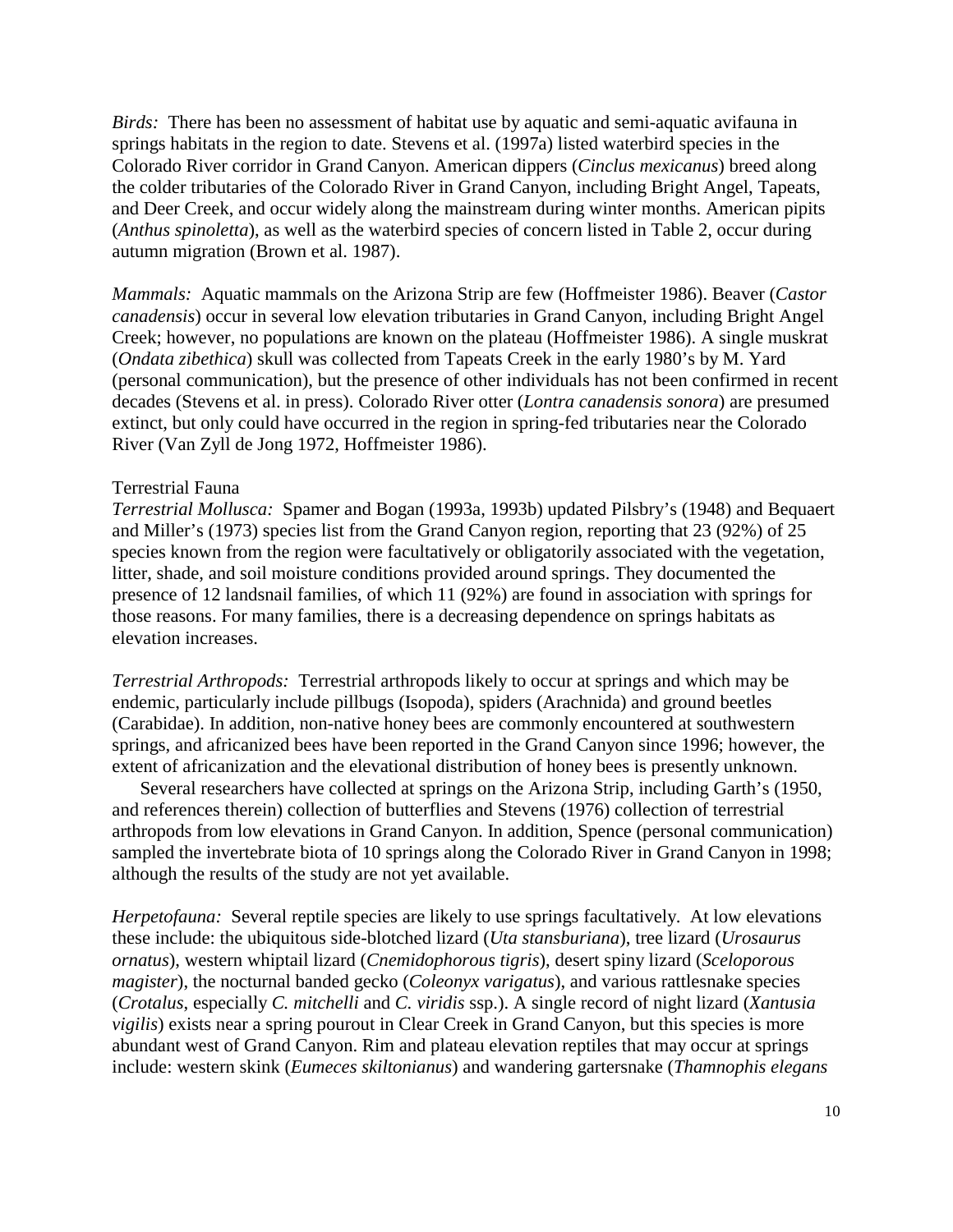*vagrans*). In general, the distribution and population dynamics of these reptile species are poorly known.

*Birds:* Avifaunal data on the Arizona Strip include specific studies of southern Utah, the Virgin River valley, Mt. Trumbull, Toroweap, and the Grand Canyon (Huey 1939, Behle 1943, Behle et al. 1958, Blake 1981, Brown et al. 1987). However, we found no data on terrestrial avifauna that occur at the region's natural water sources. Several regional studies describe terrestrial avian nesting habitat preferences in riparian environments (e.g., Brown and Trossett 1989). These studies report that cover distribution and quality, coupled with the productivity of the surrounding landscape, contribute to avian species composition. All recent studies have noted the substantially greater density and diversity of birds in riparian habitats.

## Species of Special Concern

The Arizona Strip does or may support at least 65 sensitive species, including: 35 plants, 3 molluscs, 1 arthropod, 3 amphibians, 4 reptiles, 12 birds (of which 7 are likely to be present only during migration), and 7 mammals (Table 1). We discuss the life history of Kanab ambersnail in the Vaseys Paradise Case History (below), and we provide a separate Case History for the southwestern willow flycatcher (below).

Table 1: Species of concern that do or may occur on the Arizona Strip. "Grank" applies to global status, "Srank" applies to Arizona State status. Data sources include Bureau of Land Management (1992), National Park Service (Grand Canyon), and Arizona Heritage data (courtesy of Arizona Game and Fish Department). See Append. 3 for G, S Definitions.

| <b>Common Name</b>                   | Scientific name                      |                | S              | Source             |
|--------------------------------------|--------------------------------------|----------------|----------------|--------------------|
|                                      |                                      | Rank           | Rank           |                    |
| Plants                               |                                      |                |                |                    |
| Aravaipa Wood Fern                   | Thelypteris puberula var sonorensis  | G4T4           | S <sub>1</sub> | AZ Heritage        |
| Atwood Wild-Buckwheat                | Eriogonum thompsonae var atwoodii    | G2             | S <sub>2</sub> | AZ Heritage        |
| <b>Blackrock Ground Daisy</b>        | Townsendia smithii                   | G5T3T4         | S <sub>2</sub> | AZ Heritage        |
| <b>Blue Curls</b>                    | Trichostema micranthum               |                |                | <b>BLM</b>         |
| <b>Bunch Flower Evening-Primrose</b> | Camissonia confertiflora             | G2             | S <sub>2</sub> | AZ Heritage        |
| Darrow's Buckwheat                   | Eriogonum darrovii                   | G2             | S <sub>1</sub> | AZ Heritage        |
| <b>Fickeisen Pincushion Cactus</b>   | Pediocactus peeblesianus var         | G <sub>3</sub> | S <sub>3</sub> | <b>AZ</b> Heritage |
|                                      | fickeiseniae                         |                |                |                    |
| <b>Brady's Pediocactus</b>           | Pediocactus bradyi                   | G <sub>3</sub> | S <sub>3</sub> | <b>AZ</b> Heritage |
| Fredonia Catseye                     | Cryptantha semiglabra                | G2             | S <sub>1</sub> | AZ Heritage        |
| <b>Grand Canyon Rose</b>             | Rosa stellata ssp abyssa             | G4QT3          | S <sub>3</sub> | AZ Heritage        |
| Gumbo Milk-Vetch                     | Astragalus ampullarius               | G1             | S <sub>1</sub> | <b>AZ</b> Heritage |
| Holmgren Milk-Vetch                  | Astragalus holmgreniorum             | G1             | S <sub>1</sub> | AZ Heritage        |
| Hopi Sunflower                       | Helianthus anomalus                  | G2G3Q          | S <sub>2</sub> | <b>AZ</b> Heritage |
| Juniper Buttercup                    | Ranunculus juniperinus               |                |                | <b>BLM</b>         |
| Kaibab Sedge                         | Carex scirpoidea var curatorum       | G2             | S <sub>2</sub> | <b>AZ</b> Heritage |
| Kearney Mustard                      | Thelypodiopsis purpusii              | G4T2           | S <sub>2</sub> | AZ Heritage        |
| King Clover                          | Trifolium kingii ssp macilentum      | G5TUQ          | SU             | AZ Heritage        |
| King Snapdragon                      | Antirrhinum kingii                   |                |                | AZ Heritage        |
| <b>Least Evening Primrose</b>        | Camissonia parvula                   |                |                | <b>BLM</b>         |
| Longspine Cotton Thorn               | Tetradymia axillaries var longispina | G4T2           | S <sub>2</sub> | <b>AZ</b> Heritage |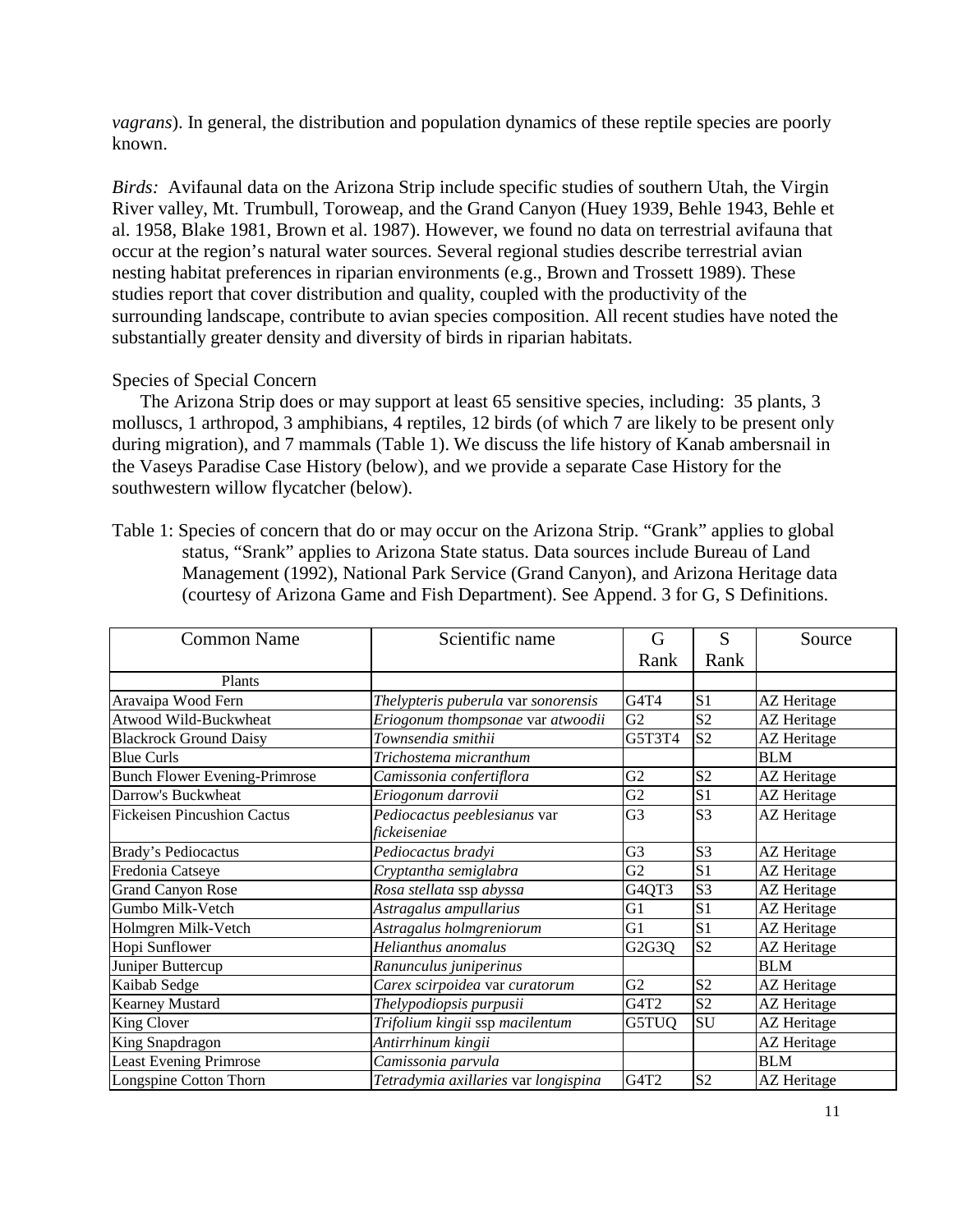| <b>Marston Beehive Cactus</b>    | Coryphantha missouriensis var         | G2                            | S <sub>2</sub>  | AZ Heritage                 |
|----------------------------------|---------------------------------------|-------------------------------|-----------------|-----------------------------|
|                                  | marstonii                             |                               |                 |                             |
| Mt. Trumbull Beardtongue         | Penstemon distans                     | G3G4Q                         | S <sub>1</sub>  | AZ Heritage                 |
| Navajo Mountain Phlox            | Phlox cluteana                        | G4?                           | S <sub>2</sub>  | AZ Heritage                 |
| Nevada Bluegrass                 | Poa nevadensis                        |                               |                 | <b>BLM</b>                  |
| Nevada Moonpod                   | Selinocarpus nevadensis               |                               |                 | <b>BLM</b>                  |
| North Kaibab Prickle Poppy       | Argemone arizonica                    |                               |                 | <b>NPS</b>                  |
| Scarlet Wild-Buckwheat           | Eriogonum zionis var coccineum        | G2                            | S <sub>2</sub>  | <b>AZ</b> Heritage          |
| Sentry Milk-Vetch                | Astragalus cremnophylax var           |                               |                 | <b>NPS</b>                  |
|                                  | cremnophylax                          |                               |                 |                             |
| Sheep Range Beardtongue          | Penstemon petiolatus                  | G3T3                          | S <sub>1</sub>  | AZ Heritage                 |
| Shrub Gilia                      | Ipomopsis frutescens                  | G <sub>2</sub> T <sub>2</sub> | S <sub>2</sub>  | <b>AZ</b> Heritage          |
| <b>Siler Pincushion Cactus</b>   | Pediocactus sileri                    | G <sub>3</sub>                | S <sub>2</sub>  | AZ Heritage                 |
| <b>Tawny Turpentine Bush</b>     | Haplopappus cervinus                  | G2G3                          | S <sub>1</sub>  | <b>AZ</b> Heritage          |
| Two-Leaf Bedstraw                | Galium bifolium                       |                               |                 | <b>BLM</b>                  |
| Virgin Narrows Spike Moss        | Selaginella leucobryoides             | G4T2                          | S <sub>1</sub>  | <b>AZ</b> Heritage          |
| <b>Watson Spike Moss</b>         | Selaginella watsoni                   |                               |                 | <b>BLM</b>                  |
|                                  | Heuchera rubescens                    |                               |                 | <b>BLM</b>                  |
|                                  |                                       |                               |                 |                             |
| Arthropoda                       |                                       |                               |                 |                             |
| Grand Canyon Cave Pseudoscorpion | Archeolarca cavicola                  |                               |                 | <b>BLM</b>                  |
|                                  |                                       |                               |                 |                             |
| Mollusca                         |                                       |                               |                 |                             |
| Desert Springsnail               | Pyrgulopsis deserta                   | G2                            | S <sub>1</sub>  | <b>AZ</b> Heritage          |
| Grand Wash Springsnail           | Pyrgulopsis bacchus                   | $\overline{G2}$               | $\overline{S1}$ | Hershler and Landey<br>1988 |
| Kanab Ambersnail                 | Oxyloma haydeni kanabensis            | G3T3                          | S3S4            | Stevens et al. 1997         |
|                                  |                                       |                               |                 |                             |
| Fish                             |                                       |                               |                 |                             |
| Colorado Pikeminnow              | Ptychocheilus lucius                  | G3T3                          | S3S4            | Minckley 1991               |
| Humpback Chub                    | Gila cypha                            | G3T3                          | S3S4            | Minckley 1991               |
| <b>Bonytail Chub</b>             | Gila elegans                          | G3T3                          | S3S4            | Minckley 1991               |
| Razorback Sucker                 | Xyrauchen texanus                     | G3T3                          | S3S4            | Minckley 1991               |
| Virgin Roundtailed Chub          | Gila robusta seminud                  |                               |                 | Minckley 196                |
| Virgin Spinedace                 | Lepidomeda m. mollispinis             |                               |                 | Minckley 196                |
| Woundfin                         | Plagopterus argentissimus             |                               |                 | Minckley 196                |
|                                  |                                       |                               |                 |                             |
| Herpetofauna                     |                                       |                               |                 |                             |
| Arizona Toad                     | Bufo microscaphus microscaphus        | G4T3T4                        | S3S4            | <b>AZ</b> Heritage          |
| Chuckwalla                       | Sauromalus obesus obesus              |                               |                 |                             |
| <b>Desert Tortoise</b>           | Gopherus agassizii                    |                               |                 | <b>BLM</b>                  |
| Northern Leopard Frog            | Rana pipiens                          |                               |                 | <b>BLM</b>                  |
| <b>Relict Leopard Frog</b>       | Rana onca                             |                               |                 | <b>BLM</b>                  |
| <b>Utah Milk Snake</b>           | Lampropeltis triangulum taylori       |                               |                 | <b>BLM</b>                  |
| Utah Mountain Kingsnake          | Lampropeltis pyromelana infralabialis |                               |                 | <b>BLM</b>                  |
|                                  |                                       |                               |                 |                             |
| Avifauna                         |                                       |                               |                 |                             |
| American Bittern                 | Botaurus lentiginosus                 |                               |                 | <b>BLM</b>                  |
| <b>Bald Eagle</b>                | Haliaeetus leucocephalus              |                               |                 | <b>BLM</b>                  |
| <b>Belted Kingfisher</b>         | Megaceryle alcyon                     |                               |                 | <b>BLM</b>                  |
| California Condor                | Gymnogyps californianus               |                               |                 | <b>BLM/Peregrine Fund</b>   |
| <b>Common Black Hawk</b>         | <b>Buteogallus anthracinus</b>        |                               |                 | <b>BLM</b>                  |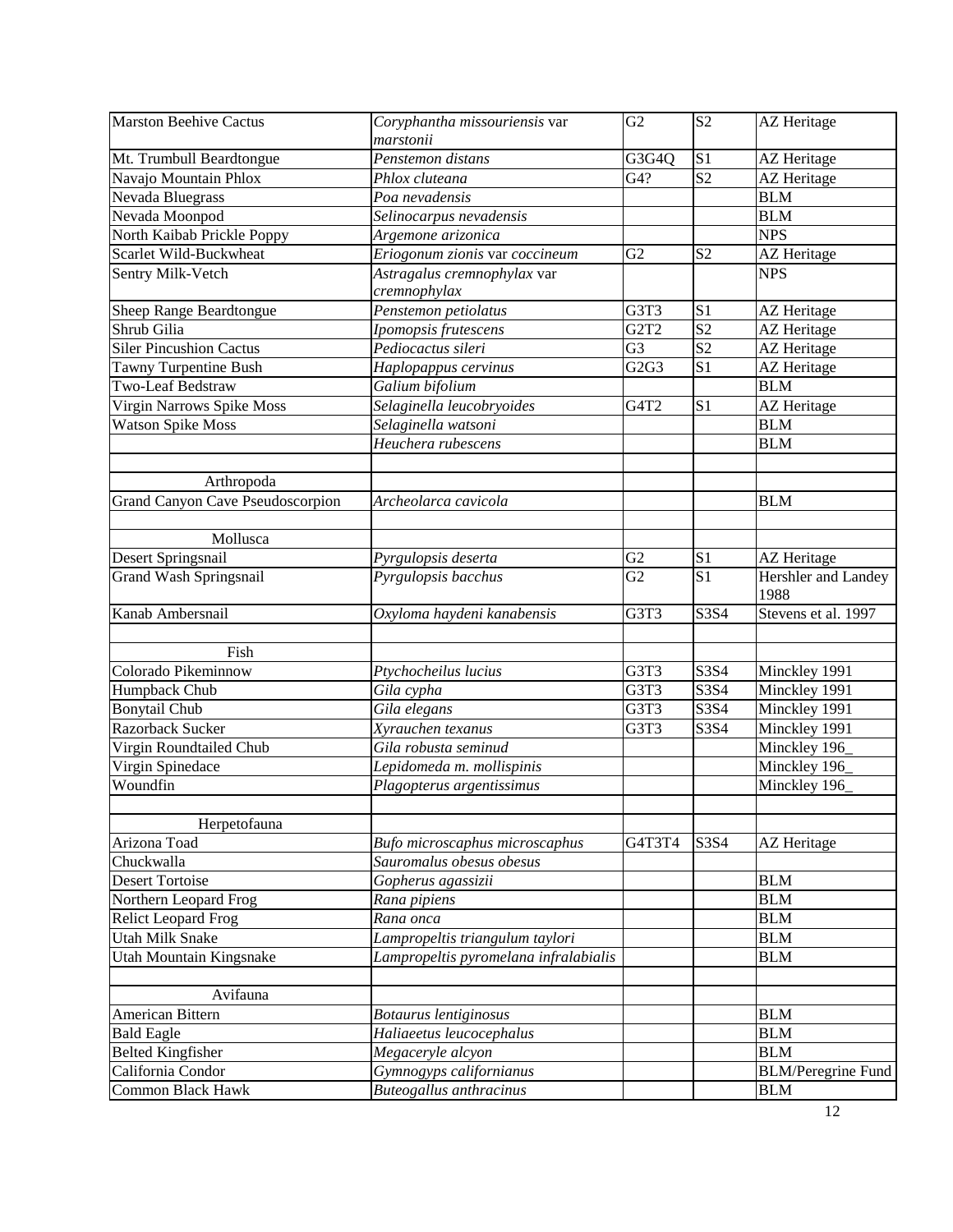| Ferruginous Hawk                   | <b>Buteo regalis</b>        |          |      | <b>BLM</b>         |
|------------------------------------|-----------------------------|----------|------|--------------------|
| Mexican Spotted Owl                | Strix occidentalis lucida   | G3T3     | S3S4 | <b>BLM</b>         |
| Northern Goshawk                   | Accipiter gentilis          |          |      | <b>BLM</b>         |
| Peregrine Falcon                   | Falco peregrinus anatum     |          |      | <b>BLM</b>         |
| Sage Grouse                        | Centrocercus urophasianus   |          |      | <b>Huey 1939</b>   |
| <b>Snowy Egret</b>                 | Egreta thula                |          |      | <b>BLM</b>         |
| Southwestern Willow Flycatcher     | Empidonax trailii extimus   | G3T3     | S3S4 | <b>BLM</b>         |
|                                    |                             |          |      |                    |
| <b>Mammals</b>                     |                             |          |      |                    |
| California Leaf-Nosed Bat          | Macrotus californicus       |          |      | <b>BLM</b>         |
| <b>Great Basin Gray Wolf</b>       | Canis lupis                 | Extinct  |      | Hoffmeister 1986   |
| Colorado River Otter               | Lontra canadensis sonora    | Extinct? |      | Hoffmeister 1986   |
| <b>Greater Western Mastiff Bat</b> | Eumops perotis californicus | G5T4     | S1S2 | <b>AZ</b> Heritage |
| Merriam Kangaroo Rat               | Dipodomys merriami frenatus |          |      | <b>BLM</b>         |
| Red Bat                            | Lasiurus borealis           |          |      | <b>BLM</b>         |
| Spotted Bat                        | Euderma maculata            |          |      | <b>BLM</b>         |

Cavernicolous Fauna Associated with Springs

The only two published studies of cave-dwelling invertebrates in Grand Canyon support the observation that triglobite diversity is low in wet caves on the Arizona Strip. This is attributed to low nutrient availability and general aridity (Peck 1978, 1980). Roaring Springs Cave feeds Roaring Springs and Bright Angel Creek on the north side of Grand Canyon. The cave is 1.2 km long, and is a cold, underground stream  $10-11^{\circ}$ C and  $1-3$  m in width; it mouths at 1585 m and some of the water is diverted for culinary use on the South Rim. Peck (1980) reported 10 terrestrial cave-dwelling invertebrate species in Roaring Springs Cave, including *Telema* and *Achaearanea* spp. spiders, *Leiobunum* harvestmen, *Rhagidia* mites, *Tomocerus* springtails, *Ceuthophilus* cave crickets, *Ptomaphagus* round fungus beetles, *Pronoctua typica* noctuid moths, *Mycetophila* fungus gnats, and *Tipula rupicola* crane flies. A recent survey by Drost and Blinn (1997) further revealed terrestrial and aquatic taxa, including terrestrial *Lepthyphantes* and *Loxosceles* spp. spiders, campodeid Diplura, *Bembidion* sp. ground beetles, and aquatic *Stygobromus* (Hubbsii group) amphipods, *Hesperoperla pacifica* stoneflies, *Lepidostoma aporornum* and *Micrasema onisca* caddisflies, and *Limonia* crane flies. Most species were encountered in the shallow portions of the cave, while the springtails, Diplura, and stoneflies were also encounted in the middle zone of the cave. Only the *Stygobromus* amphipods were true troglobites (*sensu* Barr 1968), living far back in the deep cave.

#### Natural Ponds

Natural ponds in this region are most abundant at higher elevations in depressions in karst terrain. However, the distribution, hydrology, biology, extent of human impacts, and recovery potential of these ecosystems have not been synthesized. No detailed inventories of natural ponds are known to us, but we have observed abundant native tiger salamander (*Ambystoma tigrinum*), including large concentrations of neotenic individuals (salamanders that permanently retain the aquatic larval characteristics into adulthood) at several natural ponds on the North Kaibab Forest near the East Rim. In addition to being rich in native biodiversity, natural ponds may also be sites for invasion of non-native plant and animal species. Our analysis of native and non-native biodiversity in these ecosystems may help land managing agencies formulate habitat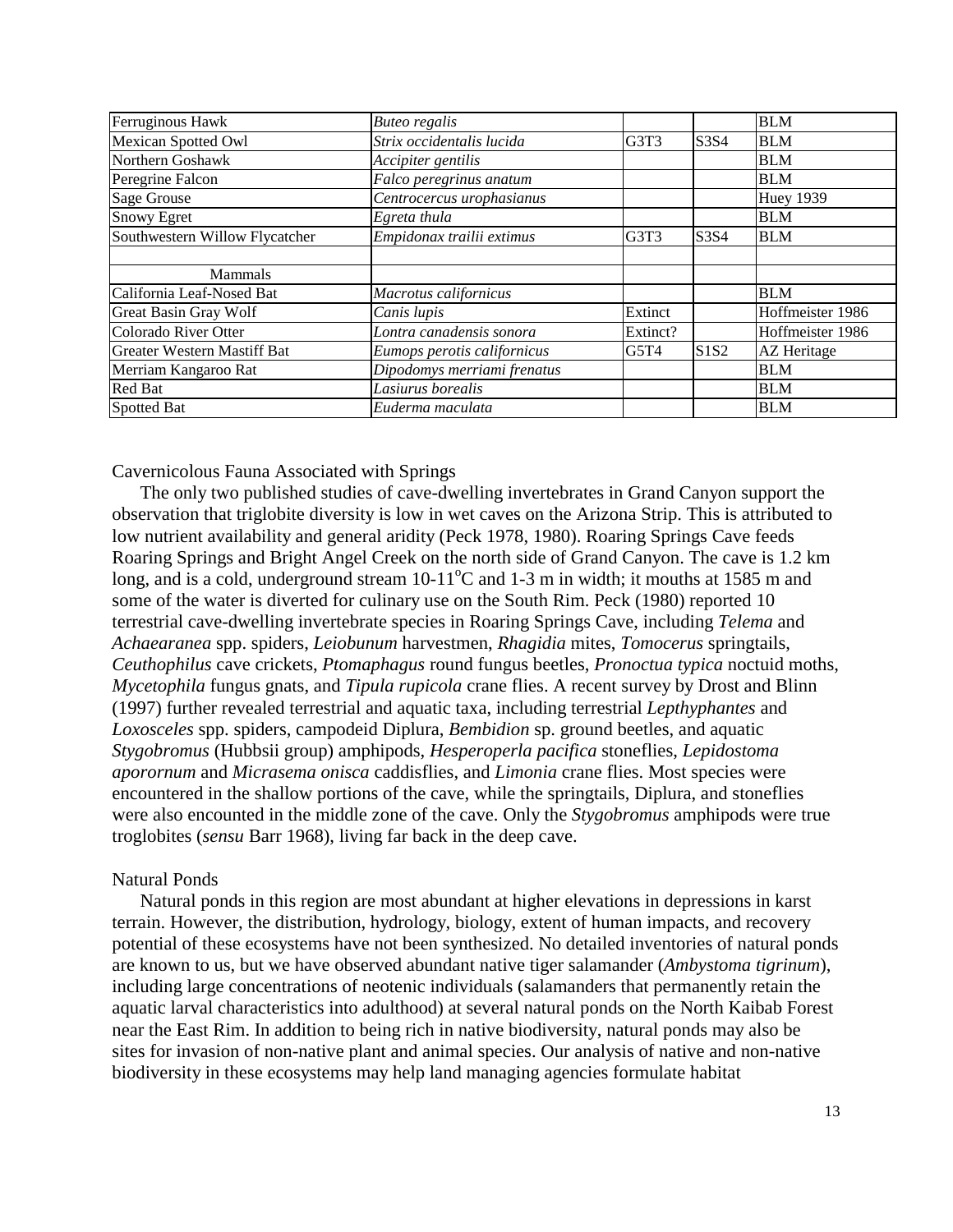management strategies for these rare, biologically productive sites. Without such information, development of conservation strategies and restoration projects cannot be undertaken.

## PREHISTORY OF THE ARIZONA STRIP

#### Archeology and Ethnology

Water is scarce on the Arizona Strip, and restricted the extent of permanent occupation by indiginous peoples. It appears from the existing literature that prehistoric Native American groups in this region pursued a hunting and gathering life style, and may have engaged in seasonal elevational migration. They obtained meteoric water from natural springs, seeps and ponds, and sometimes constructed small reservoirs. Only some of the region's archeological sites are located near contemporary permanent water sources, while at other sites (such as those on the Paria Plateau) water may have been obtained from small natural and augmented catchment basins.

Much of the current understanding of Arizona Strip's archeology is based on small-scale, superficial surveys, rather than on broad or detailed assessments. However, existing research has revealed Paleoindian artifacts dating to perhaps 6000 BC, and quarries, campsites and chipping areas dating from the Archaic period (ca. 2500 to 300 BC; Lipe and Thompson 1979, Fairley 1989a, U.S. Geological Survey 1999). The Arizona Strip was occupied by Virgin Branch Basketmaker and Pueblo Indians from AD 500 until the 12<sup>th</sup> Century. Numerous crescent-shaped pueblos with 12-20 rooms, field houses, check dams, other agricultural features, *Agave* roasting pits have been located in the lower Virgin River floodplain (e.g., Shutler 1961) and on the Shivwits Plateau, dating from Basketmaker II to Pueblo III periods (ca. AD 500-1150). Pictograph sites, caves (including some with feathered arrowshafts, sandals, and woven baskets) and rockshelters containing elaborate rock art have been discovered on the Strip. Similarly, the Paria Plateau contains relatively high densities of archeological sites, such as the Paria Plateau, which has 30- to 50-room pueblos (Haskell and Lindsay 1967, Mueller et al. 1968, Bradford et al. 1974). Preliminary data suggested that this region was primarily used for seasonal hunting and gathering, and was marginal for horticulture; however, subsequent and more intensive studies have documented extensive evidence of Puebloan agricultural activities and permanent habitations. Sites on the Paria Plateau and elsewhere in the region show interfingering of Virgin and Kayenta branches through the first millenium A.D. (Haskell and Lindsay 1967, Jennings 1978, Fairley 1989a). These sites and remains are considered by contemporary American Indians to be significant cultural properties.

Southern Paiute occupation began in the region from ca. AD 1250, and the Kaibab Paiute Tribe maintains a large reservation in the central, northern Arizona Strip (Stoffle and Evans 1978. The Escalante-Donminguez expedition of 1776 was the first reported contact with American Indians in the Shivwits Plateau region. The expedition met and traded with resident "Yubuincariri" (Uinkaret Paiute) Indians for "…wild sheep meat, dried cactus prickly pear done into cakes, and seeds from wild plants (Warner 1995:103) near Mt.Trumbull. The Uinkarets told the Spaniards that they did not grow corn, but lived by hunting and gathering, and that only the "Parussis" (Shivwits Paiute) Indians planted corn in the region.

Navajo, Ute and Paiute conflicts erupted with Anglo ranchers and settlers in the 1860s, culminating in the Black Hawk Navajo Wars of 1866-1869. Following that period, J.W. Powell and G.W. Ingalls visited the Arizona Strip and southwestern Utah in 1871-1872 and reported to Congress on the condition of the Native Americans inhabiting the region (Powell and Ingalls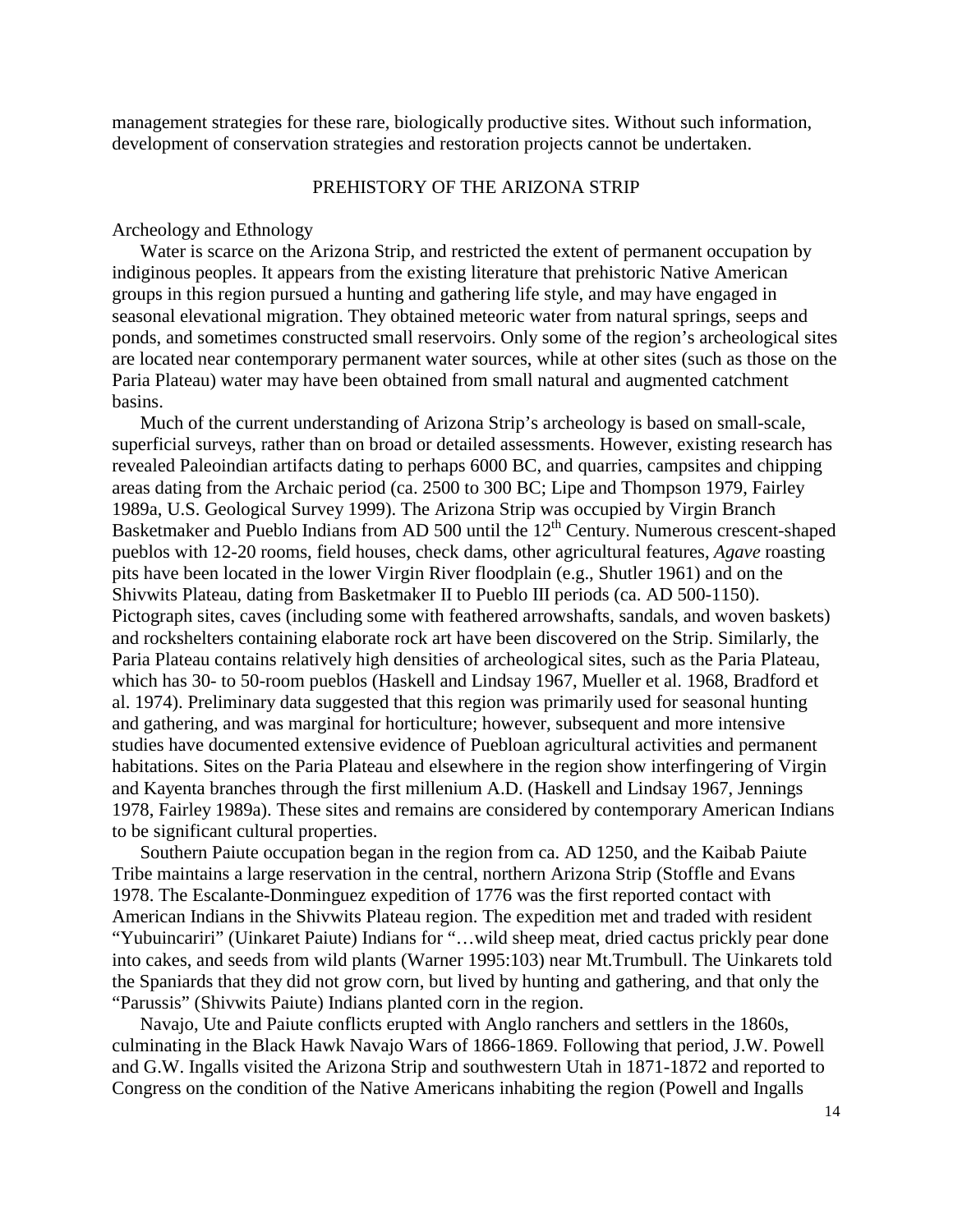1874). They found 300 Paiutes in three bands in and around the Shivwits Plateau, with about 40 "U-in-kar-ets", 180 "Sheav-wits", and 62 "Kwai-an-ti-kwoks-ets" (the latter affiliated with the Navajo to the east). Powell and Ingalls reported that these bands were the remnants of a larger nation or confederacy that existed prior to Anglo preemption of water sources and high quality land. These bands hunted deer, bighorn sheep and rabbits, gathered seeds and nuts, and raised corn, wheat, beans, melons and squashes of native and European origin. They also subsisted by begging and received government handouts of clothing. Powell and Ingalls (1874) concluded that because of the loss of native lifestyles and their extreme poverty, the federal government should provide the Paiutes with arable land along the Muddy River, and "the Pai-Utes should be made farmers." Apparently the Paiutes were favorably inclined toward this option. Southern Paiute Indian reservations were subsequently created near Fredonia, Arizona and along the lower Moapa River in Nevada.

The North Kaibab Paiute bands have been studied to determine the influences of Euroamerican settlement on Native American populations (Farrow 1930; Kelly 1934, 1964; Manners 1974; Stoffle and Evans 1978). Direct cultural contact with Anglo-Europeans was probably devastating to the Southern Paiute Indians. Disease is likely to have reduced the Southern Paiute Indian population by 65% to 90% by 1850 (Powell and Ingalls 1974, Steward 1963, Fairley 1989). Slave trading was widely practiced by other tribes (particularly the Ute Indians to the east) and by early Anglos, and further decimated and disrupted the Paiute culture.

The above literature clearly indicates that the Southern Paiute who occupied the Arizona Strip were acutely aware of the region's water sources, and that preemption of those resources by Anglo-Europeans greatly reduced and disrupted native economies.

#### HISTORY OF THE ARIZONA STRIP

#### Exploration

The Arizona Strip has a 224-yr history of exploration, settlement, and use (Fairley 1989b, Rusho and Crampton 1991, Kelsey 1998), most of which is focused around its rare perennial water sources. The returning Dominguez-Escalante Expedition descended the Hurricane Cliffs in October 1776, and the Uinkaret Paiute Indians showed the Spanish a much-needed watering hole, which the Spanish cattle consumed in its entirety (Warner 1995). The Domingues-Escalante party then traversed over the East Kaibab Monocline, through House Rock Valley, and camped near Jacobs Pools on 25 October 1776. They then proceeded to the mouth of the Rio de Santa Teresa (the Paria River). There they spent a week first trying to ford the Colorado River near Lees Ferry, and later forging a route up to the top of the Navajo Sandstone five km up the Paria River.

After the Escalante-Dominguez expedition, northwestern Arizona was next visited by the Mexican trader, Antonio Armijo in 1829. Armijo, Jedediah Smith, and William Wolfskill (in 1830) were largely responsible for defining the Old Spanish Trail, which subsequently became the most heavily used route for travelers from New Mexico to California. The route ran just north of the Shivwits Plateau region in southern Utah. Captain John C. Fremont also explored and described a portion of the northwestern Arizona Strip in 1844.

Detailed exploration of the region was largely accomplished by early Mormons, particularly Jacob Hamblin. Hamblin's 1858 expedition to the Hopi Indian villages passed the north side of the Shivwits Plateau, and his 1862 expedition followed Grand Wash to its mouth, where they forded to river to avoid the hostile Navajo. The following year Hamblin established a route that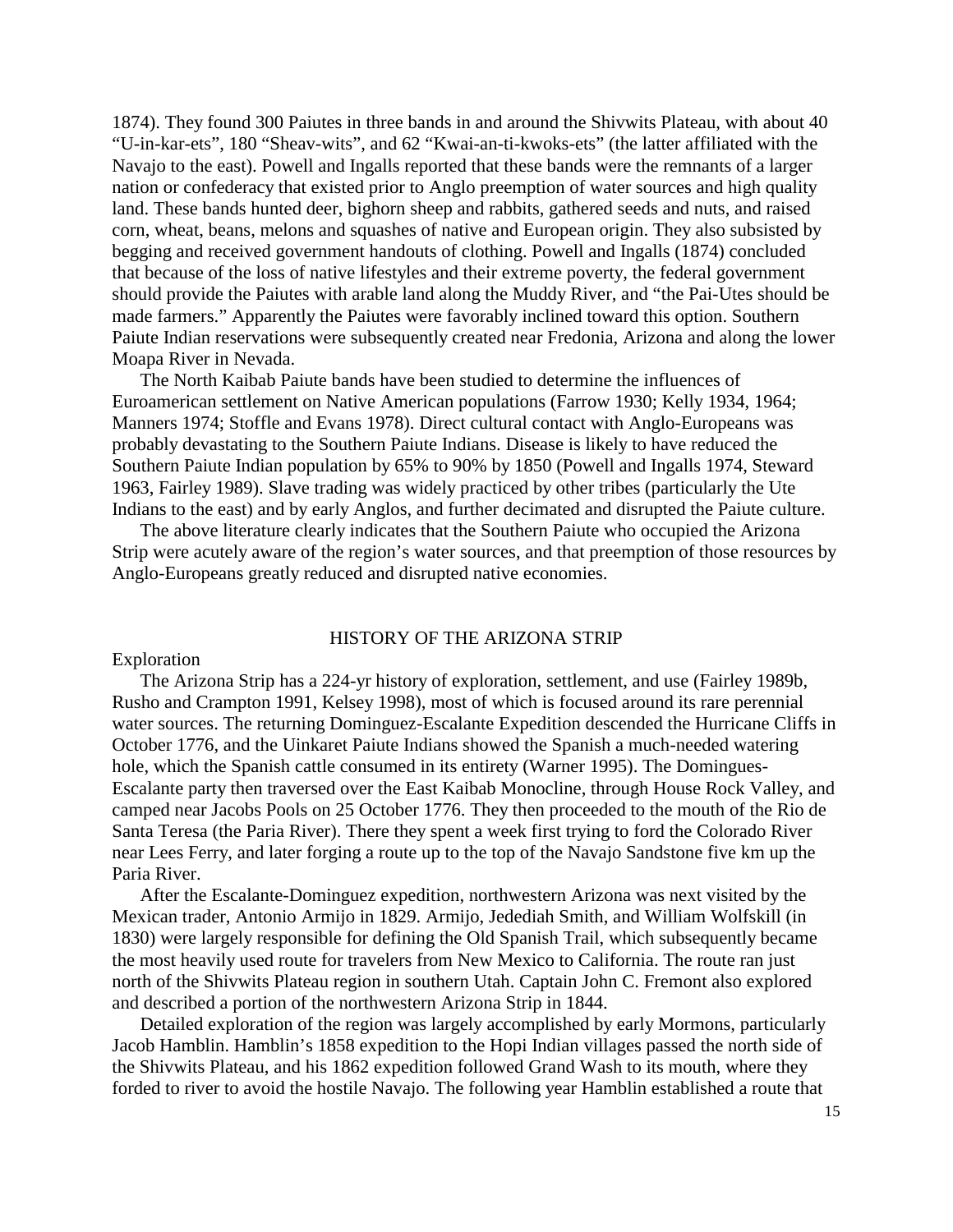later became known as "the Colorado Road", a wagon trail from Pigeon Wash to Snap Canyon and into Pearce Wash, with a river crossing at Pearce Ferry. Hamblin recognized the need for a ferry at the mouth of the Paria River, and was the first to successfully cross the Colorado River in March 1864 (Reilly 1999). Hamblin's exploration of the Arizona Strip was soon followed by detailed mapping. John Wesley Powell's exploits on the Colorado River are well known, and he and Almon Thompson (and Lieutenant George M. Wheeler in a different survey) conducted the first detailed geological surveys of the Shivwits Plateau region.

#### Settlement

*Early Settlement:* Settlement followed Hamblin's trailblazing efforts. Yet, scarcity of both water and mineral deposits has limited historical human activities on the Arizona Strip to cattle grazing, largely unsuccessful mining operations, some logging at higher elevations, ecotourism. In 1864, an intrepid group of Mormons established the "town" of Millersville on the banks of the Virgin River near its confluence with Beaver Dam Wash (Cox and Russell 1973). A severe flood two years later forced the pioneers to abandoned the community, later renamed Beaver Dams because the furbearers dammed the settlers' irrigation systems.

Settlement was interrupted by the Black Hawk Navajo Wars of 1866-1869, and 10 years passed before several Mormon families established the community of Littlefield just below the ill-fated Beaver Dams (House 1986). Settlement of the central and eastern Strip was attempted again beginning in 1870, and also was focused at natural water sources. Lees Ferry was established and run by John D. Lees beginning in 1871. The ferry was later run by his wife Emma, and after that the Johnson family (Rusho 1975). The Lees, Johnsons, and subsequent ferry operators used the Paria River for water, but preferred the water of a seep adjacent to the upstream ferry dock on the north side of the river (S. Johnson, personal communication). This seep rarely flows today, but still supports Fremont cottonwood (*Populus fremontii*), common reed (*Phragmites communis*) and herbaceous vegetation. A settlement was started at Pipe Springs at the base of Winsor Mountain, near Fredonia, and soon became an important dairy producing facility, as well as a key waypoint for travelers across the Arizona Strip.

The town of Mount Trumbull ("Bundyville") at the southern end of the Hurricane Cliffs in "Cactus Flat" was settled in 1916. The community supported a school, a store and consisted of the Bundy, Eslin, Iverson, Vanleuven and more than a dozen other families, cowboys, sheep herders, school teachers, postal workers and cattle inspectors. However, the lack of water, sparse resources, harsh climate, federal restrictions on grazing, and difficult access eventually took its toll on the community, and it was abandoned in the late 1960's (Cox and Russell 1973). The lives and travails of these and other early settlers in the region were documented by Larsen (1961), Cox and Russell (1973), Belshaw (1978), House (1986), and other authors, all of whom emphasize the living history of the region, and the importance of the land and its limited water sources to modern residents of surrounding communities.

*Ranching History:* Early cattle operations on the Arizona Strip, such as that of James Whitmore at Pipe Springs, ended in disaster as raiding Navajos and Paiutes fought to regain their land and water (Lavender 1984). However, federal persecution and negotiations ended the Indian uprisings in the late 1860s and early 1870s. Peace allowed small grazing operations to spring up, and ranching on the Strip began with the establishment of the Whitmore ranch near Oak Spring on the flanks of Mt. Logan. This ranch drew water from Mt. Logan and from Whitmore (Big)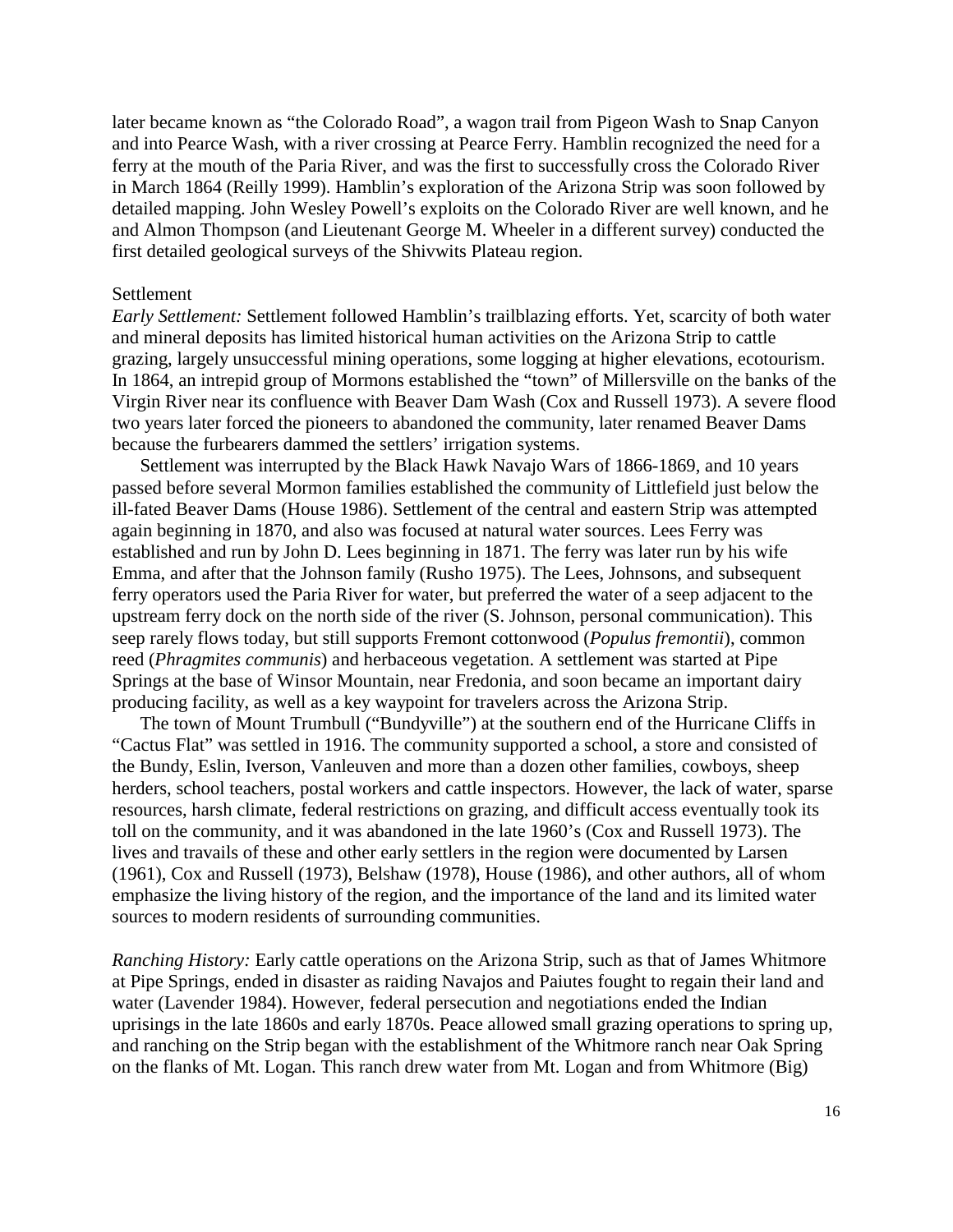Spring on the south side of Mt. Logan. Larsen (1961:247) documented the early ranching history on the Shivwits Plateau:

"*There was…the Mohave Stock Company which operated near Parashont Ranch about eight or ninety miles south of St. George on the Arizona Strip. Andrew Sorenson, John Pymm, the Foremaster Brothers --David, Ephraim, Albert-- and others established themselves in this area. James W. Nixon and others established others on Mt.Trumbull at quite an early date…Anthony Ivins acquired the Parashont Ranch from B.F. Saunders. He sold it to Preston Nutter who became the biggest cattleman on the Arizona Strip*."

Cattle barons, such as B.F. Saunders and Preston Nutter, took control of the water sources in the two decades before and after the turn of the century, forcing out many of the small cattle and sheep operations.

Beginning in the 1870s and lasting two decades, these and other grazing operations activities denuded the Arizona Strip, a condition from which much of the rangeland has never recovered. The Taylor Grazing Act was enacted in 1934 to: (1) "stop injury to the public lands by preventing overgrazing; (2) to provide for their orderly use, improvement, and development…(and 3) to stabilize the livestock industry dependent upon the public range" (Calef 1960:5). This act asserted federal control over rangelands, and guided development of the Department of Interior Bureau of Land Management (Altschul and Fairley 1989). The act was the major cause of abandonment of homesteads on the Arizona Strip during the late 1930's (Belshaw 1978).

Ranching has provided a rich history, but poor economic return for Arizona Strip residents (Cox and Russell 1973, Lavender 1984, House 1986). One study attributes severely overgrazed conditions to past unrestricted grazing and describes the majority of the range as in fair or poor condition, with the riparian canyon bottoms especially degraded (USDI 1981). No studies have focused on the impact of grazing on the region's springs. While some accounts (U.S. Department of the Interior 1981:11) describe cattle ranching on the Strip as a major economic force in the region, a recent GAO report (1991:47) from southern Utah showed that grazing in Washington County accounts for only 5% of the county's personal income and generally requires economic subsidy. We found no assessment of historical ranching impacts on Arizona Strip springs.

*Mining History:* Mineral mining has had a similarly long, colorful, and generally unsuccessful history on the Arizona Strip (Belshaw 1979, Bush and Lane 1980, Fairley 1989b, Billingsley *et al*. 1997). Following several other unsuccessful gold mining attempts, Charles Spencer tried to mine gold from the Petrified Forest member of the Chinle Shale at Lees Ferry from 1910-1915, building an ill-fated steamboat and the Spencer Trail to the rim. His attempt to extract rhenium from the Chinle in the 1960's also failed. Attempts to extract oil and uranium at Lees Ferry in 1914 and in the 1950's, respectively, similarly proved futile (Billingsley et al. 1997, Kelsey 1998). In general, mining operations on the Strip focused on copper, and several mining districts exist. However, virtually all mining operations suffered from limited amounts of ore, and poor and difficult access. Most of the copper mines on the western Strip closed when copper prices plummeted after World War I. Although some of these claims were reconsidered for uranium, little mining activity is presently occurring. We found no assessment of historical mining impacts on Arizona Strip springs.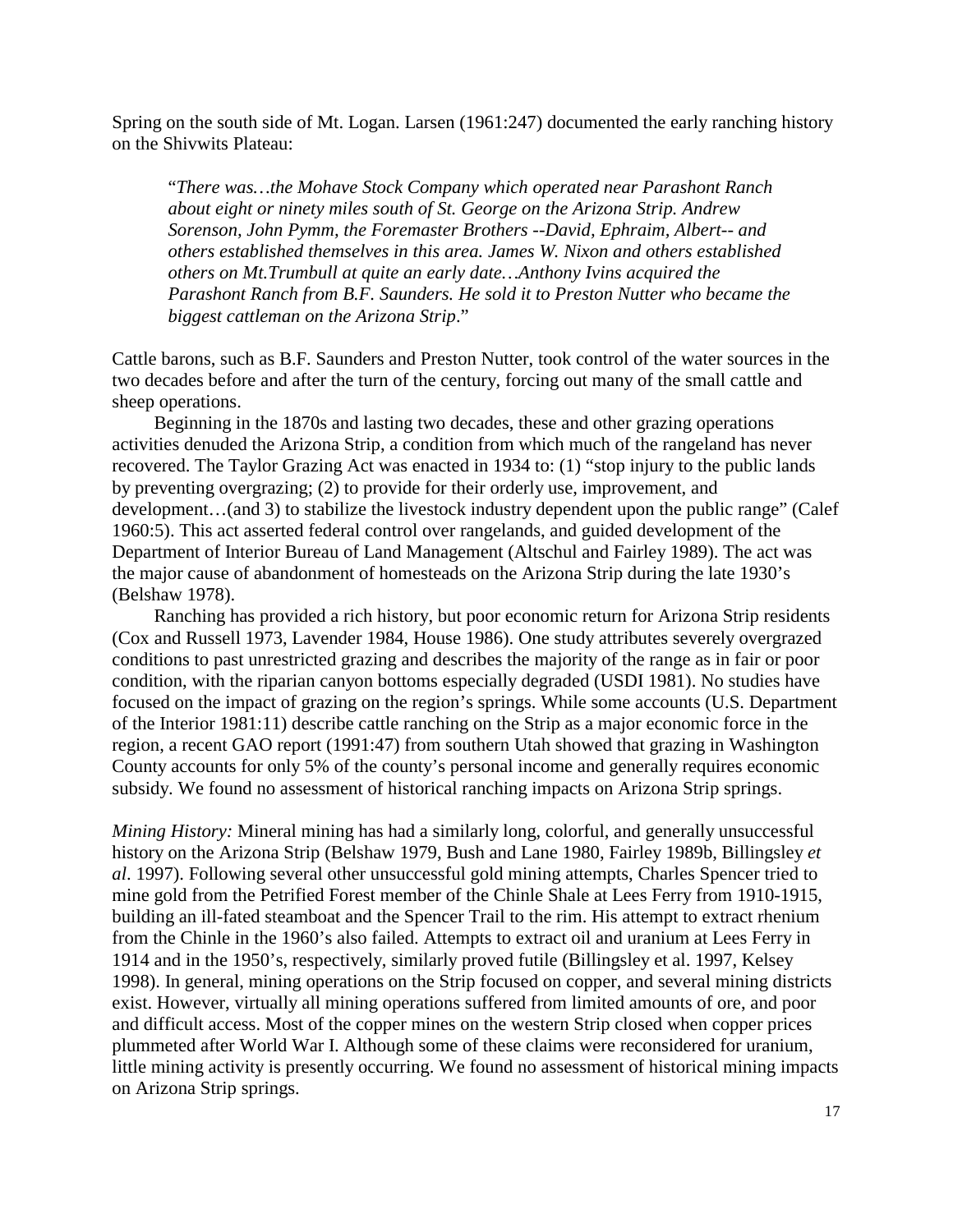*Lumbering*: Construction of the Mormon Temple in St. George began in 1871 and required massive amounts of lumber. The Temple Trail was constructed in April and May 1874 along the west side of the Hurricane Cliffs to Nixon Spring at Mt. Trumbull, and the saw mills there produced more than one million board-feet of lumber for the temple project. Two years later the steam-powered mills, originally brought from Salt Lake, were dismantled and moved to Mormon Lake near Flagstaff, Arizona. Ranchers established another mill sometime later, which remained in operation until 1940. At present, the Mt.Trumbull ponderosa pine forest is being experimentally studied to determine how to restore pre-settlement stand structure (Moore et al. 1999). We found no assessment of historical logging impacts on Arizona Strip springs.

#### CASE HISTORIES

Case History 1: Vaseys Paradise and Kanab Ambersnail in Grand Canyon National Park *Site Description:* Vaseys Paradise is a spring pourout at Mile 32R on the Colorado River in Grand Canyon National Park. It has been studied in detail because it supports one of two known populations of Kanab ambersnail (Oxyloma haydeni kanabensis), an endangered landsnail. The Bureau of Reclamation and the National Park Service monitor this endangered population to coordinate management of Glen Canyon Dam and determine impacts of dam discharges on snail habitat (Stevens et al. 1997, Meretsky et al. 2000). Here we describe the physical and biological information available on this pristine spring ecosystem, emphasizing the ecology of the endangered snail.

The climate at VP is arid and continental, with a mean annual precipitation of 140 mm at Lees Ferry (the nearest weather station; Sellers and Hill 1985). Precipitation is bimodally distributed with winter and summer peaks. Air temperature at Lees Ferry ranges from  $\lt 10^{\circ}$ C in winter to  $> 45^{\circ}$ C in summer. Although the east-facing aspect of VP allows the spring to thaw relatively quickly after freezing winter nights, Stevens (personal observation) notes that the spring was nearly completely frozen and ice-covered in early January, 1975 and in late December 1990. Aspect also protects the VP from hot, direct mid-afternoon sunlight during summer. VP lies directly below the mouth of an ephemeral tributary basin that is  $2 \text{ km}^2$  in area, and which occasionally floods, scouring the spring vegetation (most recently on 1 April, 1992). In its geologic past, this small, unnamed tributary has produced at least one large debris flow that formed the large talus cone onto which the spring pours.

Mean estimated VP flow was  $38 \text{ L/s}$  (sd =  $31.5$ , n=40) from 1950 through 1997, and varied by 5.8-fold from 2.8 L/s to 156 L/s from fall and winter to the May and June snowmelt, respectively (Cooley 1976; R. Hart, personal communication). Flow at Vaseys Paradise also varies annually, from an observed low in May 1977 of nearly no flow, to estimated annual peak flows of >80 L/s over many years (ignoring E.C.LaRue's estimate in August 1923 of 283 L/s, a greatly overestimated value that was not corroborated in the photographs his crew took of the site; Fig. 2). The peak of flow is in typically in late April and May, 1-2 months after the peak of snow runoff on the North Rim, from which the source is derived (Huntoon 1974). The relative amount of flow from the three VP sources has shifted since 1969 as a result of changes in the cave stream channel, and most discharge now issues from the downstream pourout (Turner and Karpiscak 1980:58-59; W. Breed and P. Huntoon, personal communication).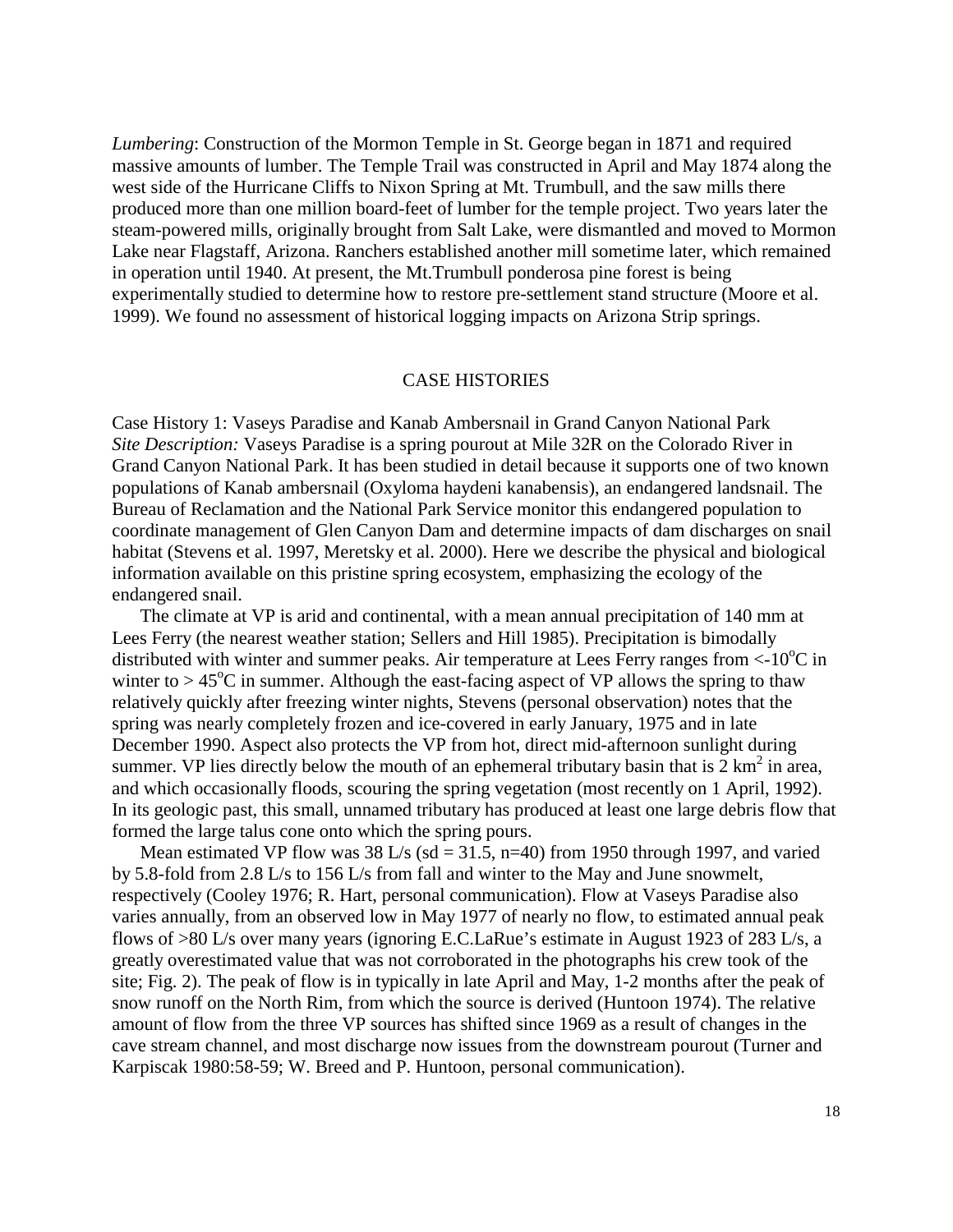Vaseys Paradise is a cool-water, dilute dolomitic spring that issues from the Mooney Falls member of the Mississippian Redwall Limestone at an elevation of 925 m AMSL. It is a dolomite-type spring, with carbonate-rich discharge having approximately equal calcium and magnesium concentrations, and relatively low sulfate, chloride, silica, and sodium concentrations (Johnson and Sanderson 1968, Cole and Kubly 1976, Huntoon 1981, McCulley 1985). VP water is relatively dilute in comparison with most Grand Canyon springs, reflecting limited impact of groundwater basin geochemical alteration. VP is chemically comparable with the water of Bright Angel, Shinumo, Tapeats and Deer creeks, which also are dolomitic. Cole and Kubly (1976) commented that VP had the highest  $NO<sub>2</sub>-NO<sub>3</sub>$  concentration and the highest N:P ratio of the 5 dolomitic springs in Grand Canyon.

The spring pours from 3 primary mouths at VP, and divides into several large, and numerous small, rivulets as it cascades ca. 150 m to the Colorado River. VP flow is derived from one of several parallel Permian and Pennsylvanian groundwater sub-basins in the northeast corner of the Kaibab Uplift (Cooley 1969, Huntoon 1981), and drains 122  $\text{km}^2$  to 803  $\text{km}^2$  of the North Rim of Grand Canyon. Huntoon (1974) traced VP flow approximately 3 km into the Redwall Limestone and concluded that it arose from meteoric sources approximately 17 km from its mouth.

VP water temperature is nearly unithermal, with a mean of  $16.1^{\circ}$ C (sd = 1.25, n=20), ranging from a winter low of 14.4°C to an August high of 19°C from 1994 through 1997. Relatively constant and warm water temperatures mitigates, to some extent, the variability in air temperature at VP.

*VP Flora:* The riparian and wetland vegetation of VP was first described by Clover and Jotter (1944), and VP has been widely photographed because of its scenic attraction. Historic photographs reveal little pre-dam vegetation below the approximate  $2500 \text{ m}^3/\text{s}$  stage, which was the pre-dam annual flood stage (e.g. Turner and Karpiscak 1980:58); however, post-dam spring and riparian vegetation had colonized downslope to the approximate 800  $\text{m}^3\text{/s}$  stage by 1969, 6 yr after completion of the dam (W. Breed, personal communication). VP vegetation is distributed in relation to the strong moisture gradient radiating outward from the pourouts and rivulets. The upper, vertical walls of the spring are dominated by crimson monkeyflower (*Mimulus cardinalis*) and rockmat (*Petrophytum caespitosum*), with *Brickellia longifolia* and non-native bentgrass (*Agrostis stolonifera*). The rivulet and seep edges on the talus cone are dominated by monkeyflower, maidenhair fern (*Adiantum capillus-veneris*), horsetail (*Equisetum* spp.), heleborine orchid (*Epipactis gigantea*), smartweed (*Polygonum amphibium*), cardinal flower (*Lobelia cardinalis*), various other herbs, Canada wild rye (*Elymus canadensis*), sedge (*Carex aquatilis*), and non-native watercress (*Nasturtium officinale*). Slightly upslope from the water's edge on the talus cone lie dense stands of poison ivy, with small patches of sage (*Artemisia ludoviciana*)*, Brickellia longifolia, Solidago occidentalis, Muhlenbergia* spp. Grasses, and decadent redbud (*Cercis occidentalis*). Coyote and Gooddings willow (*Salix exigua* and *S. gooddingii*, respectively) occupy the middle riparian zone just out of contact with the rivulets. The vegetation at the Colorado River shoreline is a mixed wetland herb assemblage dominated by rushes (especially *Juncus articulatus*), and non-native watercress, narrowleaf plantain (*Plantago lanceolata*), rescue grass (*Bromus wildenowii*), saltcedar (*Tamarix ramosissima*) and recently invading *Bidens frondosa*, with middle riparian zone bedrock exposures occupied by small patches of native *Dichanthelium lanuginosum*, moss and herbs. The landscape surrounding the spring grades out to an upper riparian zone dominated by Apache plume (*Fallugia paradoxa*) and a xeric assemblage of Great Basin and Mohave desertscrub (Warren et al. 1982).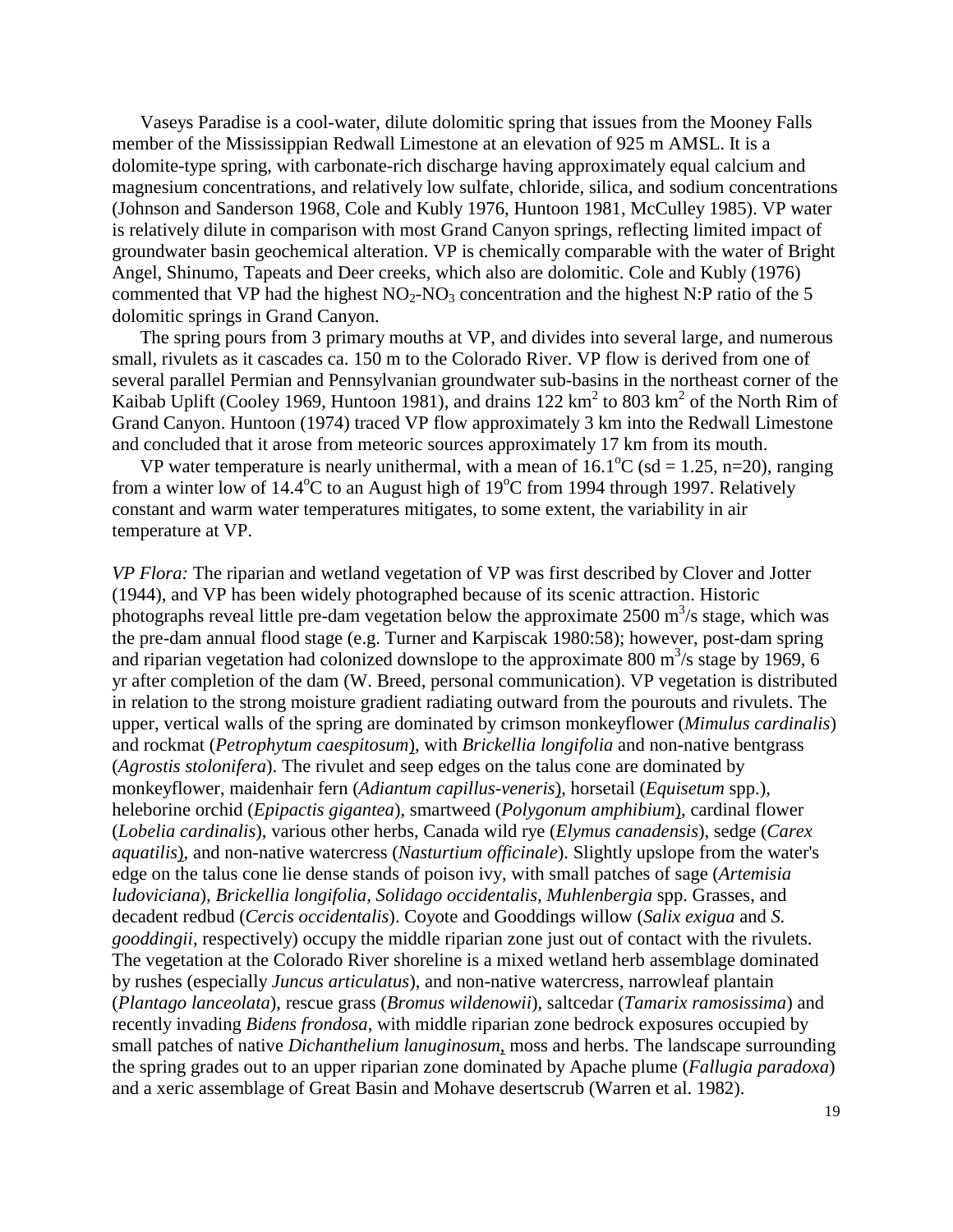*Endangered Kanab Ambersnail:* Problems surrounding the conservation ecology of invertebrates, and molluscs in particular, are becoming more widely recognized as more information emerges on the distribution, population structure, and human impacts on relictual populations. The challenges to appropriate monitoring and management of rare invertebrate species are numerous. First, although invertebrate species are numerous, limited information on distribution and habitat requirements make it difficult to determine which species require special attention. Second, invertebrate species may be completely restricted to small, isolated habitats that may be greatly threatened by human activities (*e.g*., springs in arid regions). Such habitats may be difficult to sample, and sampling may further threaten the taxa under study.

Invertebrates with short life cycles may quickly adapt to some human modifications of their environments, further complicating habitat and population recovery. Third, conservation efforts may be plagued by questions surrounding taxonomic uncertainties, including the existence of cryptic or sibling species, which are difficult or impossible to distinguish on the basis of external morphology. Fourth, recovery goals typically involve establishment of additional populations, but these may be difficult to accomplish if additional habitat is rare or difficult to create, or if population transfers are difficult. Furthermore, such activities may disrupt existing assemblages at the secondary population establishment sites.

Many of these problems exist with regard to protection of the federally endangered Kanab ambersnail (KAS; Succineidae: *Oxyloma haydeni kanabensis;* Pilsbry 1948), and we present the following case study of this taxon. Vaseys Paradise is, to our knowledge, the most thoroughly studied spring on the Arizona Strip, and therefore is a useful example of the complexity of interactions between physical and biological processes at springs.

KAS presently occurs at two springs in the American Southwest (Spamer and Bogan 1993), and has been reported from Alberta, Canada (Harris and Hubricht 1982). The family Succineidae is broadly distributed throughout the Northern Hemisphere and southern Africa, and Pilsbry (1948:775) described *Oxyloma* as "by far our most difficult genus of Succineidae". He described 12 subspecies in 10 species from Canada and the United States on the basis of shell and internal morphology, and subsequent researchers have described additional taxa. The Southwest hosts *O. retusa* (Lea 1834) and *O. haydeni* Binney (Wu 1993 and written communication), including *O. h. haydeni* and *O. h. kanabensis* (Spamer and Bogan 1993, Spamer and Bogan 1993). Fossil *Oxyloma* were collected in Late Pleistocene deposits in the San Pedro Valley in Arizona (Bequaert and Miller 1973) and in 9,200 yr-old sediments near Lake Powell in southeastern Utah (Kerns 1993). Living KAS were first collected by J.H. Ferriss in 1909 near Kanab, Utah in seep vegetation (Pilsbry 1948). KAS type specimens were originally designated as subspecies; however, Pilsbry (1948), Harris and Hubricht (1982), and S.-K. Wu (personal communication) suggested that this taxon may be a distinct species. Rapid fragment length polymorphism genetic analyses revealed that the four known members of this genus in the Four Corners region of Arizona and Utah are genetically distinct, and that a small, isolated population of *O. h. haydeni* at Indian Gardens in Grand Canyon National Park was genetically intermediate between the two recognized KAS populations (Miller et al., in press).

Two KAS populations existed in the Kanab, Utah area in this century, but one was extirpated through habitat destruction (U.S. Fish and Wildlife Service 1991a). The remaining Utah population occurs around several small, spring-fed ponds, named Three Lakes, in and around *Typha* and mixed wetland vegetation (U.S. Fish and Wildlife Service 1991a). The Three Lakes site lies on privately-owned land which is currently undergoing commercial development. KAS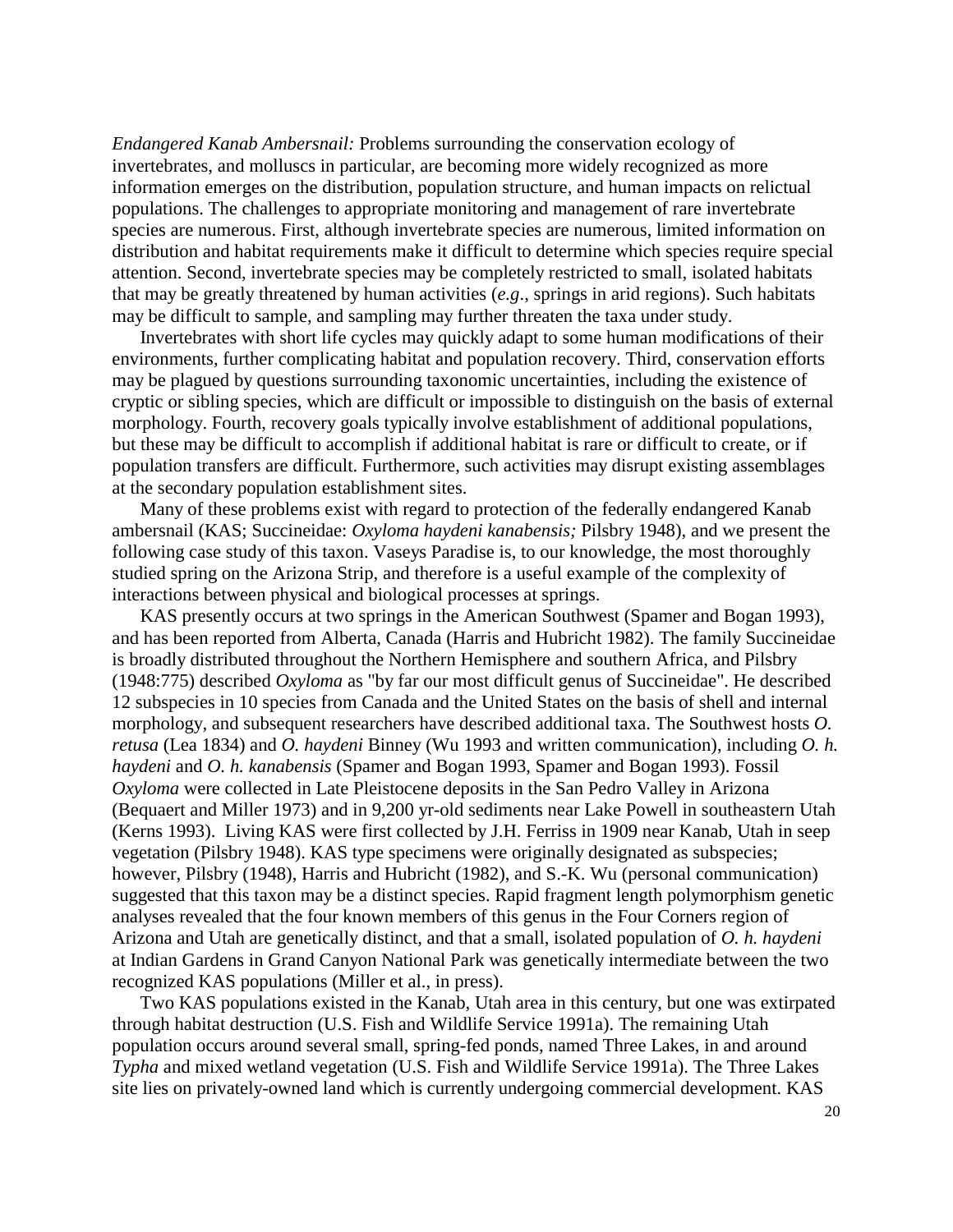was proposed for emergency listing as an endangered species by the U.S. Fish and Wildlife Service in 1991 (U.S. Fish and Wildlife Service 1991a, 1991b), and was subsequently listed (U.S. Fish and Wildlife Service 1992).

The other extant KAS population occurs at Vaseys Paradise (VP) in Grand Canyon National Park, Arizona. Spamer and Bogan (1993a), S.K. Wu (personal communication) and Stevens et al. identified 7 other molluscan taxa at VP, including: *Fossaria obrussa* (Lymnaeidae), *Physella* sp(p) (Physidae); *Catinella avara*, *C. vermeta*, and *Catinella* sp. (Succineidae; S.K. Wu, pers. commun.), *Hawaiia miniscula* (Zonitidae); and *Deroceras laeve* (Limacidae). Cole and Kubly (1976) reported numerous other invertebrate groups at VP, including Nematoda, Oligochaeta, Arachnida, and Insecta (including several common predaceous carabid beetle species).

Stevens et al. (1997) reported that KAS has an approximately annual life cycle, as indicated by seasonal size class frequency analysis. Small (usually < 9 mm) KAS overwinters on host plant stems, leaves and rock surfaces, and emerges from winter dormancy in middle to late March. Large snails (>10 mm) are uncommon until summer, and reproduction occurs in midsummer, except in 1996 when warmer winter conditions allowed two generations to be produced.

KAS occurred primarily on native crimson monkeyflower, water smartweed, and water sedge, as well as on non-native watercress and red top grass on moist to saturated soils. Stevens et al. (1997) defined habitat patches of these plant species as primary KAS habitat, and KAS were rare to absent on other riparian plant species (secondary or marginal habitat, with few, if any, KAS) and bare substrata (e.g. soil or rock surfaces). KAS densities/m2 were consistently higher on non-native watercress than on native host plant species during the growing season, but were equivalent during the winter months. KAS moved from monkeyflower and watercress dominated patches in summer to drier sedge and rock surfaces from mid-October to mid-March, apparently in response to daylength changes rather than in response to temperature changes.

KAS was parasitized by a trematode, *Leucochloridium cyanocittae,* with 1% to 9.5% of the mature snails sampled expressing sporocysts in mid-summer during the study period. Their surveys of >200 other springs in the Grand Canyon region have so far failed to reveal other KAS populations.

#### Case History 2: Pipe Springs, Pipe Spring National Monument

*Site Description:* Flow at Pipe Spring National Monument has been measured from 1977 to the present. Tunnel, Main, Cabin and Spring Room springs are the four springs that emerge from the base of Winsor Point on Winsor Mountain at Pipe Spring National Monument. Collectively known as "Pipe Spring", this spring flow provided water to an historic Mormon tithing ranch and dairy farm. Well data reveals that ground water flow is from north to south along the west branch of the Sevier Fault. Faulting has downthrown the water-bearing Navajo and Kayenta formations on the west side of the fault, and ground water flow is blocked by the Moenkopi and Chinle formations.

Concern over declining discharge prompted the National Park Service to begin monitoring these springs in 1977. The discharge of Cabin Spring is known to be altered by the outflow of Tunnel Spring, a mined source that provides local ranchers with water. Ground water recharge of Pipe Springs in Pipe Spring National Mounument takes place as precipitation infiltrates through Navajo Sandstone in a  $14.24 \text{ km}^2$  area north of the Monument in the Moccasin and Winsor mountains. In 1986, D.C. Barrett and O.R. Williams of the NPS Water Resources Division in Ft. Collins, Colorado stated, "Since 1977, the yield of the springs at Pipe Spring NM has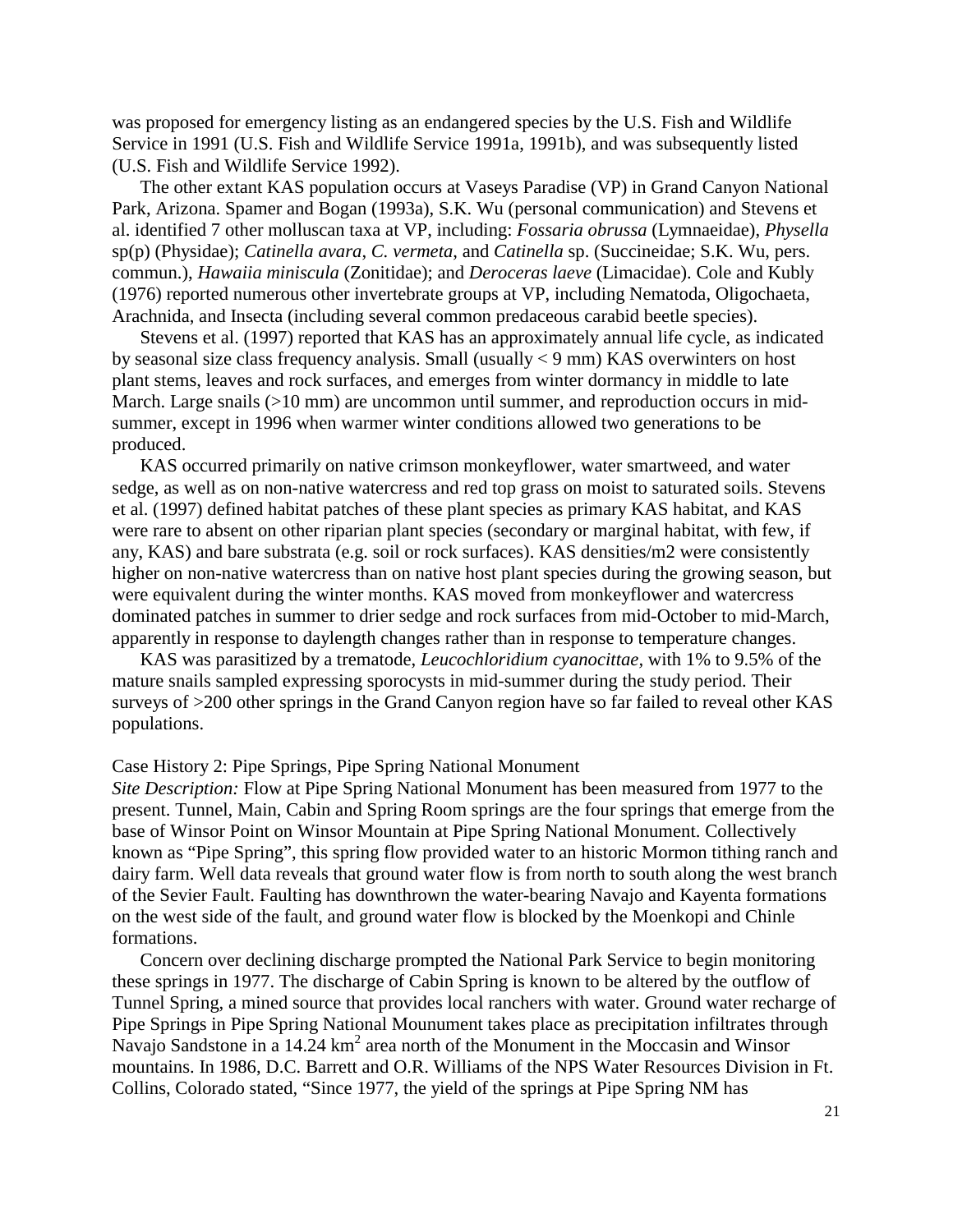experienced a decline of, on the average, two gallons per minute per year If this rate of decline continues, the springs will cease to flow in the mid-1990s."

*Water Budget:* The U.S. Geological Survey (1999) modeled the water budget using discharge data from wells and springs. That study estimated that approximately 0.4 million  $m^3$  (10 %) of the 3.7 million  $m^3$  precipitation that falls annually in the 14.24  $km^2$  recharge area actually reaches the water table. The 18 wells in the area withdraw 0.9 million  $m<sup>3</sup>$  of water annually, and 0.04 million  $m<sup>3</sup>$  of additional discharge occurs from Wooley, Moccasin and Sand springs. This results in an estimated storage deficit of 0.96 million  $m<sup>3</sup>$  of ground water, and they speculate that additional recharge is taking place outside of the presumed recharge area.

*Geochemistry:* Geochemical analyses of the four Pipe Springs by the U.S. Geological Survey (1999) revealed them to be generally similar chemically. They are relatively high in calcium, magnesium and sulfate, and relatively low in chloride, sodium and potassium concentrations. Stable isotope analyses indicated that their waters were derived from a combination of local and regional sources. Groundwater flowing into Moccasin Basin takes approximately 180 yr. Ground water flow from Moccasin Basin south to the Monument requires 620 yr, for a total estimated flow travel time of 800 years. Although the U.S. Geological Survey (1999) reported no immediate threat of dewatering to the Monument springs, Main (Big) Spring ceased flowing in 2000 (RJJ, personal observation).

*Aquatic Invertebrates:* The aquatic invertebrates of Pipe Spring National Monument were sampled by Oberlin (1998) in 1997-1998. The non-insect fauna included: nematodes, oligochaetes, planariid turbellarian flatworms, *Pisidium* sphaeriid clams, *Physa virgata* physid snails, *Hyalella azteca* (a widely distributed amphipod), *Daphnia* cyclopid cyclopods, ostacods, water mites (Hydracarina), and isotomid Collembola. Numerous Diptera were reported, including: ceratopogonids, simuliids, chironomids, *Dixella* dixiids, *Trichoclinocera* empidids, *Oxycera* stratiomyids, *Chrysops* tabanids, and *Pseudolimnophila* and *Holorusia* tipulids. Other aquatic insects included: *Microvelia* veliids, *Argia* damselflies, and Gumaga sericostomatid caddisflies.

#### Case Study 3: Southwestern Willow Flycatcher Biology

*Distribution and Abundance:* The southwestern willow flycatcher (SWWF**)** is a Neotropical migrant subspecies. Overall, the willow flycatcher species has a broad breeding range, extending from Nova Scotia to British Columbia and south to Baja California. The SWWF is an obligate riparian insectivore (Hunter et al., 1987), preferring habitat near open water (Gorski 1969; Sogge 1995). The historic breeding range of the SWWF includes Arizona, New Mexico, southern California, and southern portions of Nevada, Utah, and perhaps southwestern Colorado, and extends east into western Texas (U.S. Fish and Wildlife Service 1993). It probably winters from Mexico to Panama, with historical accounts from Colombia (Phillips 1948). The SWWF is distinguished from other subspecies by distribution, morphology and color, nesting ecology, but not by song dialect (Phillips 1948, Aldrich 1953, King 1955, Sogge 1995).

The southwestern regional SWWF population has declined over the past 50 years, corresponding with loss and modification of riparian habitats (Phillips 1948). Southwestern riparian ecosystems support a rich avian fauna (Johnson and Haight 1987) and habitat changes have resulted in reduction or extirpation of many avian species (Hunter et al., 1987).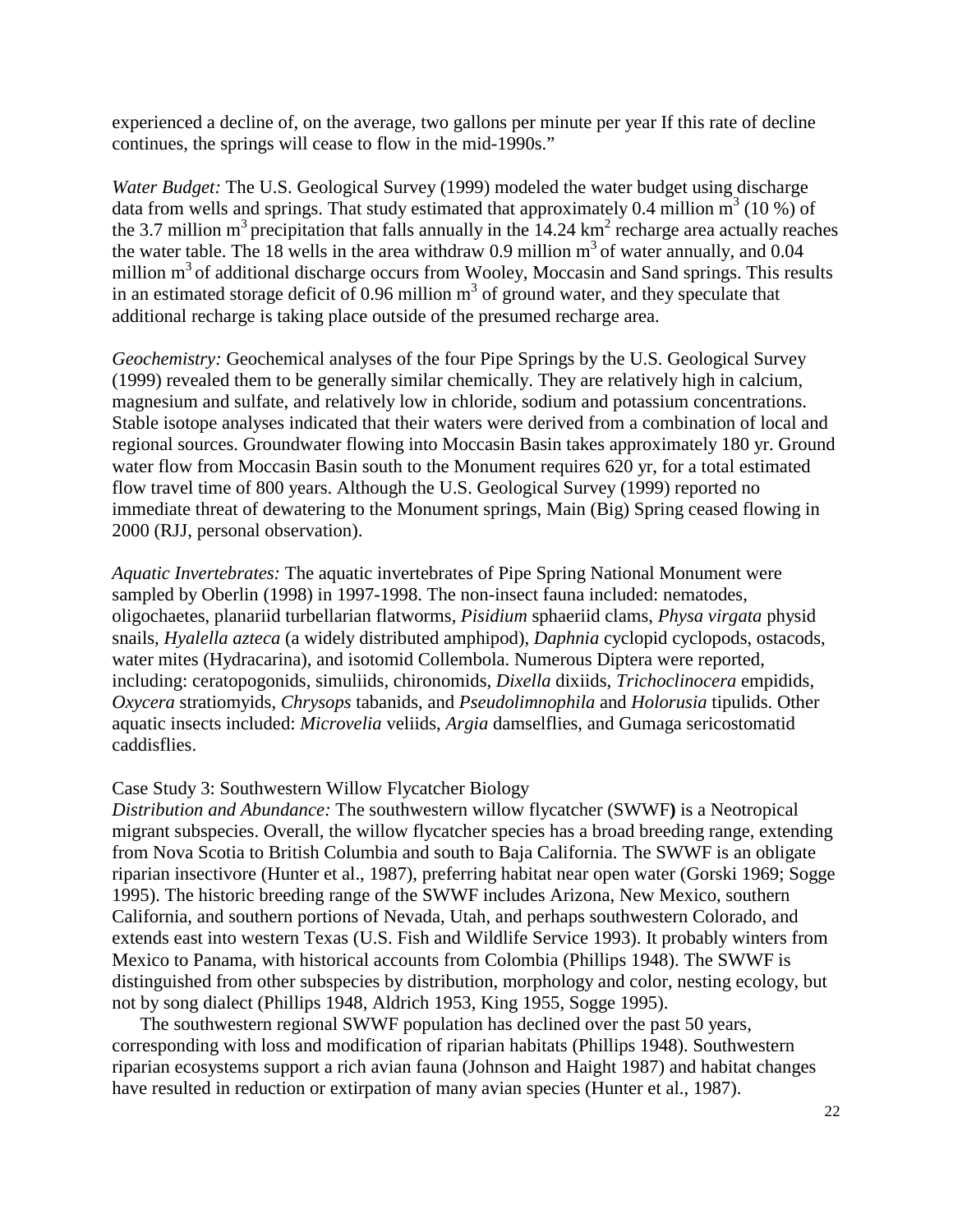Modification and fragmentation of these systems through development and livestock grazing have precipitated devastating changes to SWWF populations. Destruction of native willow/cottonwood vegetation has provided opportunity for invasion by non-native plant species, notably saltcedar. Habitat fragmentation and modification has been beneficial to some southwestern avian species, especially cowbirds (*Molothrus* spp.), which parasitize SWWF nests, contributing to the precipitous population declines of SWWF (Brown 1994, Johnson and Sogge 1995, Sogge et al. 1995). SWWF habitat loss in Central and South America has also undoubtedly contributed to recent SWWF population declines, although little information is available.

The SWWF has been extirpated from much of its range (Hunter et al. 1987). Population reduction since 1950 was so dramatic that it was proposed (U.S. Fish and Wildlife Service 1992) and listed, with critical habitat, under the Endangered Species Act, on July 23, 1993 (U.S. Fish and Wildlife Service 1993). The SWWF is more rare than most other currently listed avian species (Unitt 1987). An estimated 300-500 breeding pairs remain in the United States, including 115 pairs in California and approximately 100 pairs in New Mexico (U.S. Fish and Wildlife Service 1993). Limited information exists for Colorado, Utah, Nevada, and Texas. It has been given special protection status by the Game and Fish Departments in Arizona, New Mexico and California.

Arizona has experienced the sharpest decline in SWWF numbers. SWWF formerly bred throughout the state at high and low elevations (Paradzick et al. 1999). For example, a 1931 breeding record exists from the south rim of the Grand Canyon (Brown et al., 1984), indicating that this taxon bred at high elevations, even at the northern edge of its range. By 1987, the State population was estimated at less than 25 pairs (Unitt 1987; U.S. Fish and Wildlife Service 1993), but much habitat was not surveyed. At least 52 territories or active nests were reported during extensive surveys in 1993 in Arizona (Muiznieks et al. 1994), and at least 62 active nests were located during a more thorough inventory in 1994 (Sferra et al. 1995). In Arizona, there were approximately 113 SWWF pairs in 1996 (Sferra et al. 1997), and in 1998 250 nesting attempts were detected in 34 drainages, with 53.0% nest success.

From 1974 through 1996 the Grand Canyon population was detected between Colorado River miles 47 and 71 (Unitt 1987, Sogge et al. 1995, 1997). In its recent proposal the Service included the Colorado River from River Mile 39 to River Mile 71.5 as critical habitat U.S. Fish and Wildlife Service 1993), and stipulated in a subsequent final rule that defines such habitat as that "within 100 meters of the edge of areas with surface water during the May to September breeding season and within 100 meters of areas where such surface water no longer exists owing to habitat degradation but may be recovered with habitat rehabilitation" (U.S. Fish and Wildlife Service 1997) . The boundary of this area in Grand Canyon includes the main Colorado River channel and associated side channels, backwaters, pools and marshes.

SWWF were common in Glen Canyon and the lower San Juan River prior to impoundment by Glen Canyon Dam (Woodbury and Russell 1945, Behle and Higgins 1959). This area was inundated by Lake Powell and no singing male SWWF were detected from 1991-1998 in the Glen Canyon reach below the dam, however, a singing individual was detected in 1999 (Brown 1991a; J. Spence, GLCA, personal commun.). SWWF were rather commonly reported along the pre-dam Colorado River at Lees Ferry, with records at Lees Ferry in 1909, 1933, 1935, and 1961, and near Lava Canyon in 1931 and near the Little Colorado River confluence in 1953 (reviewed by Sogge et al. 1997); however, the pre-dam distribution of SWWF in Marble Canyon and through Grand Canyon is poorly known. Carothers and Sharber (1976) reported only one pair of SWWF in Grand Canyon in the early 1970's surveys. Brown (1988) noted a brief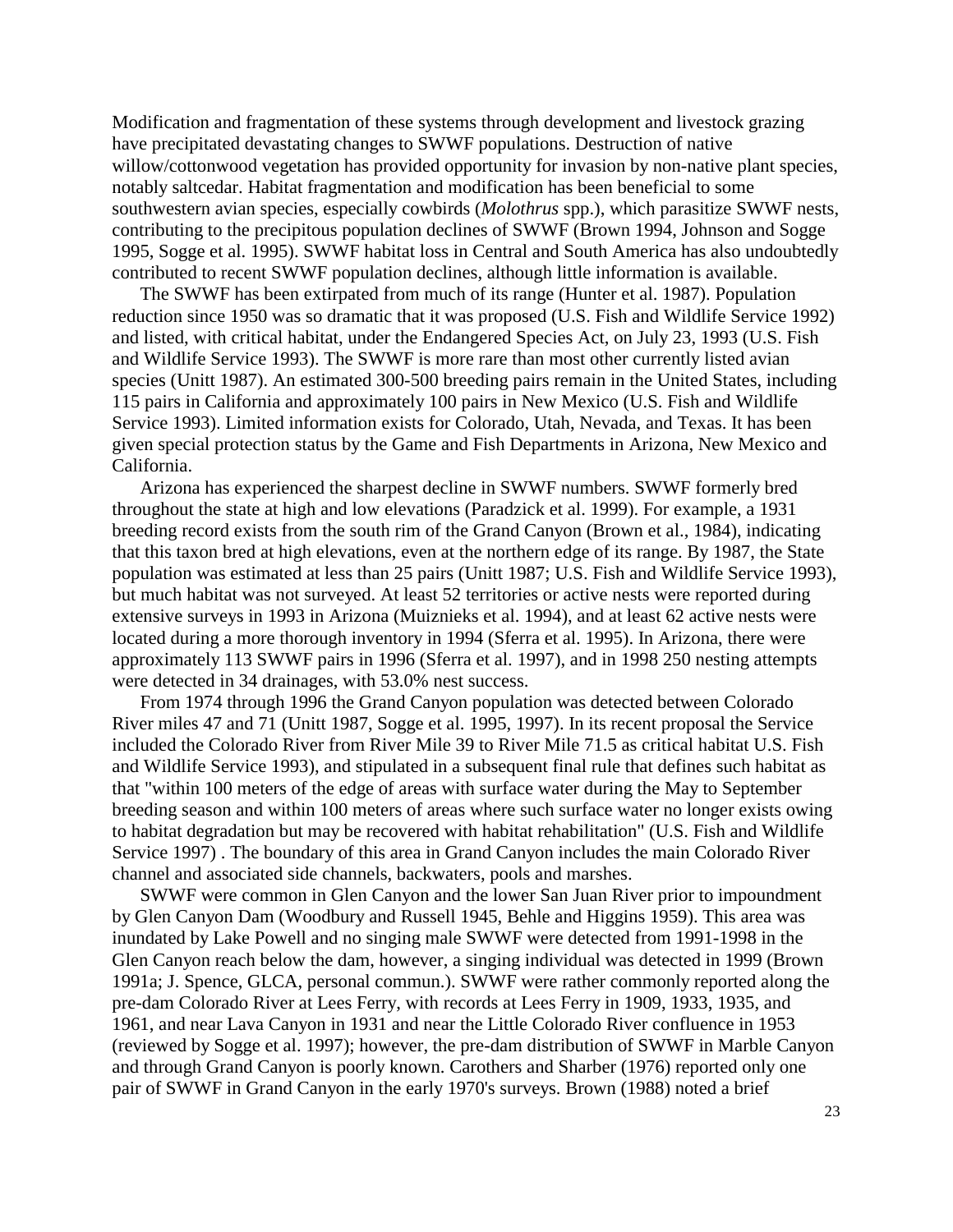population increase in the Grand Canyon from two in 1982, to a maximum of 11 (two in Cardenas Marsh), with a subsequent decline to seven in 1987. Brown (1991a) detected two pairs in 1991, with nests located at River Mile 50.7 and at River Mile 71.1 (Cardenas Marsh). Surveys in 1992 detected seven SWWF, three unpaired males and two breeding pairs in Cardenas Marsh (Sogge et al. 1995a). A total of five SWWF were detected in Grand Canyon in 1995: three territorial but non-breeding males and one breeding pair that fledged a single young (Sogge et al. 1995a). The unpaired male SWWF established territories between Colorado River miles 50.5 and 65.3, and the breeding pair nested at mile 50.5. In 1996 Sogge et al (1997) reported three singing SWWF, but only one successfully breeding pair along the Colorado River in upper Grand Canyon. The single pair apparently fledged two young. In 1997, the single nest in upper Grand Canyon was parasitized by brown-headed cowbirds and failed. A single SWWF nest near mile 265 in 1997 produced two young (Grand Canyon Monitoring and Research Center 1997). In both 1997 and 1998 SWWF failed to nest successfully in upper Grand Canyon because of cowbird brood parasitism (M. Sogge, U.S. Geological Survey Biological Resources Division, personal communication). The single nesting pair of SWWF at Mile 50.5L in upper Grand Canyon failed to produce young successfully in 1998 (N. Brown, personal communication). A pair has established a territory there in 1999, but nesting activity has not yet been reported. Other 1996- 1998 reports of SWWF breeding in the lower Colorado River basin have stimulated additional research there.

The U. S. Fish and Wildlife Service's 1996 Biological Opinion on a planned flood in Grand Canyon in 1996 defined several measures to mitigate impacts on the SWWF in Grand Canyon. Stevens et al. (1996) studied habitat changes at four historic SWWF nest sites in Grand Canyon. Fluvial marshes associated with these sites were dominated by common reed, horsetail and cattail. SWWF research activities associated with that flood included verifying stage-todischarge relations, quantifying flow depth and velocity at nest sites, and determining nest site and foraging habitat structure, litter/understory characteristics, and nesting success.

The 1996 Experimental Flood impacts on Grand Canyon SWWF habitat were reported by Stevens et al. (1996). Nest stand vegetation impacts were nominal: two stands were slightly scoured, and three sites sustained a slight reduction in ground cover and/or branch abundance at <0.6 m above the ground; however, no reduction in branch abundance or alteration of stand composition occurred, and the flood did not inundate the bases of any historic nest trees. Impacts on marsh foraging habitats were more severe, with decreases in area of  $1\%$  to  $>72\%$ . Two of four SWWF sites regained vegetated area during the summer of 1996, while two other marshes sustained slight additional losses in cover through the 1996 growing season. The 50.05L marsh has not recovered appreciably since the 1996 flood (Stevens, personal communication).

*Life History:* SWWF arrive in the Grand Canyon area in mid-May, but may be confused with another subspecies, the more common *E. t. brewsteri*, which migrates through to more northern breeding grounds (Aldrich 1951; Unitt 1987). E.t. brewsteri sings during migration, making subspecific distinctions difficult until mid-June (Brown 1991b). Males arrive earlier than females and establish territories. The characteristic territorial song is a "fitz-bew," most frequently heard in the morning before 10 AM (Tibbitts et al., 1994), and both male and female birds produce this call (H. Yard, personal communication).

SWWF are highly territorial. Nest building begins in May after breeding territories are established. The nest is placed in a fork or horizontal branch 1-5 meters above ground (Tibbetts et al. 1994). A clutch of three or four eggs is laid from late May through July (Unitt 1987), but in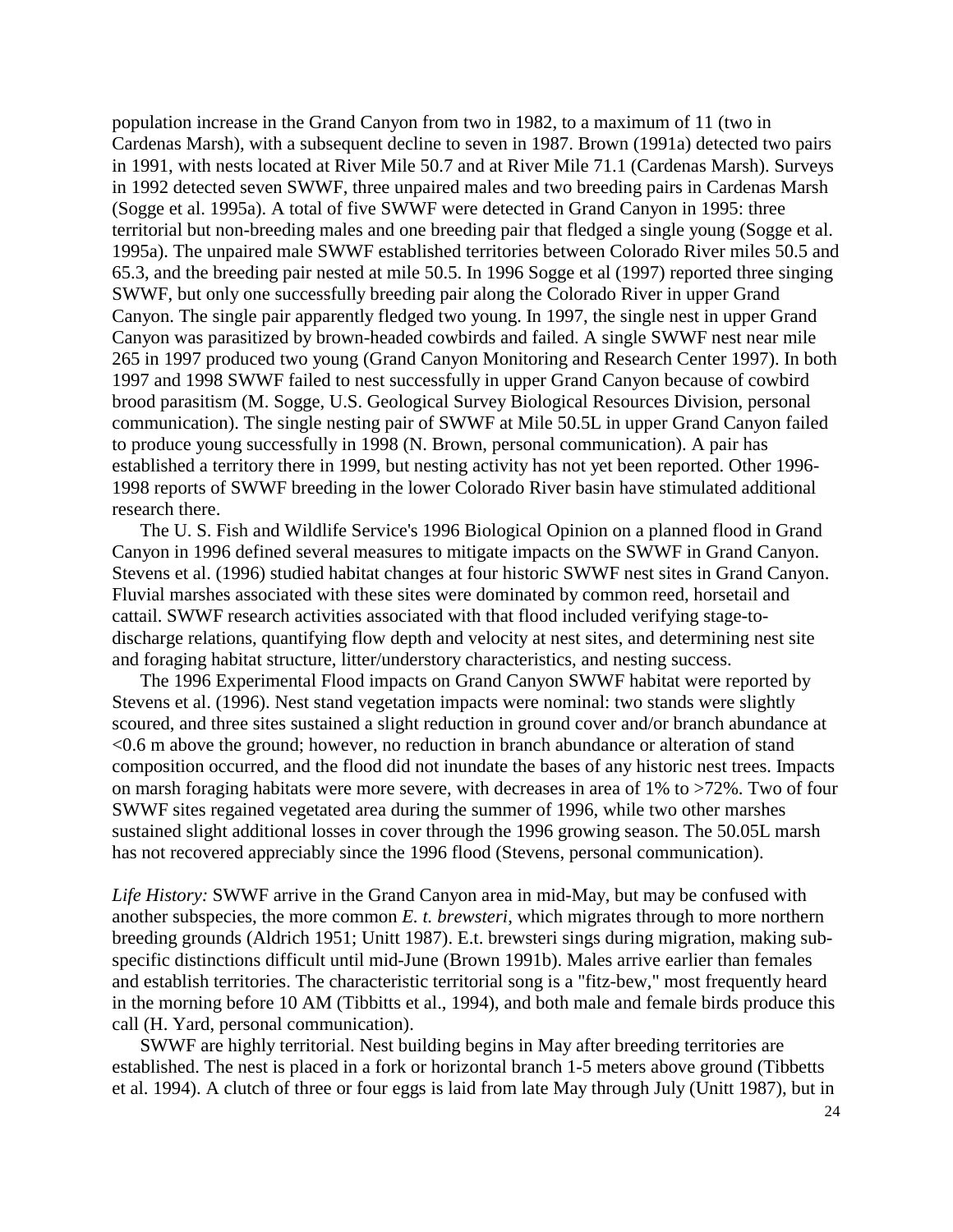Grand Canyon two or three eggs (usually three) are usually laid (Sogge 1995). Breeding extends through July and singing ceases at the end of the breeding season.

After a 12-14 day incubation, nestlings spend 12 or 13 days in the nest before fledging (Brown 1988; Tibbetts et al., 1994). The breeding season (eggs or young in nest) in Grand Canyon extends from early June to mid-July, but may extend into August. One clutch is typical, however re-nesting has been known to occur if the initial nest is destroyed or parasitized (Brown 1988).

Riparian modification, destruction and fragmentation provided new foraging habitat for brown-headed cowbirds (*Molothrus ater*) and populations of brown-headed cowbirds continue to expand (Hanka 1985, Harris 1991). Brood parasitism is currently the greatest threat to SWWF and probably many other Neotropical migrants as well (Bohning-Gaese et al., 1993; Sogge et al., 1995). Over half the nests in Brown's study (1988) contained brown-headed cowbird eggs. Cowbirds may remove prey eggs, their eggs hatch earlier, and the larger nestlings are more competitive in the nest. Cowbirds fledged from Sierra Nevada SWWF nests while SWWF nestlings died shortly after hatching (Flett and Sanders 1987). Brown-headed cowbirds occur extensively around mule corrals on the rim of the canyon and travel down to the Colorado River.

SWWF may remove cowbird eggs or, more commonly, abandon the nest if the parasite's eggs are deposited. The second nesting attempt is energetically expensive, requiring a new nest to be built (Sogge 1995), although Brown (1988) noted that a SWWF pair covered a cowbird egg with fresh nesting material and laid a new clutch. The second nest, already at a temporal disadvantage, is often parasitized as well. Cowbird parasitism could be largely responsible for the absence of SWWF in otherwise suitable habitat in the Grand Canyon (Unitt 1987). Bronzed cowbirds (*Molothrus aenus*) have recently been reported colonizing the Grand Canyon and represent another threat (Sogge 1995).

The SWWF in Grand Canyon occupy sites with average vegetation canopy height and density (Brown and Trossett 1989). SWWF commonly breed and forage in dense, often multistoried, riparian vegetation near surface water or moist soil (Whitmore 1977, Sferra et al., 1995), along low gradient streams (Sogge 1995). Nesting in Grand Canyon typically occurs in non-native saltcedar 4-7 m tall, with a dense volume of foliage 0-4 m from the ground (Tibbetts et al., 1994). SWWF commonly and preferentially nest in saltcedar in upper Grand Canyon (Brown 1988), and nested in saltcedar in Glen Canyon before completion of the Glen Canyon Dam (Behle and Higgins 1959). Arizona SWWF preferentialy nest in saltcedar: 194 of 203 nests detected in 1998 were situated in Tamarix (Paradzick et al. 1999). Although habitat is not limiting in Grand Canyon (Brown and Trossett 1989), required patch size is not known. The 1997 and 1998 nesting records from lower Grand Canyon demonstrates that this species can colonize new habitat (e.g., the delta of Lake Mead).

Stevens and Waring (1988) demonstrated that saltcedar is exceptionally tolerant of flooding in the Grand Canyon, persisting through many weeks of inundation. The saltcedar trees in which the SWWF presently nest survived the >92,600 cfs flows of 1983 as well as the 1996 flood (Stevens et al. 1996), and are therefore unlikely to be scoured by future small floods.

Proximity to water is necessary and is correlated with food supplies. Little is known of SWWF food preferences but it is probably a generalist feeder. They typically flycatch (sally) from conspicuous perches, but also hover and glean insects from foliage (Stevens personal communication). SWWF also forage on sandbars, backwaters, and at the waters edge in the Grand Canyon (Tibbetts et al., 1994).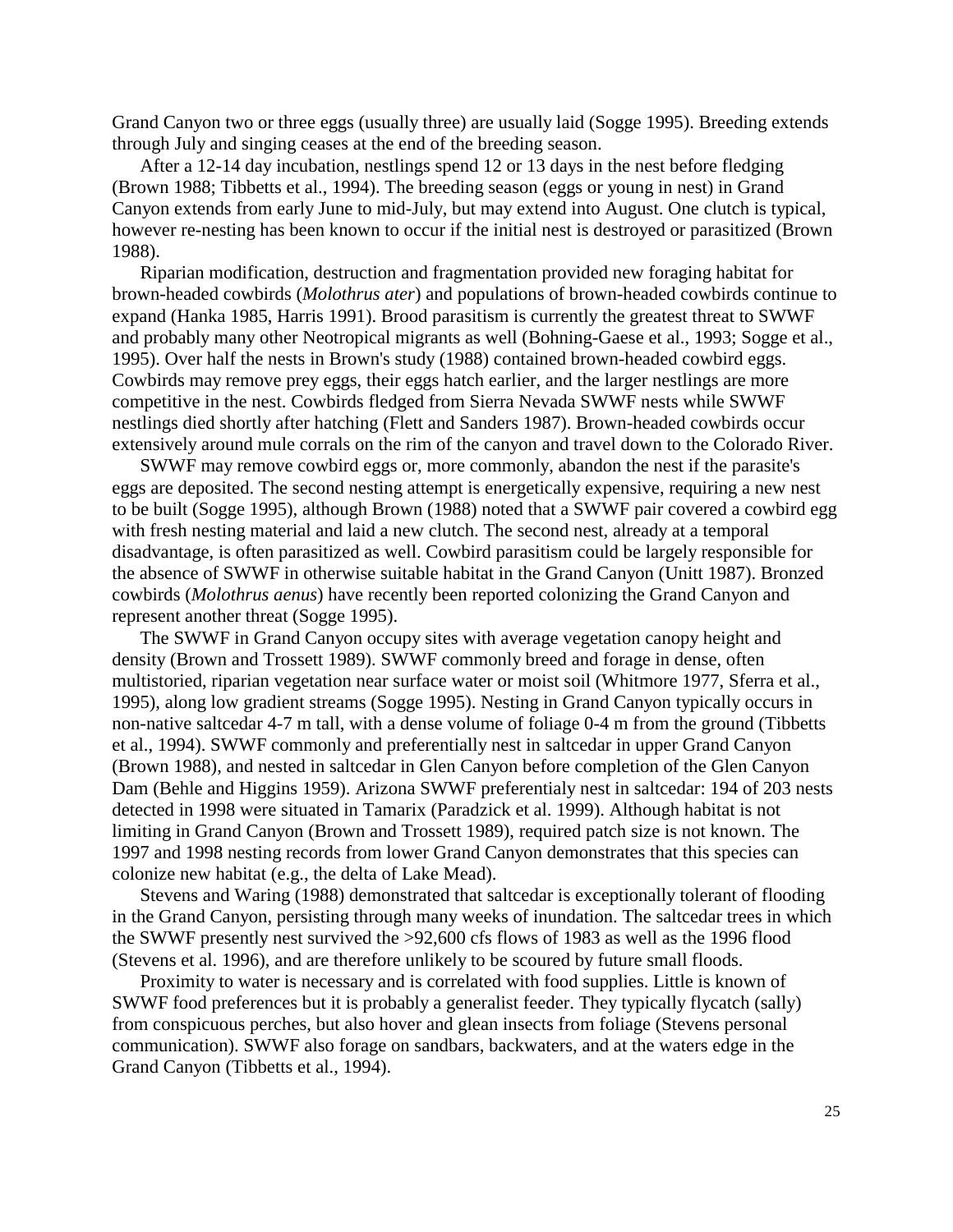SWWF return to wintering grounds in August and September (Brown 1991b), but neither migration routes nor wintering areas are well known. Birds sing and perhaps defend foraging territories in Central America during winter, and winter movement may be tied to water availability (Gorski 1969). Threats to SWWF on the wintering grounds are poorly documented, but habitat losses in Latin America may be a major factor in the decline of this species.

*Impacts of Habitat Modification on SWWF:* Although little is known of SWWF food preferences, it is probably a generalist feeder on invertebrates. It typically hovers and gleans insects from foliage, or flycatches from conspicuous perches (Stevens, personal communication). SWWF also forage on sandbars, backwaters, and at the water's edge in the Grand Canyon (Tibbetts et al., 1994). SWWFs likely forage on both adult aquatic flying invertebrates, and terrestrial (non-aquatic) flying invertebrates. Although aquatic species are unlikely to be affected by the loss of some saltcedar cover, populations of terrestrial invertebrates, such as *Opsius stactogalus* leafhoppers, are likely to be strongly affected, and without planting of alternative host plant species, food resources for SWWF and other Neotropical migrant species are likely to be substantially reduced by largescale saltcedar control.

## RELEVANT REFERENCES

Anonymous. Northcentral Arizona regional water study.

- Ayers, T.J., R.W. Scott, L.E. Stevens, K. Warren, A. Phillips III and M.D. Yard. 1994. Additions to the flora of Grand Canyon National Park. Arizona-Nevada Academy of Sciences 1:70-75.
- Baillicui, T.A. and R.C. Zollinger. 1982. National uranium resource evaluation, Grand Canyon Quadrangle Arizona. U.S. Department of Energy and Bendix Field Engineering Corporation report PGJ/F-020(82).
- Bales, J.T. and R.L. Laney. 1992. Geohydrological reconnaissance of Lake Mead National Recreation Area, Virgin River, Nevada to Grand Wash Cliffs, Arizona. U.S. Geological Survey Water Resources Investigations Report 91-4185.
- Barr. T.C. Jr. 1968. Cave ecology and the evolution of troglobites. Pp. 35-102 *in* Dobzhansky, T., M.K. Hecht, and W.C. Steere, editors. Evolutionary biology. Appleton-Century-Crofts, New York.
- Barrett, D.C. and O.R. Williams. 1986. An evaluation of the decline in spring flow at Pipe Spring NM. National Park Service Water Resources Division Scoping Report, Ft. Collins.
- Behle, W.H. 1943. Birds of the Pine Valley Mountain region, southwestern Utah. Univ. Utah Bull. 34, Biol. Ser. 7:1-85.
- Behle, W.H, J.B. Bushman, and C.M. Greenhalgh. 1958. Birds of the Kanab area and adjacent high plateaus of southern Utah. Utah Biological Series 11:1-92.
- Belshaw, M. 1978. High, dry and lonesome: the Arizona Strip and its people. The Journal of Arizona History 19:359-378.
- Bequaert, J.C. and W.B. Miller. 1973. The mollusks of the arid Southwest, with an Arizona check list. University of Arizona Press, Tucson.
- Barrett, D.C. and O.R. Williams. 1986. An evaluation of the decline in spring flow at Pipe Spring National Monument. National Park Service internal report.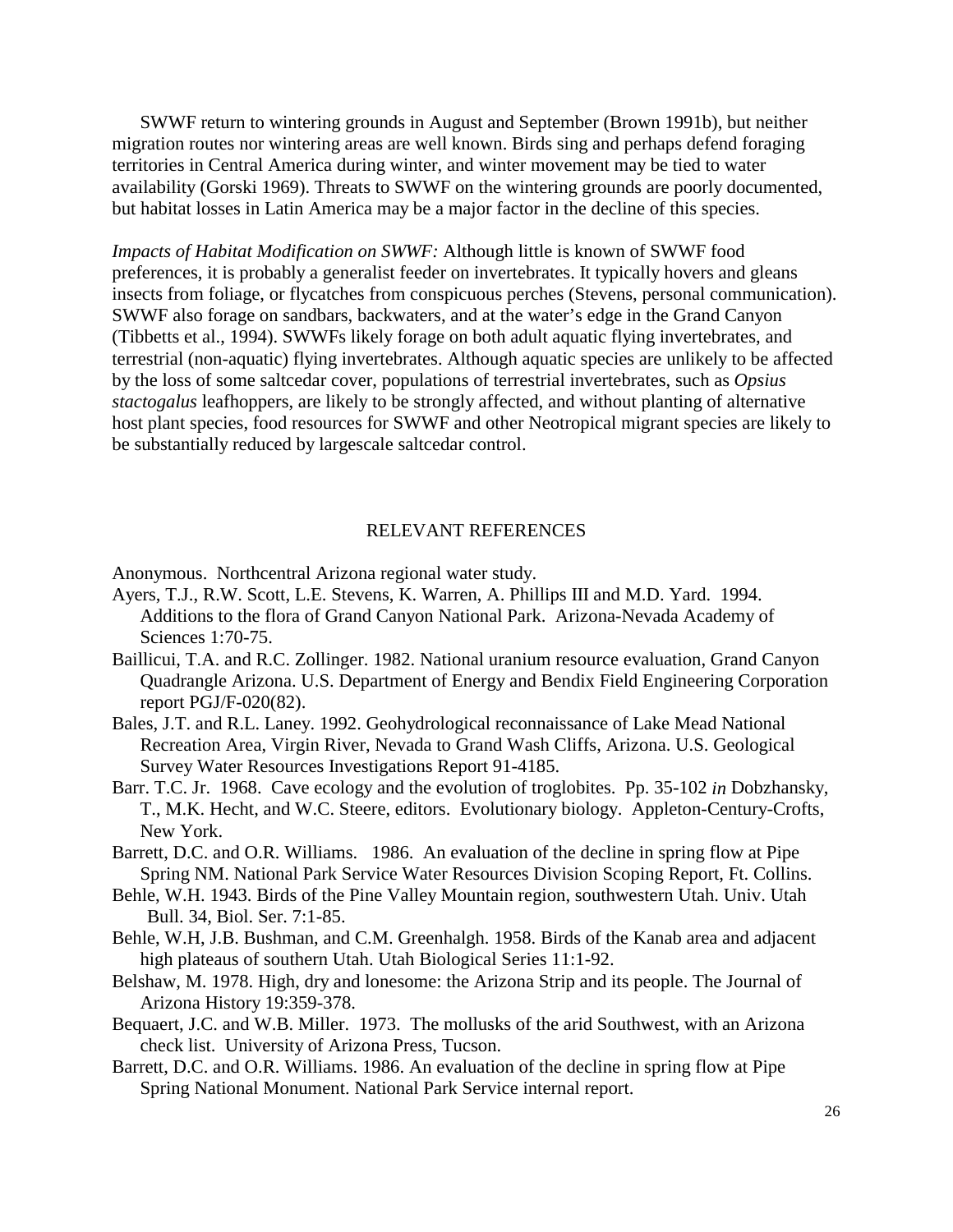- Benenati, P.L., J.P. Shannon, D.W. Blinn, and K.P. Wilson. 1997. Temporal changes of phytobenthos in the tailwaters of Glen Canyon Dam in the Colorado River, Arizona. Bulletin of the North American Benthological Society 14:61.
- Billingsley, G.H. 1978. A synopsis of stratigraphy in the western Grand Canyon. Museum of Northern Arizona Research Paper No. 16, Flagstaff.
- Billingsley, G.H., E.E. Spamer and D. Menkes. 1997. Quest for the Pillar of Gold: the mines and miners of the Grand Canyon. Grand Canyon Association, Grand Canyon.
- Billingsley, G.H. 2000. Geologic map of the Mount Trumbull 30' x 60' quadrangle, Mohave and Coconino County, Northwestern Arizona. U.S. Geological Survey Map I-2628. (in press).
- Billingsley, G.H. and J.B. Workman. 2000. Geologic map of the Littlefield 30' x 60' quadrangle, Mohave County, Arizona. U.S. Geological Survey. (in preparation).
- Black, K.R. and S.J. Rascona. 1991. Maps showing groundwater conditions in the Virgin River Basin, Mohave County, Arizona and Lincoln and Clark Counties, Nevada. Arizona Department of Water Resources Hydrologic Map Series, Report #22. Prepared in cooperation with the U.S. Geological Survey.
- Black, K.R. and S.J. Rascona. 1991. Maps showing groundwater conditions in the Virgin River Basin, Mohave County, Arizona, Lincoln and Clark Counties, Nevada: Arizona Department of Water Resources Hydrologic Map Series Report No. 22.
- Blake, J.G. 1981. Avifauna of the Mt. Dellenbaugh region, Shivwits Plateau, Arizona. Great Basin Naturalist 41:259-268.
- Brian et al. (in press).
- Brown, B.T. 1988. Breeding ecology of a willow flycatcher population in Grand Canyon, Arizona. Western Birds 19:25-33.
- Brown, B.T. and M.S. Moran. 1979. An inventory of surface water resources in Grand Canyon National Park, Arizona. Final report to Division of Resources Management, Grand Canyon National Park.
- Brown, B.T. and M.W. Trosset. 1989. Nesting-habitat relationships of riparian birds along the Colorado River in Grand Canyon, Arizona. The Southwestern Naturalist 34:260-270.
- Brown, B.T., Carothers, S.W. and Johnson, R.R. 1987. Grand Canyon Birds: Historical Notes, Natural History, and Ecology. University of Arizona Press, Tucson.
- Bush, A.L. and M.L. Lane. 1980. Preliminary report on the mineral resource potential of the Vermilion Cliffs-Paria Canyon Instant Study Area, Coconino County, Arizona, and Kane County, Utah. U.S. Geological Survey Open-File Report 80-1056.
- Calef, W. 1960. Private grazing and public lands: studies of the local management of the Taylor Grazing Act. Univesity of Chicago Press, Chicago.
- Clarke. A.H. 1991. Status survey of selected land and freshwater gastropods in Utah. U.S. Fish and Wildlife Service Report, Denver, unpublished.
- Clover, E.U. and L. Jotter. 1944. Floristic studies in the canyon of the Colorado and tributries. American Midland Naturalist 32:591-642.
- Cole, G.A. and D.M. Kubly. 1976. Limnologic studies on the Colorado River from Lees Ferry to Diamond Creek. Colorado River Research Series Report No. 8, Grand Canyon.
- Cooley, M.E. 1976. Spring flow from pre-Pennsylvanian rocks in the southwestern part of the Navajo Indian Reservation, Arizona. U.S. Geological Survey Professional Paper 521-F.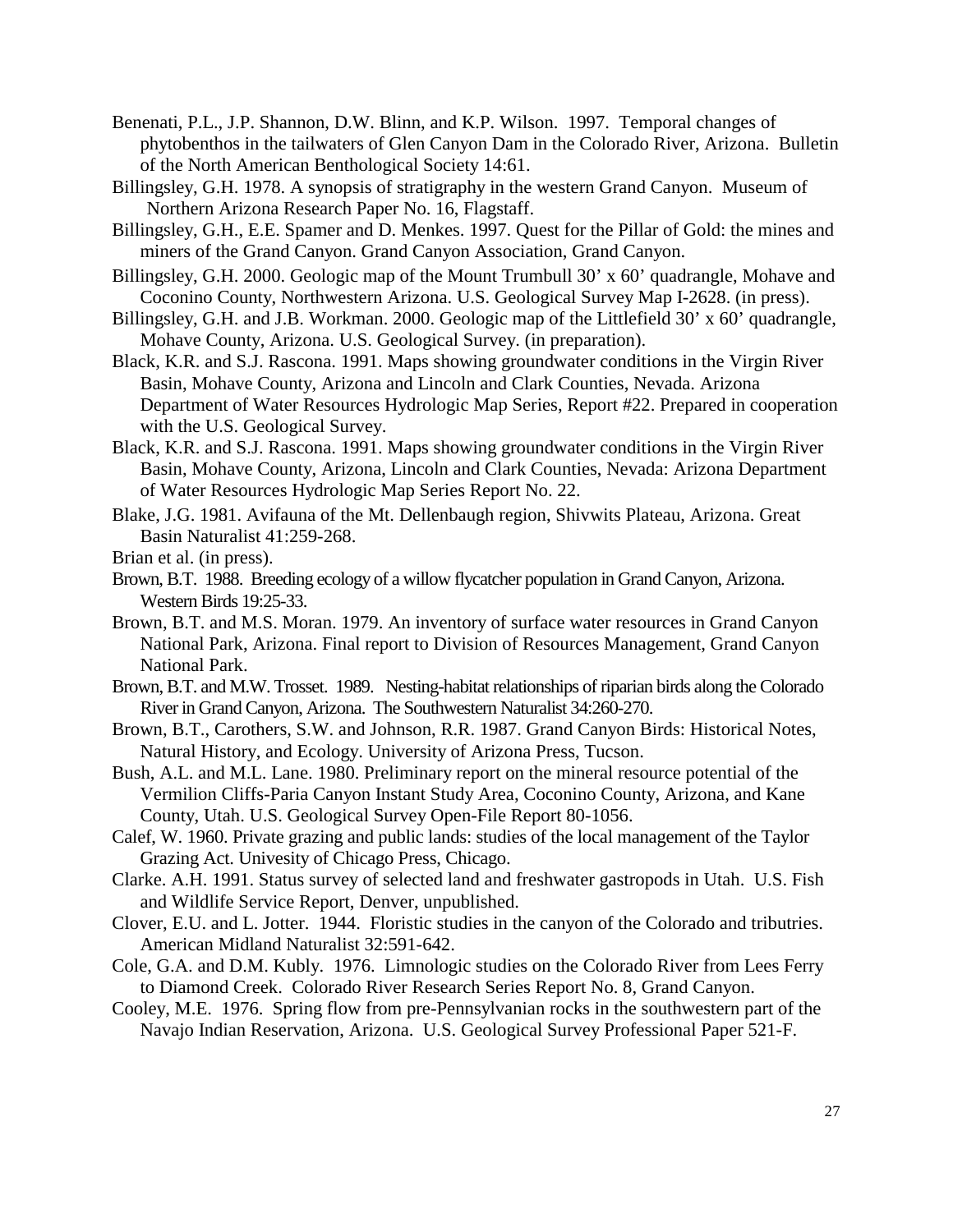- Cooley, M.E., J.W. Harshbarger, J.P. Akers, and W.F. Hardt. 1969. Regional hydrogeology of the Navajo and Hopi Indian Reservations, Arizona, New Mexico, and Utah. U.S. Geological Survey Professional Paper 521A.
- Cox, N.I. and H.B. Russell. 1973. Footprints on the Arizona Strip (with accent on "Bundyville"). Horizon Publishers, Bountiful.
- Dames & Moore. unknown. Phase II report, environmental assessment, Arizona Strip district uranium development for Energy Fuels Nuclear, Inc.
- Dames & Moore. unknown. Draft environmental assessment, Arizona Strip, chapter 3 description of affected environment. prepared for Energy Fuels Nuclear, Inc..
- Degenhardt, W.G., C.W. Painter, and A.H. Price. 1996. Amphibians & reptiles of New Mexico. University of New Mexico Press, Albuquerque.
- Drost, C.A. and D.W. Blinn. 1997. Invertebrate community of Roaring Springs Cave, Grand Canyon National Park, Arizona. The Southwestern Naturalist 42:497-500.
- England, J.L. 1991a. Endangered and threatened wildlife and plants; emergency rule to list the Kanab ambersnail as endangered. Federal Register 56(153):37668-37671.
- England, J.L. 1991b. Endangered and threatened wildlife and plants; proposal to list the Kanab ambersnail as endangered and designate critical habitat. Federal Register 56(221):58020- 58026.
- England, J.L. 1992. Endangered and threatened wildlife and plants; final rule to list the Kanab ambersnail as endangered. Federal Register 57(75):13657-13661.
- Enright, M. 1996. Selected hydrologic data for the Beaver Dam Wash Area, Washington County, Utah, Lincoln County, Nevada, and Mohave County, Arizona, 1991-1995: U.S. Geological Survey Open File Report 96-493.
- Fairley, H. C. 1989a. Prehistory. Pp. 85-152 *in* Altschul, J.H. and H.C. Fairley. Man, models and management: an overview of the archeology of the Arizona Strip and the management of its cultural resources. U.S.D.A. Forest Service and U.S. Bureau of Land Management Report 1989-0-673-212/3028. U.S. Government Printing Office, Washington.
- Fairley, H.C. 1989b. History. Pp. 153-218 *in* Altschul, J.H. and H.C. Fairley. Man, models and management: an overview of the archeology of the Arizona Strip and the management of its cultural resources. U.S.D.A. Forest Service and U.S. Bureau of Land Management Report 1989-0-673-212/3028. U.S. Government Printing Office, Washington.
- Ferriss, J.H. 1910. A collecting excursion north of the Grand Canyon of the Colorado. The Nautilus 23:109-112.
- Fogg, J.L., D.P. Muller, P.L. Summers, J.R. Simms, S.J. Ellingham, J.S. Renthal, and P.L. Dittberner. 1998. Beaver Dam Wash instream flow assessment. Bureau of Land Management report BLM/RS/ST/-98/002+7200.
- Foust, R.D., Jr. and S. Hoppe. 1985. Seasonal trends in the chemical composition of Grand Canyon waters. Northern Arizona University Bilby Research Center Report to Grand Canyon National Park, Grand Canyon.
- Glancy, P.A. and A.S.Van Denburgh. 1969. Water resources appraisal of the lower Virgin River Valley area, Nevada, Arizona, and Utah. Nevada Division of Water Resources, Carson City.
- Goings, D.B. 1985. Spring flow in a portion of Grand Canyon National Park, Arizona. Cooperative National Park Studies Unit Contribution No. CPSU/UNLV 033/01, Las Vegas.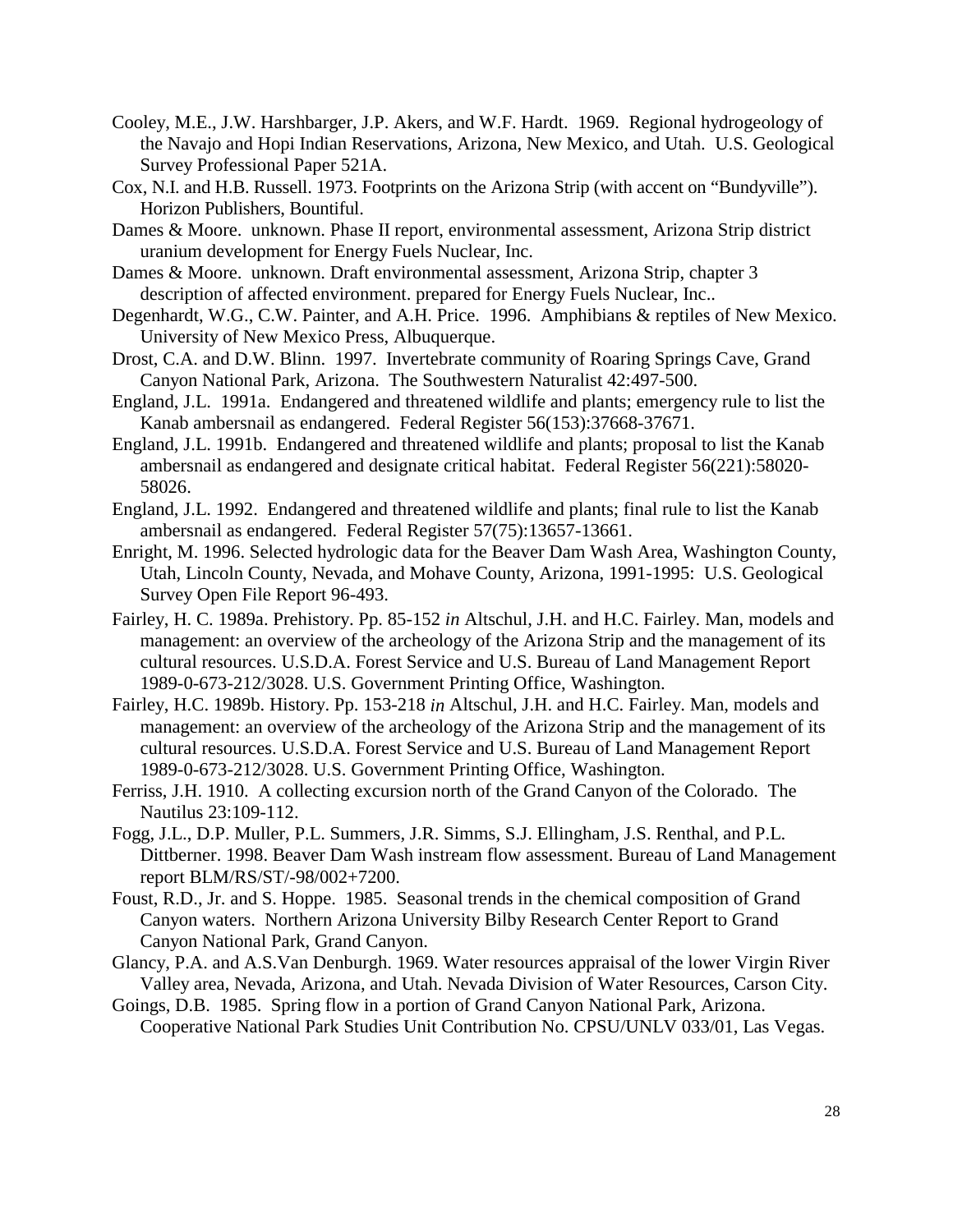- Harris, S.A. and L. Hubricht. 1982. Distribution of the species of the genus *Oxyloma* (Mollusca, Succineidae) in southern Canada and the adjacent portions of the United States. Canadian Journal of Zoology 60:1607-1611.
- Haxel, G.B., G.H. Billingsley, L.S. Beard, and A. V. Acosta. 1999. Mineral resource preassessment proposed Shivwits National Monument, northern Arizona. U.S. Geological Survey Flagstaff, Arizona.
- Hershler, R. and J. Landye. 1988. Arizona Hydrobiidae (Prosobrachia Ris). Smithsonian Contributions to Zoology 459:21.
- Hoffmeister, D.F. 1986. The mammals of Arizona. University of Arizona Press, Tucson.
- Hoffmeister, D.F. and F.E. Durham. 1971. Mammals of the Arizona Strip including Grand Canyon National Monument. Northern Arizona Society of Science and Art, Inc., Flagstaff.
- Holland, J.S., W.E. Niles, and P.J. Leary. 1979. Vascular plants of the Lake Mead National Recreation Area, Nevada/Arizona. Lake Mead National Recreation Area Technical Report No. 3, Boulder City.
- House, D. A. 1986. Under Vermillion Cliffs: man on the Arizona Strip. Pp. 22-31 *in* The Arizona Strip: splendid isolation. Plateau Magazine, Special Edition, Museum of Northern Arizona, Flagstaff.
- Hughes, J D. 1978. In the house of stone and light. Grand Canyon Natural History Association, Grand Canyon.
- Huey, LM. 1939. Birds of the Mt. Trumbull region, Arizona. Auk 56:320-325.
- Huntoon, P.W. 1970. The hydro-mechanics of the ground water system in the southern portion of the Kaibab Plateau, Arizona. University of Arizona Ph.D. dissertation, Tucson.
- Huntoon, P.W. 1974. The karstic ground water basins of the Kaibab Plateau, Arizona. Water Resources Research 10:579-590.
- Huntoon, P.W. 1981. Fault-controlled ground-water circulation under the Colorado River, Marble Canyon, Arizona. Ground Water 1:20-27.
- Huntoon, P.W. 2000. The ground water systems that drain to the Grand Canyon of Arizona. in preparation.
- Inglis, R. 1997. Monitoring and analysis of spring flows at Pipe Spring National Monument, Mojave County, Arizona. National Park Service Water Resources Division Technical Report NPS/NRWRD/NRTR-97-125.
- Inglis, R. 1997. Water resources data of the Pipe Spring National Monument area, Arizona. National Park Service Water Resources Division Technical Report NPS/NRWRD/NRTR-90/02.
- Iorns, W. V., C. H. Hembree, and G. L. Oakland. 1965. Water resources of the Upper Colorado River basin -- technical report. U.S. Geol. Surv. Prof. Pap 441.
- Johnson, P.W. and R.B. Sanderson. 1968. Spring flow into the Colorado River Lees Ferry to Lake Mead, Arizona. U.S. Geological Survey Water Resources Investigations and Arizona State Land Department Report No. 34.
- Kearney, T.H. and R.H. Peebles (editors). 1960. Arizona flora, 2nd edition. University of California Press, Berkeley.
- Kelly, I.T. 1934. Southern Paiute bands. American Anthropologist 36:548-560.
- Kelly, I.T. 1964. Southern Paiute ethnography. University of Utah Department of Anthropology Anthropological Paper No. 69, Salt Lake City.
- Kelsey, M.R. 1998. Hiking and exploring the Paria River, 3<sup>rd</sup> edition. Kelsey Publishing, Provo.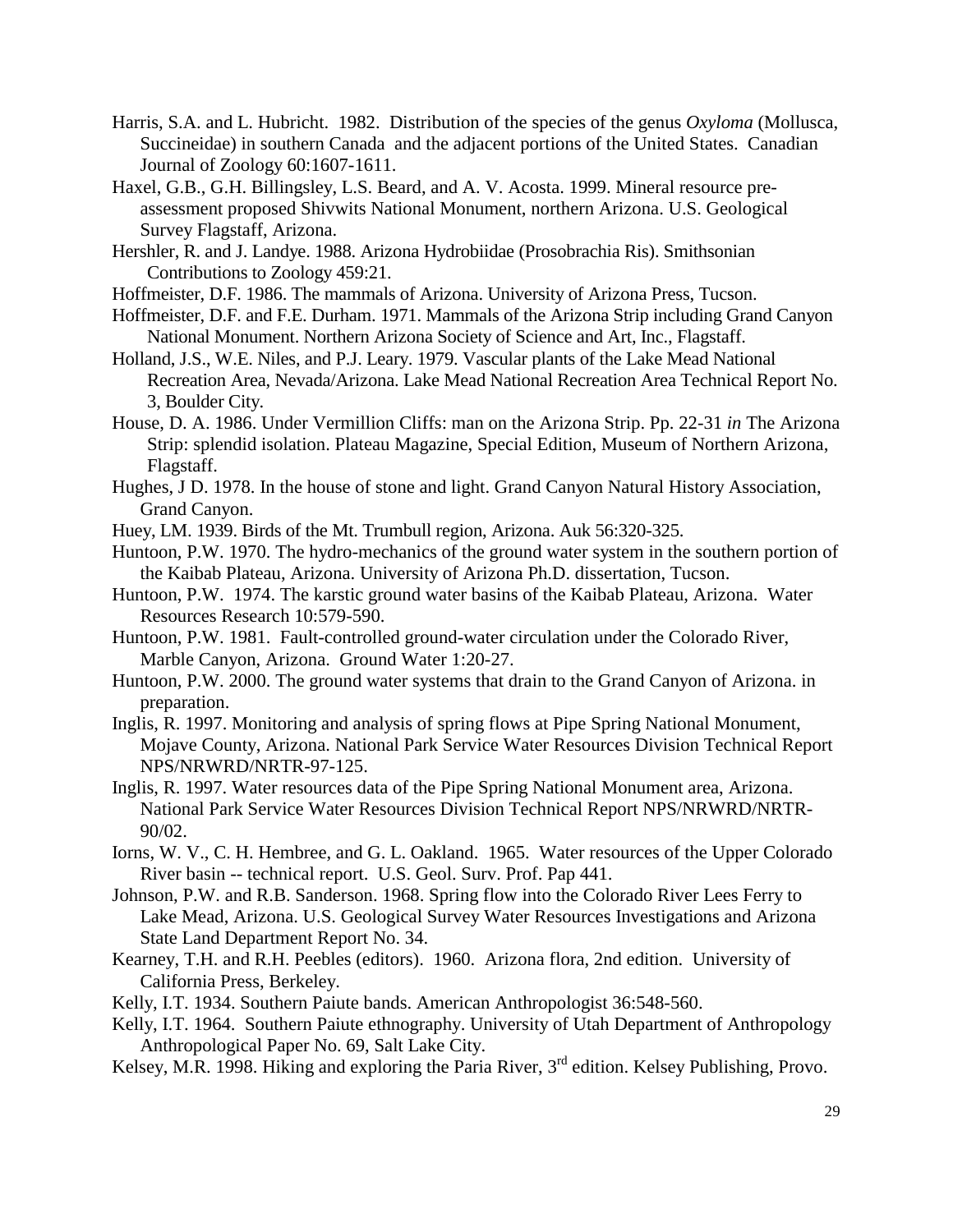- Koller, G.R. 1980. Grand Canyon 1° x 2° NTMS area Arizona, data report, National uranium resources evaluation program, hydrogeochemical and stream sediment reconnaissance. U.S. Department of Energy report No. DPST-79-146-19.
- Laney, R.L. 1996. Geohydrological reconnaissance of Lake Mead National Recreation Area, Temple Bar to Grand Wash Cliffs, Arizona. U.S. Geological Survey Water OFR 79-688.
- Laney, R.L. and J.T. Bales. 1996. Geohydrological reconnaissance of Lake Mead National Recreation Area, Las Vegas Wash to Virgin River, Nevada. U.S. Geological Survey Water Resources Investigations Report 96-4033.
- Lavender, D. 1984. Pipe Springs and the Arizona Strip. Zion Natural History Association, Sprindale.
- Levings, G.W. and C.D. Farrar. 1979. Map showing ground-water conditions in the Virgin River, Grand Wash, and Shivwits areas. U.S. Geological Survey Water Resources Investigations OFR-79-57.
- Lipe, W.D. and R.A. Thompson. 1979. A cultural resource assessment of the Grand Wash Planning Unit of the Arizona Strip District of the Bureau of Land Management. Western Anasazi Reports 2. Cedar City.
- Loughlin, W.D and P.W. Huntoon. 1983. Compilation of available ground water quality data for sources within the Grand Canyon of Arizona. Department of Geology and Geophysics contract PX821020883. U.S. National Park Service, Grand Canyon Arizona.
- Manners, R.A. 1974. Paiute Indians Volume 1, Southern Paiute and Chemehuevi. An ethnohistorical report. Garland Publishing, Inc., New York.
- McCulley, B. 1985. Marble Canyon spring sampling investigation. Department of Energy Office of Nuclear Waste Isolation BMI/ONWI-514.
- McKee, E.D. and R.C. Gutschick. 1969. Sequence of sediments and unconformities. Pp. 13-95 in McKee, E.D. and R.C. Gutschick, editors. History of the Redwall Limestone of Northern Arizona. Geological Society of America Memoir 114:1-726.
- Merson, M.H., D.A. Goldmann, K.M. Boyer, N.J. Peterson, C. Patton, L.G. Everett, H. Downs, A. Steckler, and W.H. Barker, Jr. 1974. An outbreak of *Shigella sonnei* gastroenteritis on Colorado River raft trips. American Journal of Epidemiology 100:186-196.
- Metcalf, L. 1995. Ground water surface water interaction in the Lower Virgin River Area, Arizona and Nevada: Master of Science Thesis, University of Nevada, Las Vegas, Nevada.
- Minckley, W.L. 1973. Fishes of Arizona. Arizona Game and Fish Department, Phoenix.
- Minckley, W.L. 1991. Native fishes of the Grand Canyon region: an obituary? Pages 124-177 in National Research Council. Colorado River Ecology and Dam Management. National Academy Press, Washington.
- Moore, R.T. 1972. Geology of the Virgin and Beaverdam Mountains, Arizona. Arizona Bureau of Mines Bulletin 186.
- Moore, M.M., W.W. Covington, and P.Z. Fule. 1999. Reference conditions and ecological restoration: a southwestern ponderosa pine perspective. Ecological Applications 9:1266-1277.
- National Environment Satellite Data and Information Service. 1980. Climatological data, Arizona. National Oceanic and Atmospheric Administration, v. 84, nos., 1, 2, and 3.
- National Park Service. 1999. Baseline water quality data, inventory, and analysis, Pipe Spring National Monument. National Park Service Water Resources Division Technical Report NPS/NRWRD/NRTR-99/220.
- Oberlin, G.E. 1998. Aquatic invertebrate identification project, Pipe Spring National Monument. National Park Service Report, Zion National Park, Springdale.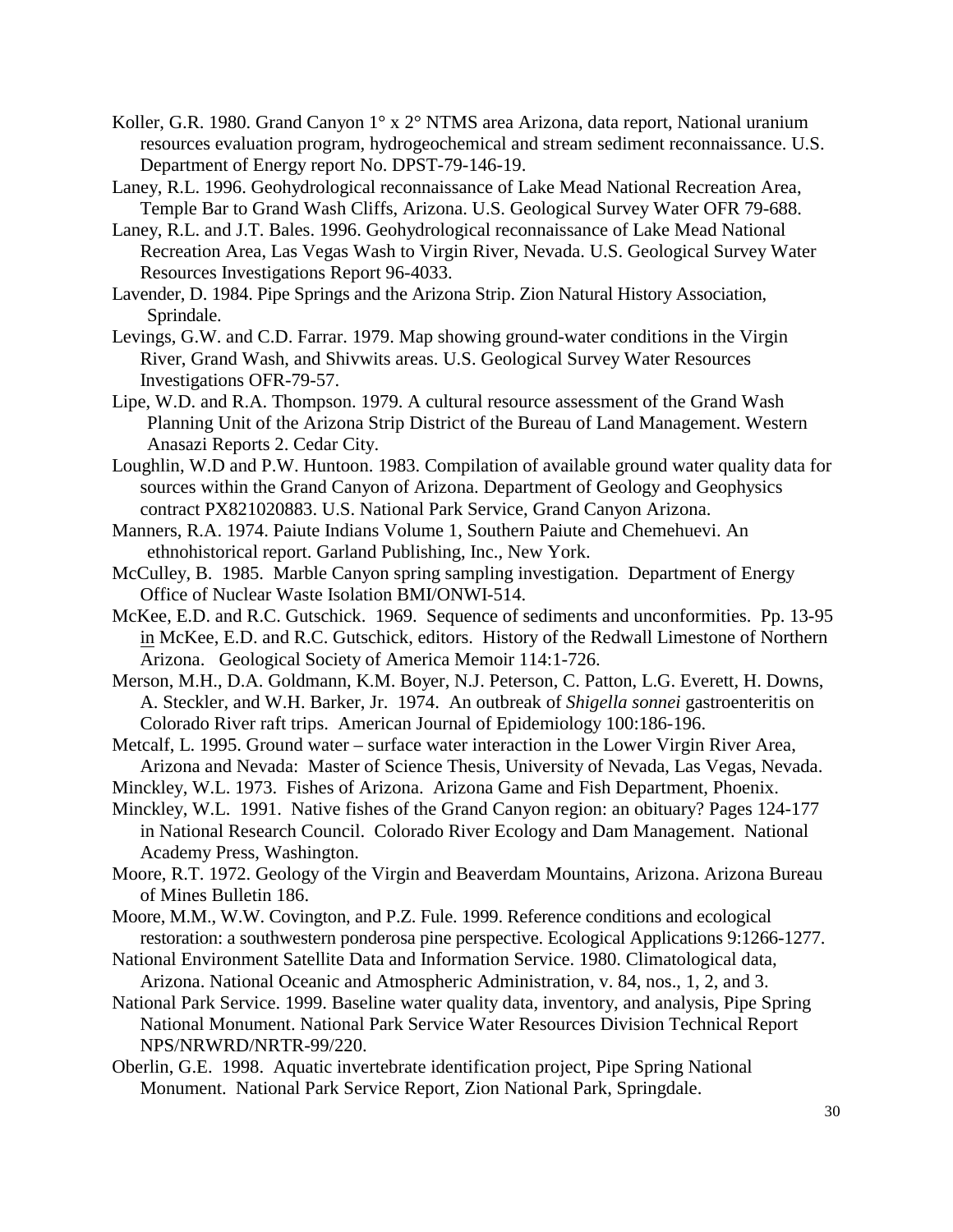- Oberlin, G.E., J.P. Shannon, and D.W. Blinn. 1999. Watershed influence on the macroinvertebrate fauna of ten major tributaries of the Colorado River through Grand Canyon, Arizona. The Southwestern Naturalist 44:17-30.
- Olsen, R.W. 1965. Pipe Apring, Arizona, and thereabouts. Journal of Arizona History 6:11-20.
- Palmer, E. 1878. Plants used by the Indians of the United States. American Naturalist 12:646- 655.
- Peck, S.B. 1978. New montane *Ptomaphagus* beetles from New Mexico and zoogeography of southwestern caves (Coleoptera: Leiodidae: Catopinae). The Southwestern Naturalist 23:227-238.
- Peck, S.B. 1980. Climatic change and the evolution of cave invertebrates in the Grand Canyon, Arizona. National Speleological Society Bulletin 42:53-60.
- Phillips, B.G., A.M. Phillips III, and M.A. Schmidt Bernzott. 1987. Annotated checklist of vascular plants of Grand Canyon National Park. Grand Canyon Natural History Association, Grand Canyon.
- Pilsbry, H.A. 1948. Land Mollusca of North America. The Academy of Natural Sciences of Philadelphia Monographs II(2):xivi,521-1113.
- Pilsbry, H.A. and J.H. Ferriss. 1911. Mollusca of the southwestern states, V: the Grand Canyon and northern Arizona. Proceedings of the Academy of Natural Sciences of Philadelphia 63:174-199.
- Pohlmann, K.F., D.J. Campagna, J.B. Chapman, and S. Earman. 1998. Investigation of the origin of springs in the Lake Mead National Recreation Area. Water Resources Center Desert Research Institute, University System of Nevada. Publication No. 41161.
- Polhemus J. T. and Polhemus M. S. 1976 Aquatic and semiaquatic Heteroptera of the Grand Canyon (Insecta: Hemiptera). Great Basin Naturalist 36:221-226.
- Powell, J.W. and G.W. Ingalls. 1874. The condition and wants of the Ute Indians of Utah; the Pai-Utes of Utah, northern Arizona, southern Nevada, and southeastern California; the Go-si Utes of Utah and Nevada; the northwestern Shoshones of Idaho and Utah, and the wesern Shoshones of Nevada. 43rd Congress, First Session, House of Representatives Executive Document No. 157:2-35.
- Rasmussen, D.I. 1941. Biotic communitites of Kaibab Plateau, Arizona. Ecological Monographs 11:213-275.
- Reilly, P.T. 1999. Lee's Ferry: from Mormon crossing to national park. Utah State University Press, Logan.
- Rusho, W.L. and C.G. Crampton. 1981. Desert river crossing: historic Lee's Ferry on the Colorado River. Peregrine Smith, Inc., Santa Barbara.
- Sellers, W.D., R.H. Hill, and M. Sanderson-Rae. 1985. Arizona climate: the first hundred years. University of Arizona Press, Tucson.
- Shutler, R. 1961. Lost City, Pueblo Grande de Nevada. Nevada State Museum Anthropological Papers 5, Carson City.
- Sogge, M.K., T.J. Tibbitts, and J.R. Petterson. 1997. Status and breeding ecology of the Southwestern Willow Flycatcher in the Grand Canyon. Western Birds 28:142-157.
- Sommerfeld, M., W. Crayton, and N. Crane. 1976. Survey of bacteria, phytoplankton and trace chemistry of the lower Colorado River and tributaries in Grand Canyon National Park. Colorado River Report No. 12, Grand Canyon National Park, Grand Canyon (NTIS PB267731AS).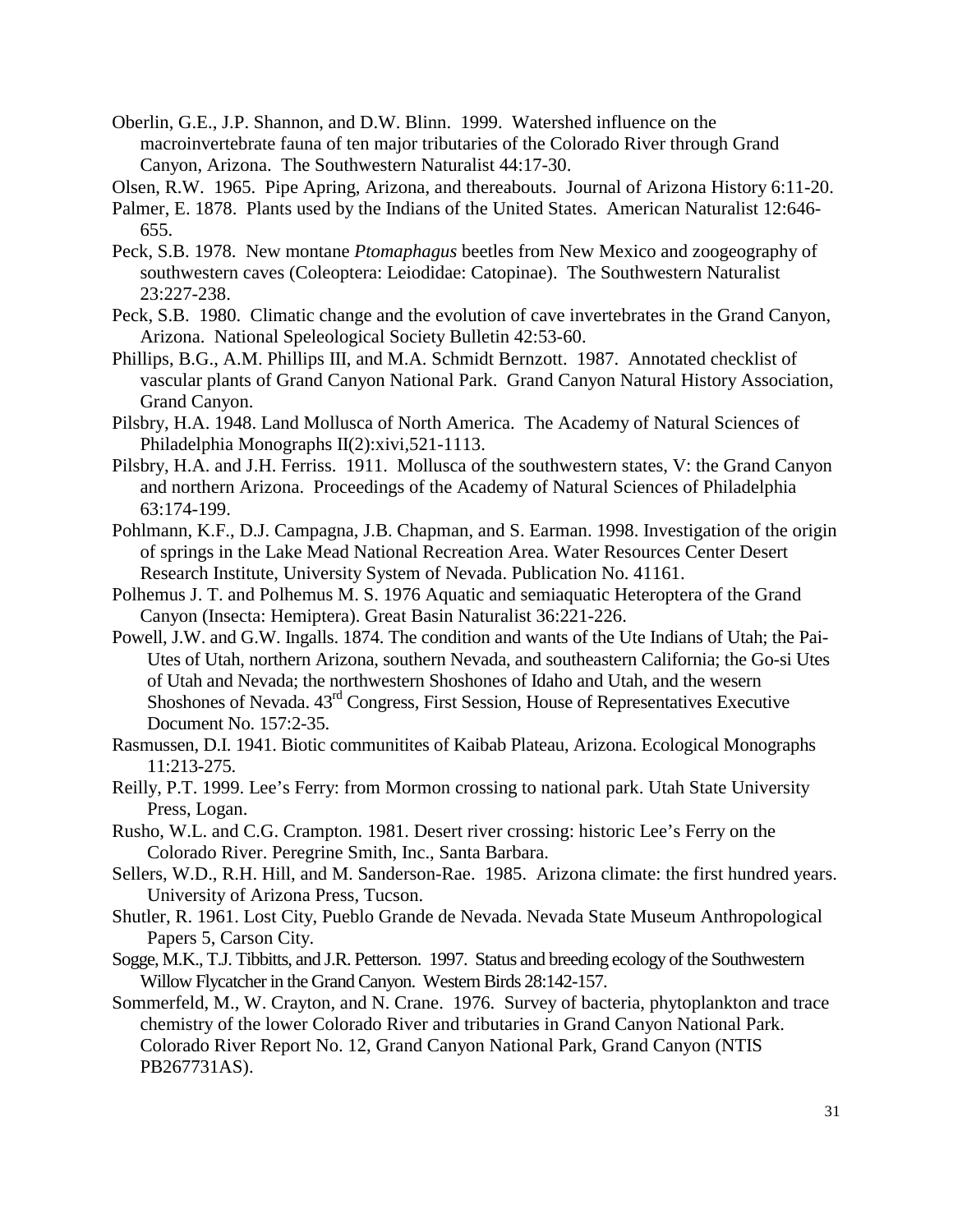- Spamer, E.E. 1993. Late Pleistocene(?) land snails (Mollusca: Gastropoda) in "red earth" deposits of the Grand Canyon, Arizona. The Mosasaur 5:47-58
- Spamer, E.E. and A.E. Bogan. 1993a. Mollusca of the Grand Canyon and vicinity, Arizona: new and revised data on diversity and distributions, with notes on Pleistocene-Holocene mollusks of the Grand Canyon. Proceedings of the Academy of Natural Sciences of Philadelphia 144:21-68.
- Spamer, E.E. and A.E. Bogan. 1993b. New records of Mollusca for Grand Canyon National Park and Arizona. The Southwestern Naturalist 38:293-298.
- Stevens, L.E. 1976. An insect inventory of Grand Canyon. Pp. 141-145 & appendix in Carothers, S.W. and S.W. Aitchison (eds.). An ecological survey of the riparian zone of the Colorado River between Lees Ferry and the Grand Wash Cliffs, Arizona. National Park Service, Colorado River Research Series Tech. Report No.10. Grand Canyon.
- Stevens, L.E. 1989. Mechanisms of riparian plant succession. Northern Arizona University PhD Dissertation, Flagstaff.
- Stevens, L.E. and T.J. Ayers. The biodiversity and distribution of alien vascular plants and animals in the Grand Canyon region. Tellman, B., editor. Non-native species in the Sonoran Desert. University of Arizona Press. In press.
- Stevens, L.E., J.C. Schmidt, T.J. Ayers, and B.T. Brown. 1995. Flow regulation, geomorphology, and Colorado River marsh development in the Grand Canyon, Arizona. Ecological Applications 5:1025-1039.
- Stevens, L.E., K.A. Buck, B.T. Brown, and N.C. Kline. 1997a. Dam and geomorphological influences on Colorado River waterbird distribution, Grand Canyon, Arizona, USA. Regulated Rivers: Research & Management 13:151-169.
- Stevens, L.E., F.R. Protiva, D.M. Kubly, V.J. Meretsky, and J.R. Petterson. 1997b. The ecology of Kanab ambersnail (Succineidae: *Oxyloma haydeni kanabensis*, Pilsbry 1948) at Vaseys Paradise, Grand Canyon, Arizona. Grand Canyon Monitoring and Research Center report, Flagstaff.
- Stevens, L.E., J.P. Shannon, and D.W. Blinn. 1997c. Colorado River benthic ecology in Grand Canyon, Arizona, USA: dam, tributary and geomorphological influences. Regulated Rivers: Research & Management 13:129-149.
- Stevens, L.E. J.E. Sublette, and J.P. Shannon. 1998. Chironomidae (Diptera) of the Colorado River in Grand Canyon, Arizona, U.S.A., II: Distribution and phenology. The Great Basin Naturalist 58:147-155.
- Steward, J.H. 1936. The economic and social basis of primitive bands. Pp. 3-79 *in* Lowie, R.H., editor. Essays in anthropology presented to Alfred L. Kroeber. University of California Press, Berkelely.
- Steward, J.H. 1963. Theory of culture change. University of Illinois Press, Urbana.
- Stoffle, R.W. and M.J. Evans. 1978. Kaibab Paiute history: the early years. Ethnohistory 23 (2, 27 pp.), reprinted by the Kaibab Paiute Tribe, Fredonia.
- Sublette, J.E., L.E. Stevens, J.P. Shannon. 1998. Chironomidae (Diptera) of the Colorado River in Grand Canyon, Arizona, U.S.A., I: Taxonomy and ecology. The Great Basin Naturalist:58:97-146.
- Towne, D.C. 1999. Ambient groundwater quality of the Virgin River Basin: a 1997 baseline study. Arizona Department of Environmental Quality 0FR 99-4.
- Truini, M. 1999. Geohydrology of Pipe Spring National Monument area, northern Arizona. . U.S. Geological Survey Water Resources Investigations Report 98-4263.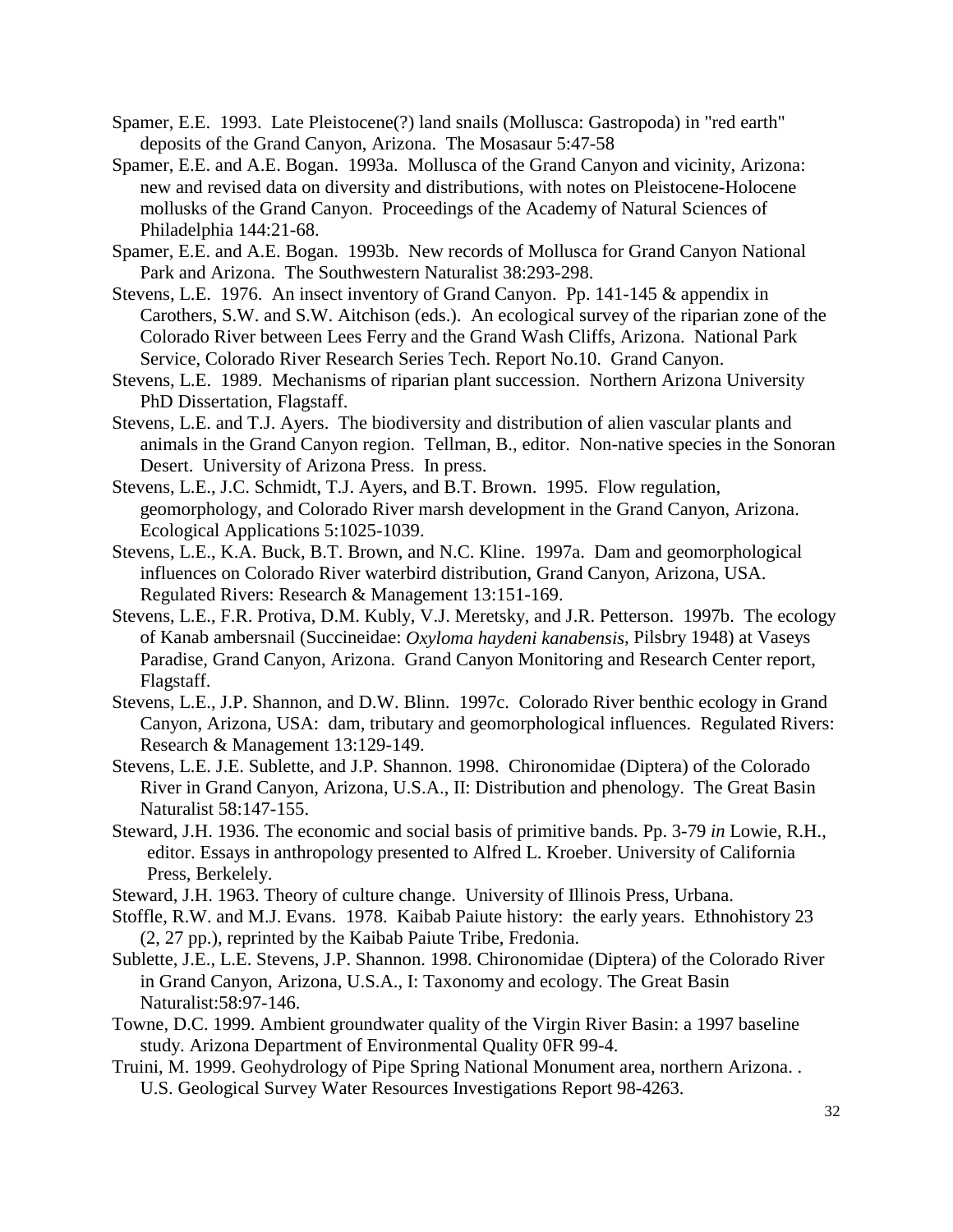- Tunnicliff. B. and S.K. Brickler. 1981. Water quality monitoring in the Colorado River corridor, Lee's Ferry to Diamond Creek. Grand Canyon National Park Contract No. PX821011018, Grand Canyon.
- Turner, R.M. and M.M. Karpiscak. 1980. Recent vegetation changes along the Colorado River between Glen Canyon Dam and Lake Mead, Arizona. U.S. Geological Survey Professional Paper 1132.
- University of Arizona. 1965a. Normal annual precipitation normal May September precipitation – 1931-1960, State of Arizona, Tucson, University of Arizona map.
- University of Arizona. 1965b. Normal annual precipitation normal October April precipitation – 1931-1960, State of Arizona, Tucson, University of Arizona map.
- U.S. Bureau of Land Management. 1989. The Arizona Strip District. BLM, St. George.
- U.S. Bureau of Land Management. 1990. Arizona Strip District Resource Management Plan and Final Environmental Impact Statement. BLM Arizona Strip District. BLM-AZ-PT-91-002- 1600, St. George.
- U.S. Bureau of Land Management. 1992. Shivwits Resource Area Implementation Plan for the Arizona Strip District approved Resource Management Plan. U.S. Department of Interior Bureau of Land Mananagement Office, St. George.
- U.S. Bureau of Land Management and Arizona Game and Fish Department. 1997. Arizona Strip desert bighorn sheep management plan. Bureau of Land Management Arizona Strip Office, St. George.
- U.S. Bureau of Land Management. 1998. Environmental assessment EA AZ-010-95-01 for the Mojave desert amendment to the Arizona Strip Resource Management Plan. Bureau of Land Management report EA AZ-010-95-01.
- U.S. Bureau of Land Management. 1999. Arizona Strip visitors map Arizona. U.S. Department of Interior.
- U.S. Bureau of Reclamation. 1995. Operation of Glen Canyon Dam, final Environmental Impact Statement summary. Bureau of Reclamation, Salt Lake City.
- U.S. Department of Agriculture. 1994. Kaibab National Forest, Map. North Kaibab Ranger District.
- U.S. Fish and Wildlife Service. 1993. Proposed rule to list the Southwestern Willow Flycatcher as endangered with critical habitat. Federal Register 58:39495-39522.
- U.S. Fish and Wildlife Service. 1997. Endangered and threatened wildlife and plants: final determination of critical habitat for the southwestern willow flycatcher; correction. Federal Register 62:44228.
- U.S. Geological Survey. 1979. Map showing ground-water conditions in the Virgin River, Grand Wash, and Shivwits areas, Mohave County, Arizona – 1976.
- U.S. Geological Survey. 1999. Geohydrology of Pipe Spring National Monument Area, northern Arizona. U.S. Geological Survey Water-Resources Investigations Report 98-4263.
- Van Zyll de Jong, C. G. 1972. A systematic review of the Nearctic and Neotropical river otters (Genus *Lutra*, Mustellidae, Carnivora). Life Sciences Contributions of the Royal Ontario Museum 80:1-104.
- Warner, T.J. 1995. The Dominguez-Escalante journal: their expedition through Colorado, Utah, Arizona, and New Mexico in 1776. University of Utah Press, Salt Lake City.
- Welsh, S.L., N.D. Atwood, S.Goodrich, and L.C. Higgins, editors. A Utah Flora, second edition. Brigham Young University, Provo.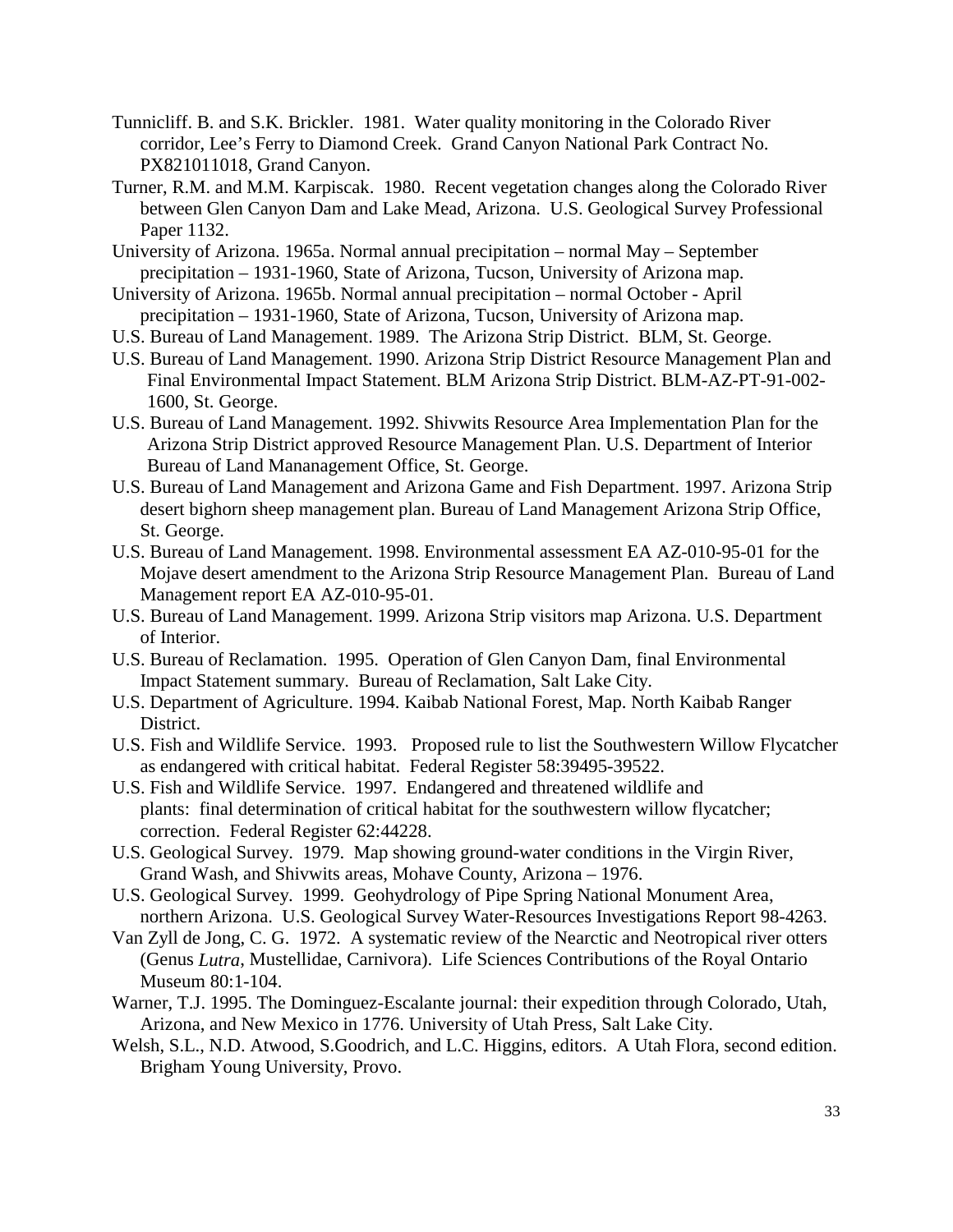- Wenrich, K.J., G.H. Billingsley, and P.W. Huntoon. 1996. Breccia-pipe and geologic map of the northwestern part of the Hualapai Indian Reservation and vicinity, Arizona. U.S. Geological Survey Geologic Investigations Map I-2522.
- Wilson, R.P. and S. J. Owen-Joyce. 1994. Method to identify wells that yield water that will be replaced by Colorado River water in Arizona, California, Nevada, and Utah. U.S. Geological Survey Water-Resources Investigations Report 94-4005.
- Woodbury, A.M., editor. 1959. Ecological studies of the flora and fauna in Glen Canyon. University of Utah Anthropolgical Papers No. 40, Salt Lake City.
- Wu, S.K. 1993. Notes on the succineid land snails of New Mexico. Malacological Review 26:91-94.
- Yelken, M.A. 1996. Trace elements analysis of selected springs in the Virgin River Basin: Master of Science Thesis, Department of Geoscience, University of Nevada, Las Vegas, Nevada.
- Zukosky, K.A. 1995. An assessment of the potential to use water chemistry parameters to define ground water flow pathways at Grand Canyon National Park, Arizona. University of Nevada MS Thesis, Las Vegas.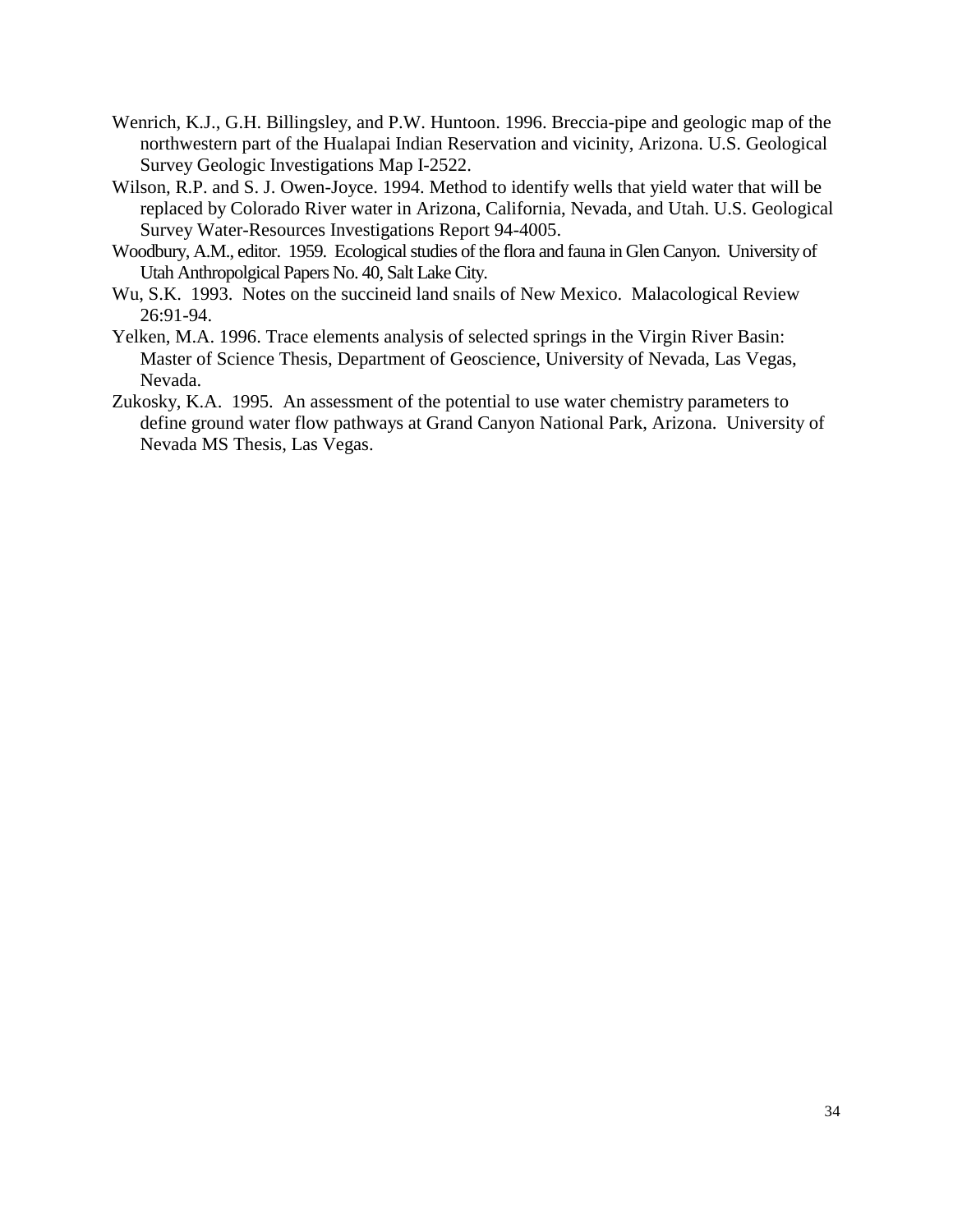|            |                                       |                 |            |                         | <b>USGS DATA</b> |               | <b>NKNFS DATA</b> |               |
|------------|---------------------------------------|-----------------|------------|-------------------------|------------------|---------------|-------------------|---------------|
|            |                                       |                 |            |                         | χ-               | Y-            | χ.                | Υ-            |
| Ownership  | Source Name                           | Tnshp           | Rng        | Sect                    | <b>COORDS</b>    | <b>COORDS</b> |                   | COORDS COORDS |
| <b>BLM</b> | Aho                                   | 39n             | 6e         | 30                      |                  |               |                   |               |
| <b>BLM</b> | Andins Spring                         | 33n             | 11w        | 20                      |                  |               |                   |               |
| <b>BLM</b> | Antelope Spring                       | 41 <sub>n</sub> | 9w         | 13                      | 300206           | 4090731       |                   |               |
| <b>BLM</b> | Atkin Spring                          | 39n             | 14w        | 5                       | 258724.6         | 4083093       |                   |               |
| <b>BLM</b> | Atkin Spring                          | 40 <sub>n</sub> | 13w        | 16                      |                  |               |                   |               |
| <b>BLM</b> | <b>Badger Spring</b>                  | 39n             | 6e         | 1                       | 436011.7         | 4074391       |                   |               |
| <b>BLM</b> | <b>Big Spring</b>                     | 34n             | 9w         | 13                      | 303390           | 4023342       |                   |               |
| <b>BLM</b> | <b>Black Rock Spring</b>              | 39n             | 13w        | 6                       |                  |               |                   |               |
| <b>BLM</b> | <b>Black Willow Springs</b>           | 34n             | <b>15w</b> | 18                      | 235040.8         | 4025907       |                   |               |
| <b>BLM</b> | <b>Buckhorn Spring</b>                | 34 <sub>n</sub> | <b>16w</b> | 25                      | 233092.8         | 4023275       |                   |               |
| <b>BLM</b> | <b>Burnt Corral Spring</b>            | 41 <sub>n</sub> | 5w         | 13                      |                  |               |                   |               |
| <b>BLM</b> | <b>Burro Springs</b>                  | 34n             | <b>16w</b> | $\overline{\mathbf{c}}$ | 233315.3         | 4029778       |                   |               |
| <b>BLM</b> | Cane Spring                           | 32n             | 9w         | 27                      | 251042.7         | 4059878       |                   |               |
| <b>BLM</b> | Canyon Spring                         | 40 <sub>n</sub> | 11w        | 19                      | 277029           | 4083080       |                   |               |
| <b>BLM</b> | Cedar Sping                           | 37n             | <b>16w</b> | 33                      | 230796           | 4050783       |                   |               |
| <b>BLM</b> | Cedar Spring                          | 32n             | <b>10w</b> | 23                      |                  |               |                   |               |
| <b>BLM</b> | Clay Spring                           |                 |            |                         | 279349           | 4077957       |                   |               |
| <b>BLM</b> | Clear Water Spring                    |                 |            |                         | 355748.4         | 4070548       |                   |               |
| <b>BLM</b> | Coin Spring                           | 35n             | 13w        | 1                       | 263576.6         | 4039040       |                   |               |
| <b>BLM</b> | Cold Spring                           | 34n             | 9w         | 10                      | 296890           | 4025746       |                   |               |
| <b>BLM</b> | Core Spring                           | 38n             | 14w        | 33                      | 295904           | 4025058       |                   |               |
| <b>BLM</b> | Cottenwood                            | 41 <sub>n</sub> | 9w         | 25                      |                  |               |                   |               |
| <b>BLM</b> | Cotton wood Spring                    | 39n             | 6e         | 21                      |                  |               |                   |               |
| <b>BLM</b> | Cottonwood Sping                      | 38n             | 15w        | $\overline{2}$          |                  |               |                   |               |
| <b>BLM</b> | Cottonwood Spring                     |                 |            |                         | 302447           | 4089413       |                   |               |
| <b>BLM</b> | Cottonwood Spring                     |                 |            |                         | 431693           | 4068663       |                   |               |
| <b>BLM</b> | Cottonwood Spring                     |                 |            |                         | 243224           | 4067551       |                   |               |
| <b>BLM</b> | Cottonwood Spring                     | 41 <sub>n</sub> | 4e         | 8                       |                  |               |                   |               |
| <b>BLM</b> | Cottonwood Spring Number One          |                 |            |                         | 329060           | 4095350       |                   |               |
| <b>BLM</b> | <b>Cottonwood Spring Number Three</b> |                 |            |                         | 329665           | 4096193       |                   |               |
| <b>BLM</b> | Cougar Spring                         | 39n             | 14w        | 19                      |                  |               |                   |               |
| <b>BLM</b> | Cove sping                            | 36n             | <b>16w</b> | $\overline{2}$          | 231615.2         | 4048841       |                   |               |
| <b>BLM</b> | Coyote Spring                         |                 |            |                         | 289402           | 4090259       |                   |               |
| <b>BLM</b> | Coyote Spring                         |                 |            |                         | 407821           | 4089867       |                   |               |
| <b>BLM</b> | Coyote Spring                         |                 |            |                         | 308745           | 4031980       |                   |               |
| <b>BLM</b> | Coyote Spring                         |                 |            |                         | 258226           | 4021563       |                   |               |
| <b>BLM</b> | Coyote Spring                         | 34n             | 13w        | 27                      |                  |               |                   |               |
| <b>BLM</b> | Coyote Spring                         | 41 <sub>n</sub> | 10w        | 22                      |                  |               |                   |               |
| <b>BLM</b> | Coyote Spring                         | 35n             | 8w         | 23                      |                  |               |                   |               |
| <b>BLM</b> | Cupe Spring                           | 33n             | <b>10w</b> | 27                      |                  |               |                   |               |
| <b>BLM</b> | Dansil Spring                         |                 |            |                         | 278172           | 4006931       |                   |               |
| <b>BLM</b> | Dead Drop Spring                      | 35n             | 11w        | 31                      |                  |               |                   |               |
| <b>BLM</b> | Death Valley Spring                   | 34n             | 8w         | 4                       | 297153.7         | 4027508       |                   |               |
| <b>BLM</b> | Dewdrop Spring                        |                 |            |                         | 273066           | 4030567       |                   |               |

# APPENDIX 1: Springs of the Arizona Strip.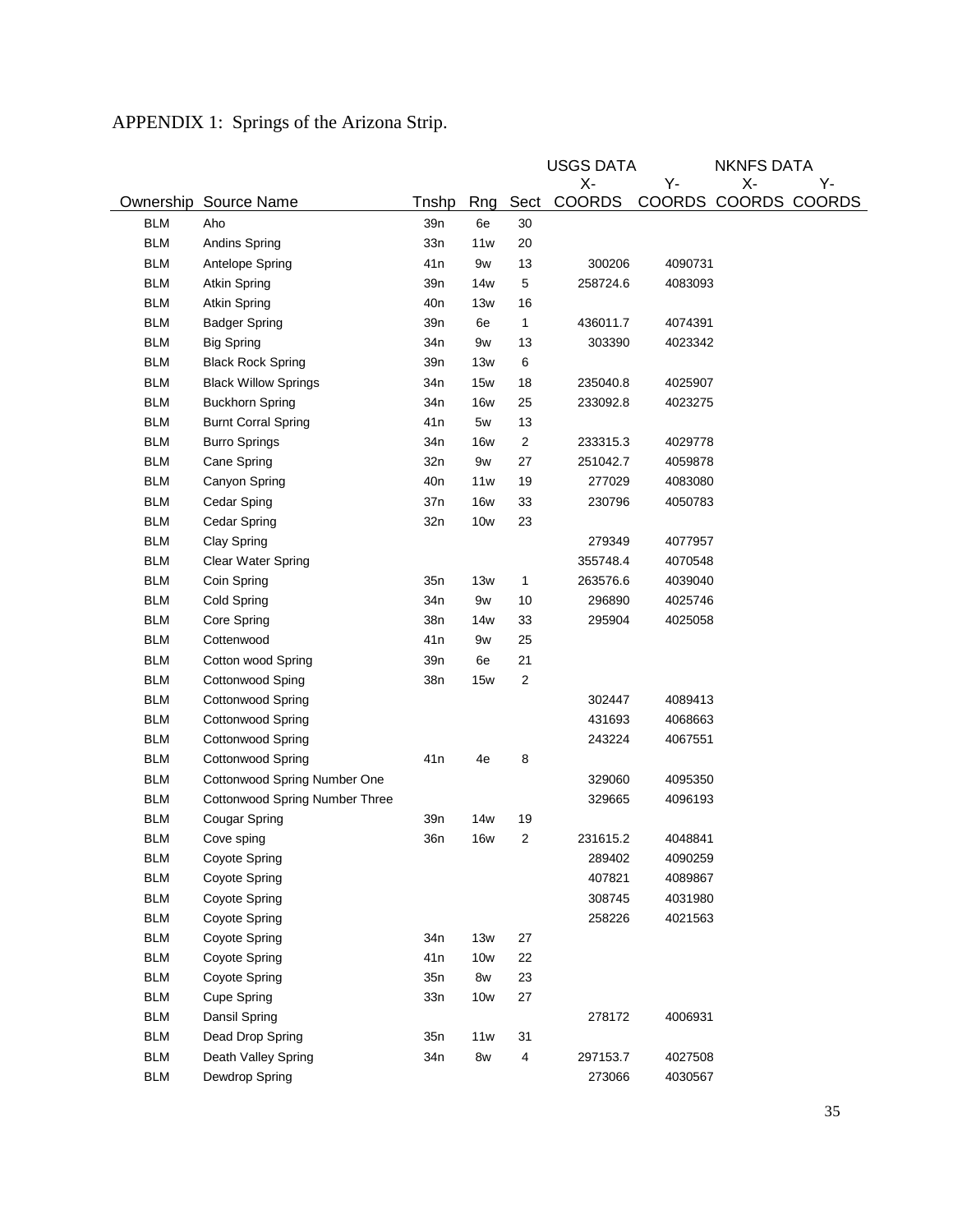| <b>BLM</b> | <b>Dripping Spring</b>      | 32w             | 10w        | 21    |          |         |
|------------|-----------------------------|-----------------|------------|-------|----------|---------|
| <b>BLM</b> | Dutchman Spring             | 39n             | 6e         | 10    |          |         |
| <b>BLM</b> | Eds Spring                  | 35n             | 18w        | 24    | 234688   | 4034868 |
| <b>BLM</b> | <b>Emmit Spring</b>         | 38n             | 5e         | 8     |          |         |
| <b>BLM</b> | End Spring                  | 32n             | 10w        | 27    |          |         |
| <b>BLM</b> | <b>Fisher Spring</b>        | 40 <sub>n</sub> | 7e         | 16    | 442581   | 4080286 |
| <b>BLM</b> | Four Sping                  | 39n             | Зe         | 11    | 406816   | 4072004 |
| <b>BLM</b> | Four Sping                  | 39 <sub>n</sub> | Зе         | 11    |          |         |
| BLM        | Four Sping                  | 39 <sub>n</sub> | Зе         | 11    |          |         |
| <b>BLM</b> | Four Sping                  | 39n             | Зе         | 11    |          |         |
| <b>BLM</b> | Frog Spring                 | 32n             | 10w        | 24    |          |         |
| <b>BLM</b> | Garden Spring               | 36n             | 13w        | 35    |          |         |
| <b>BLM</b> | Gates And Mullen Spring     | 39n             | 14w        | 3     | 250810   | 4078100 |
| <b>BLM</b> | Gordon Spring               |                 |            |       | 261603   | 4040680 |
| <b>BLM</b> | Grama Spring                | 37n             | 4w         | 24    | 351248   | 4050387 |
| <b>BLM</b> | <b>Grapevine Spring</b>     | 34n             | 16w        | 25    | 233134.8 | 4023904 |
| BLM        | <b>Grassy Spring</b>        | 33n             | 11w        | 10    | 277411   | 4016232 |
| <b>BLM</b> | Hancock Spring              | 29n             | 15w        | 1     |          |         |
| <b>BLM</b> | <b>Hancock Spring</b>       | 39n             | 5e         | 31    |          |         |
| <b>BLM</b> | <b>Hecs Hole</b>            | 37n             | <b>16w</b> | 4     |          |         |
| <b>BLM</b> | <b>Hidden Spring</b>        |                 |            |       | 264515.9 | 4039093 |
| <b>BLM</b> | <b>Hidden Valley Spring</b> |                 |            |       | 255273   | 4067753 |
| <b>BLM</b> | House Rock Spring           | 39n             | Зe         | 11    | 407637   | 4070365 |
| <b>BLM</b> | Hualpais Spring             |                 |            |       | 303128   | 4048857 |
| BLM        | Ide Valley Spring           |                 |            |       | 255867.7 | 4067988 |
| <b>BLM</b> | Ivan Patch Spring           | 35n             | 11w        | 33    | 278211.1 | 4030359 |
| <b>BLM</b> | Jacobs Pool                 | 38n             | 5e         | 6     |          |         |
| <b>BLM</b> | Jacobs Pool                 | 38n             | 5e         | 6     |          |         |
| <b>BLM</b> | Jodys Lake                  | 37n             | 8w         | 34    |          |         |
| <b>BLM</b> | Johnson Spring              | 42 <sub>n</sub> | 4e         | 33    | 382237   | 4094411 |
| <b>BLM</b> |                             |                 |            |       |          |         |
|            | Lakes of Short Creek        | 41 <sub>n</sub> | 7w         | 25,26 |          |         |
| <b>BLM</b> | Link Spring                 | 36n             | 13w        | 20    | 261380   | 4043340 |
| BLM        | Little Arizona Spring       | 34n             | 16w        | 24    | 233572   | 4025151 |
| <b>BLM</b> | Little Spring               | 34n             | 8w         | 16    | 307011.1 | 4024038 |
| BLM        | Little wolf Spring          | 39n             | 13w        | 19    | 258679   | 4072198 |
| <b>BLM</b> | <b>Lizard Spring</b>        | 41 n            | 12w        | 27    | 267751   | 4089991 |
| <b>BLM</b> | <b>Locust Spring</b>        | 40n             | 13w        | 20    | 258860.8 | 4082426 |
| <b>BLM</b> | Log Spring                  | 33n             | 12w        | 36    | 251459.5 | 4083917 |
| <b>BLM</b> | Lost Spring                 | 32w             | 10w        | 29    |          |         |
| <b>BLM</b> | Lost Spring                 | 41 <sub>n</sub> | 7w         | 22    |          |         |
| <b>BLM</b> | Lower Jump Springs          | 37n             | 13w        | 30    | 254490   | 4051651 |
| <b>BLM</b> | Lower Last Chance Spr       | 36n             | 13w        | 32    | 259069   | 4040195 |
| <b>BLM</b> | Lower Pigeon Spring         | 34n             | 13w        | 34    | 258744.6 | 4020398 |
| <b>BLM</b> | <b>Lowrey Spring</b>        | 40 <sub>n</sub> | 7e         | 29    | 439288.5 | 4077157 |
| <b>BLM</b> | Lytle Spring                | 41 n            | 8w         | 29    | 305488   | 4087933 |
| <b>BLM</b> | Maple Spring                |                 |            |       | 256850   | 4073205 |
| <b>BLM</b> | <b>Meeks Spring</b>         | 40n             | 5w         | 3     |          |         |
| <b>BLM</b> | Middle Sping                | 36n             | <b>16w</b> | 8     |          |         |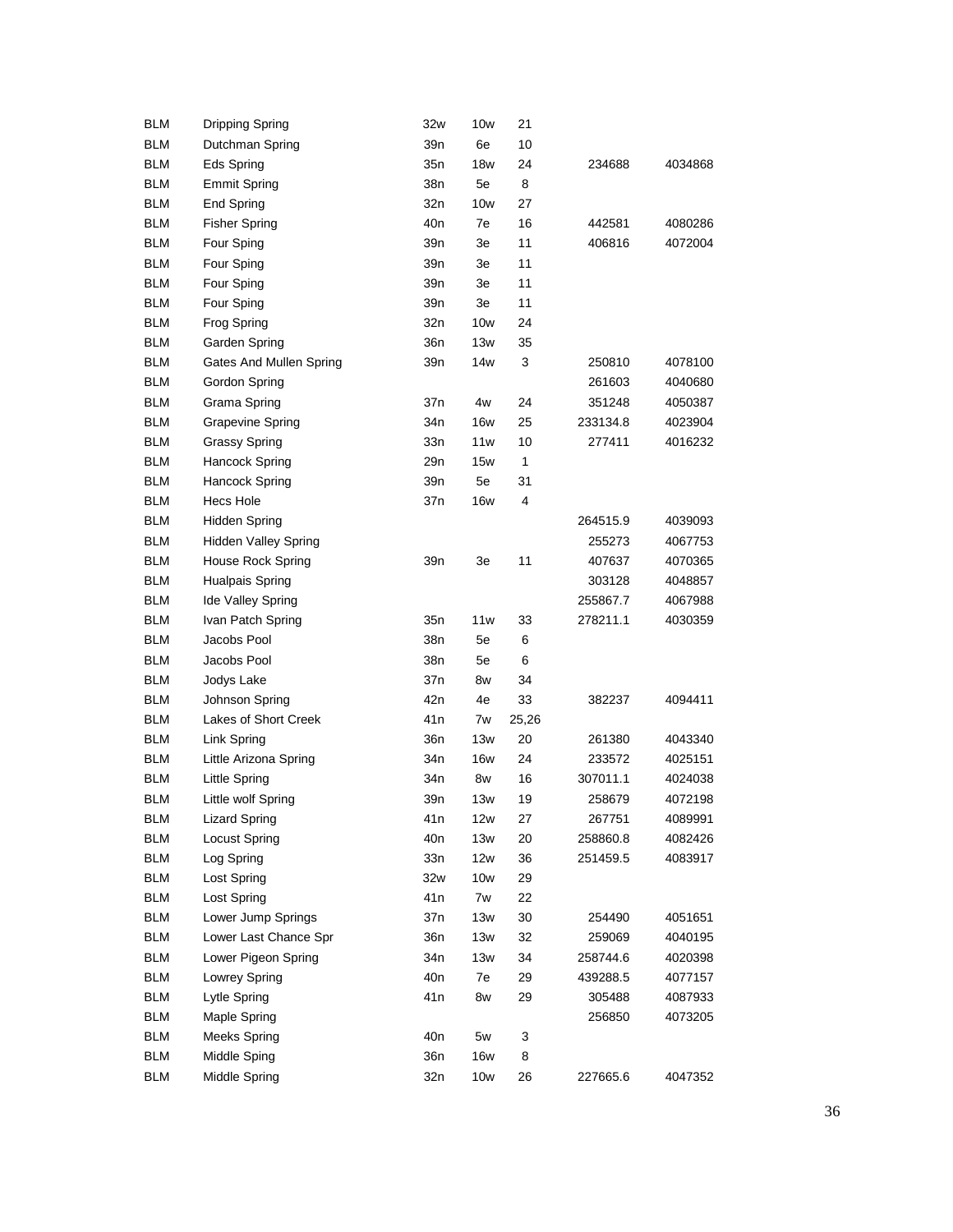| <b>BLM</b> | Moccasin Spring       | 41 n            | 4w         | 31 |          |         |
|------------|-----------------------|-----------------|------------|----|----------|---------|
| <b>BLM</b> | Mokaak Spring         | 40 <sub>n</sub> | 12w        | 4  | 270036.4 | 4086629 |
| <b>BLM</b> | Moonshine Spring      | 39 <sub>n</sub> | 5w         | 17 | 335262.1 | 4072050 |
| <b>BLM</b> | Mope Spring           | 39 <sub>n</sub> | 13w        | 17 |          |         |
| <b>BLM</b> | Mountain Sheep Spring | 40 <sub>n</sub> | 14w        | 14 | 252697.4 | 4084602 |
| <b>BLM</b> | Mud Spring            | 38n             | 14w        | 15 | 251703.9 | 4064568 |
| <b>BLM</b> | Mud Spring            | 32n             | 11w        | 5  | 280676   | 4008811 |
| <b>BLM</b> | <b>Mustang Spring</b> | 39 <sub>n</sub> | 13w        | 33 | 257944.7 | 4082655 |
| <b>BLM</b> | <b>Mustang Spring</b> | 40 <sub>n</sub> | 13w        | 18 | 258572.4 | 4068824 |
| <b>BLM</b> | New Spring            | 35n             | 11w        | 19 | 276267   | 4032859 |
| <b>BLM</b> | Nixon Spring          | 35n             | 8w         | 27 | 307572   | 4030497 |
| <b>BLM</b> | North Water Spring    | 37n             | <b>16w</b> | 29 | 227330   | 4052836 |
| <b>BLM</b> | Not Named             |                 |            |    | 411600.4 | 4094907 |
| <b>BLM</b> | Not Named             |                 |            |    | 411707.8 | 4091613 |
| <b>BLM</b> | Not Named             |                 |            |    | 239891.1 | 4086596 |
| <b>BLM</b> | Not Named             |                 |            |    | 443637.3 | 4084857 |
| <b>BLM</b> | Not Named             |                 |            |    | 443631.6 | 4084766 |
| <b>BLM</b> | Not Named             |                 |            |    | 309039.7 | 4084705 |
| <b>BLM</b> | Not Named             |                 |            |    | 279020.3 | 4078046 |
| <b>BLM</b> | Not Named             |                 |            |    | 241419.1 | 4076936 |
| <b>BLM</b> | Not Named             |                 |            |    | 305874.3 | 4076724 |
| <b>BLM</b> | Not Named             |                 |            |    | 250441   | 4076256 |
| <b>BLM</b> | Not Named             |                 |            |    | 437929.5 | 4075419 |
| <b>BLM</b> | Not Named             |                 |            |    | 244418   | 4075330 |
| <b>BLM</b> | Not Named             |                 |            |    | 438000.9 | 4074742 |
| <b>BLM</b> | Not Named             |                 |            |    | 435792.9 | 4074700 |
| <b>BLM</b> | Not Named             |                 |            |    | 436814.4 | 4074385 |
| <b>BLM</b> | Not Named             |                 |            |    | 406081.8 | 4072859 |
| <b>BLM</b> | Not Named             |                 |            |    | 241959.1 | 4072344 |
| <b>BLM</b> | Not Named             |                 |            |    | 434797.1 | 4071894 |
| <b>BLM</b> | Not Named             |                 |            |    | 434365.1 | 4071887 |
| <b>BLM</b> | Not Named             |                 |            |    | 431323   | 4070311 |
| <b>BLM</b> | Not Named             |                 |            |    | 433971.6 | 4068023 |
| <b>BLM</b> | Not Named             |                 |            |    | 430446.4 | 4067323 |
| <b>BLM</b> | Not Named             |                 |            |    | 429313.6 | 4067040 |
| <b>BLM</b> | Not Named             |                 |            |    | 419323.8 | 4066425 |
| <b>BLM</b> | Not Named             |                 |            |    | 354065.4 | 4065198 |
| <b>BLM</b> | Not Named             |                 |            |    | 230839.1 | 4061606 |
| <b>BLM</b> | Not Named             |                 |            |    | 228933.4 | 4057111 |
| <b>BLM</b> | Not Named             |                 |            |    | 254703.4 | 4053567 |
| <b>BLM</b> | Not Named             |                 |            |    | 342876.6 | 4045086 |
| <b>BLM</b> | Not Named             |                 |            |    | 292363.8 | 4043934 |
| <b>BLM</b> | Not Named             |                 |            |    | 306178.4 | 4028009 |
| <b>BLM</b> | Not Named             |                 |            |    | 301355.7 | 4026799 |
| <b>BLM</b> | Not Named             |                 |            |    | 232265.6 | 4021645 |
| <b>BLM</b> | Not Named             |                 |            |    | 279182.6 | 4007918 |
| <b>BLM</b> | Oak Spring            | 40n             | 13w        | 21 | 258860.8 | 4082426 |
| <b>BLM</b> | Oak Spring            | 39 <sub>n</sub> | 12w        | 3  | 269365.3 | 4077504 |
| <b>BLM</b> | One Mile Spring       | 39 <sub>n</sub> | 3e         | 2  |          |         |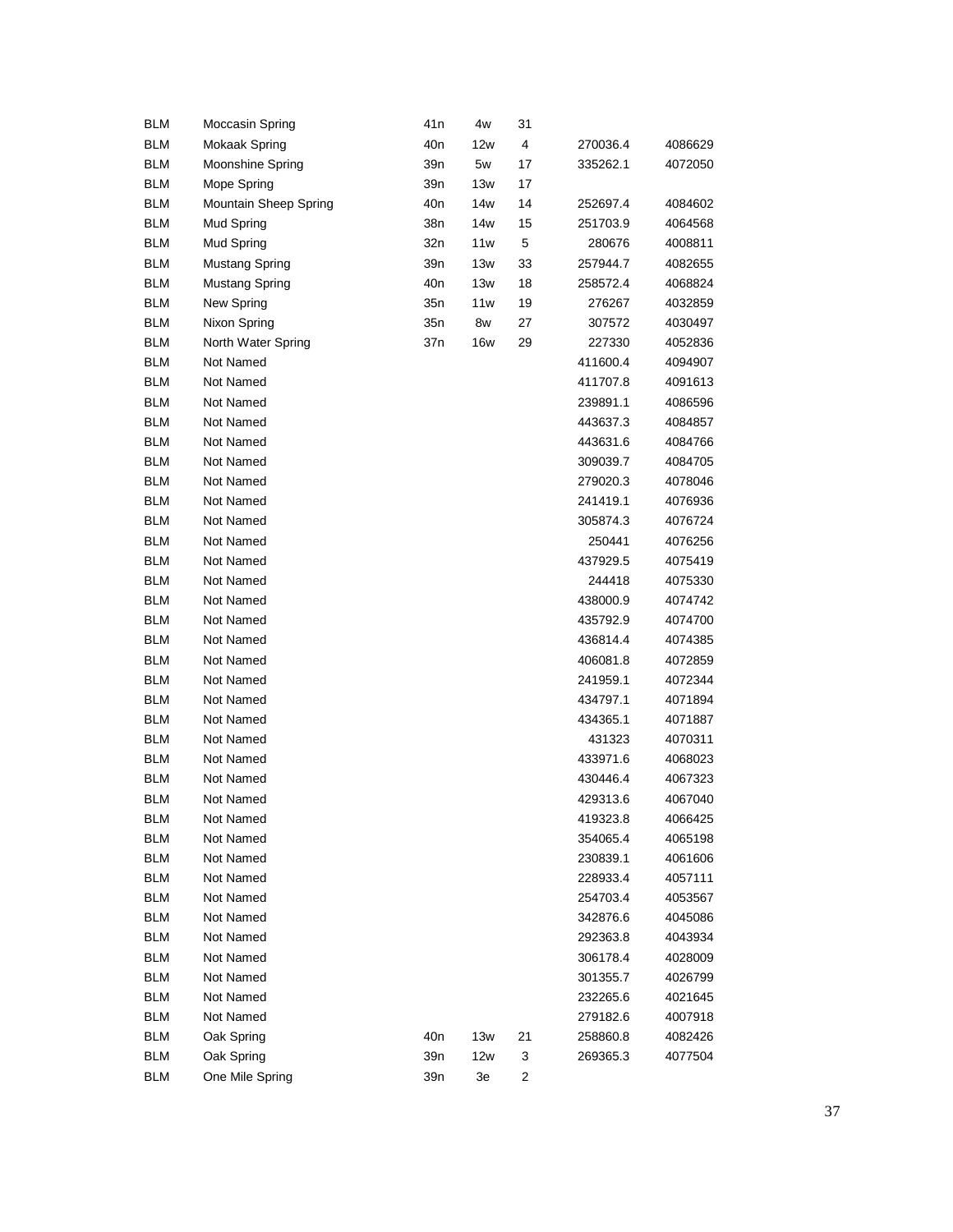| <b>BLM</b> | <b>Poverty Spring</b>        | 35n             | 12w             | 27             | 271560   | 4031006 |
|------------|------------------------------|-----------------|-----------------|----------------|----------|---------|
| <b>BLM</b> | <b>Quail Spring</b>          | 40 <sub>n</sub> | 12w             | 28             | 269762.4 | 4079148 |
| <b>BLM</b> | Quaking Aspen Spring         | 39n             | 14 <sub>w</sub> | 8              | 250002   | 4075835 |
| <b>BLM</b> | Rattlesnake Spring           | 35n             | 13w             | 2              | 260223.8 | 4038658 |
| <b>BLM</b> | Red Cliff Spring             | 41 <sub>n</sub> | 4w              | $\mathbf{1}$   |          |         |
| <b>BLM</b> | Red Rock Sping               | 36n             | 16w             | 4              | 229381   | 4049095 |
| <b>BLM</b> | <b>Rider Spring</b>          | 38n             | 6e              | 30             |          |         |
| <b>BLM</b> | <b>Rock Spring</b>           | 38n             | 3e              | 35             |          |         |
| <b>BLM</b> | <b>Ruesch Spring</b>         | 40 <sub>n</sub> | 9w              | 6              | 293406.3 | 4085750 |
| <b>BLM</b> | <b>Russell Spring</b>        | 36n             | 9w              | 18             | 292063   | 4043811 |
| <b>BLM</b> | Salt Spring                  | 34n             | 11w             | 7              | 274567   | 4027907 |
| <b>BLM</b> | Sand Spring                  | 38n             | 14w             | 10             | 289728.4 | 4091268 |
| <b>BLM</b> | Sand Spring                  | 42n             | 4e              | 33             | 251151   | 4065907 |
| <b>BLM</b> | Sand Spring                  |                 |                 |                |          |         |
| <b>BLM</b> | Sch Spring                   | 34 <sub>n</sub> | <b>10w</b>      | 32             |          |         |
| <b>BLM</b> | Schultz Spring               | 32n             | 10w             | 13             | 284307   | 4020415 |
| <b>BLM</b> | Seegmiller Spring            | 40 <sub>n</sub> | 11w             | 27             | 277632   | 4082254 |
| <b>BLM</b> | Seep Spring                  | 40 <sub>n</sub> | 11w             | 19             | 276676   | 4082901 |
| <b>BLM</b> | Seven Mile Spring            | 39n             | 6e              | 1              |          |         |
| <b>BLM</b> | Smokey Spring                | 39n             | 6e              | 19             |          |         |
| <b>BLM</b> | Snap Spring                  | 32n             | 13w             | 20             | 252946   | 4006810 |
| <b>BLM</b> | Spring                       | 39 <sub>n</sub> | 14w             | 9              |          |         |
| <b>BLM</b> | Spring                       | 40 <sub>n</sub> | 14w             | 15             |          |         |
| <b>BLM</b> | Spring                       | 39 <sub>n</sub> | 13w             | 20             |          |         |
| <b>BLM</b> | Spring                       | 39 <sub>n</sub> | 14w             | 36             |          |         |
| <b>BLM</b> | Spring                       | 38n             | 13w             | 6              |          |         |
| <b>BLM</b> | Spring                       | 38n             | 14w             | 23             |          |         |
| <b>BLM</b> | Spring                       | 35n             | 12w             | 6              |          |         |
| <b>BLM</b> | Spring                       | 33n             | 12w             | 25             |          |         |
| <b>BLM</b> | Spring                       | 32n             | 10w             | 23             |          |         |
| <b>BLM</b> | Spring                       | 41 <sub>n</sub> | 9w              | 25             |          |         |
| <b>BLM</b> | Spring                       | 40 <sub>n</sub> | 8w              | 33             |          |         |
| <b>BLM</b> | Spring                       | 41 <sub>n</sub> | 6w              | 3              |          |         |
| <b>BLM</b> | Spring                       | 41n             | 5w              | 22             |          |         |
| <b>BLM</b> | Spring                       | 39n             | 3e              | 14             |          |         |
| <b>BLM</b> | Spring                       | 40 <sub>n</sub> | 6e              | 36             |          |         |
| <b>BLM</b> | Sullivan Spring              | 39 <sub>n</sub> | 14w             | 10             | 251113   | 4076547 |
| <b>BLM</b> | <b>Sunset Spring</b>         | 38n             | 5e              | 5              |          |         |
| <b>BLM</b> | <b>Tombstone Spring</b>      | 39 <sub>n</sub> | 12w             | 29             | 265387.1 | 4071131 |
| <b>BLM</b> | Twin Spring                  | 39n             | 6e              | $\overline{c}$ |          |         |
| <b>BLM</b> | Two Mile Spring              | 40 <sub>n</sub> | 3e              | 34             |          |         |
| <b>BLM</b> | <b>Upper Jump Springs</b>    | 37n             | 13w             | 17             | 254433.4 | 4053362 |
| <b>BLM</b> | <b>Upper Jump Springs</b>    | 37n             | 13w             | 17             |          |         |
| <b>BLM</b> | Upper Last Chance Spr        | 36n             | 13w             | 32             | 258875.5 | 4038609 |
| <b>BLM</b> | <b>Upper Lytle Spring</b>    |                 |                 |                | 309098   | 4087940 |
| <b>BLM</b> | <b>Upper Moccasin Spring</b> | 41 <sub>n</sub> | 5w              | 35             |          |         |
| <b>BLM</b> | <b>Upper Pigeon Springs</b>  | 33n             | 13w             | 4              | 260793   | 4019449 |
| <b>BLM</b> | <b>Wells Spring</b>          | 41 <sub>n</sub> | 7w              | 10             | 311167   | 4092766 |
| <b>BLM</b> | <b>Whiskey Spring</b>        | 34n             | <b>16w</b>      | 36             | 232390   | 4022655 |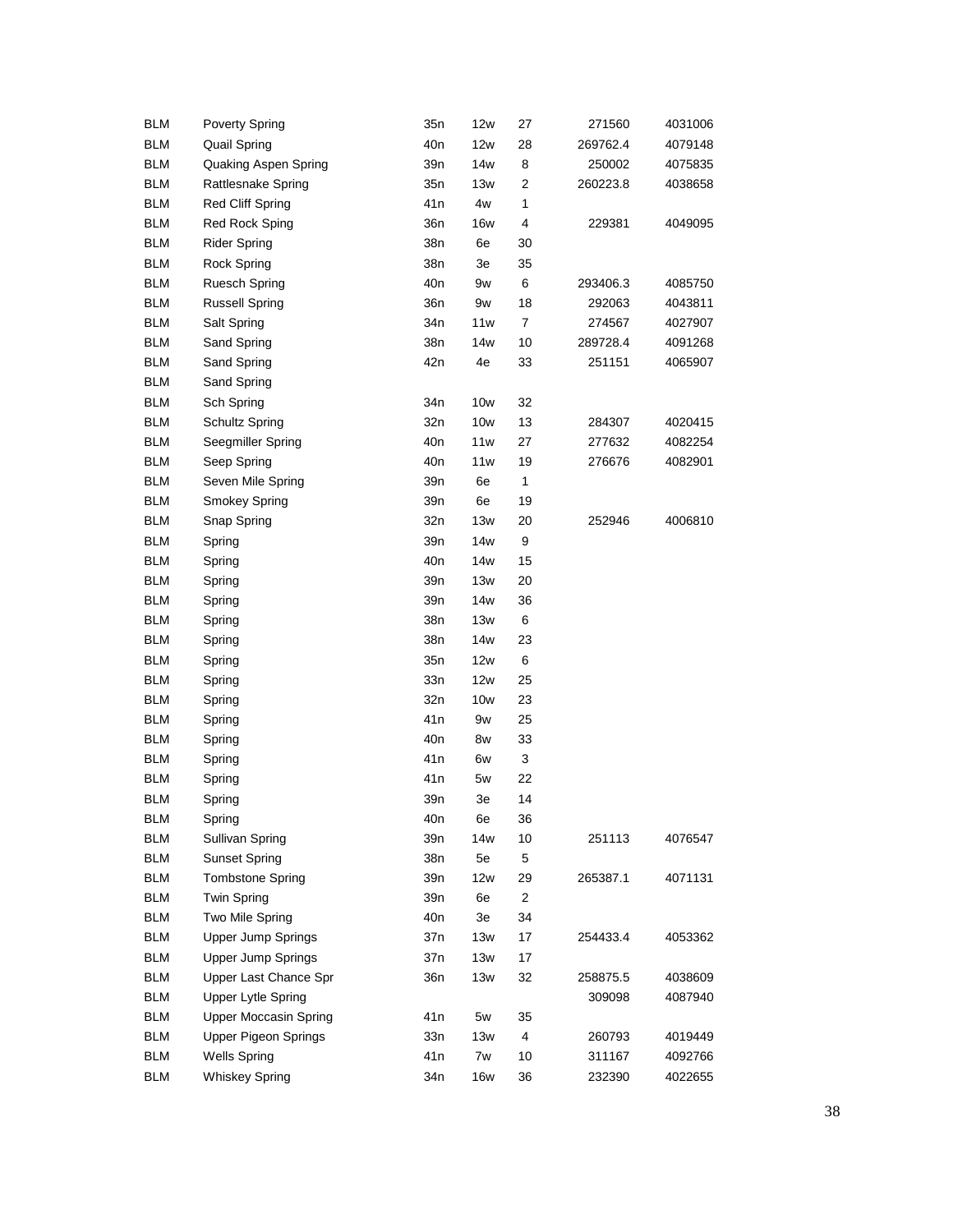| <b>BLM</b>  | White Saddle Spring          | 37n             | <b>16w</b> | 27    | 231289   | 4051357 |
|-------------|------------------------------|-----------------|------------|-------|----------|---------|
| <b>BLM</b>  | Whitmore Spring (historical) |                 |            |       | 299548   | 4023031 |
| <b>BLM</b>  | Wild Band Lake               | 38n             | 6w         | 19    |          |         |
| <b>BLM</b>  | <b>Willow Spring</b>         | 41 n            | 4w         | 6     | 344736.3 | 4047924 |
| <b>BLM</b>  | <b>Willow Spring</b>         | 37n             | 4w         | 33    |          |         |
| <b>BLM</b>  | Wolf Hole Lake               | 39n             | 12w        | 25    |          |         |
| <b>BLM</b>  | <b>Wooly Spring</b>          | 40 <sub>n</sub> | 5w         | 12    |          |         |
| <b>BLM</b>  | <b>Yellowstone Spring</b>    | 39n             | 6w         | 33    | 326569   | 4066565 |
| <b>BLM</b>  | Yellowstone Spring           | 38n             | 6w         | 4     |          |         |
| <b>BLM</b>  | <b>Yellowstone Springs</b>   | 36n             | 13w        | 28    | 257415.8 | 4042500 |
| <b>BLM</b>  | <b>Buck Spring</b>           | 38n             | <b>16w</b> | 12    |          |         |
| <b>BLM</b>  | Lead Mine Spring             | 38n             | <b>16w</b> | 15    |          |         |
| <b>BLM</b>  | Spring                       | 38n             | 16w        | 27    |          |         |
| GCNP        | 69R Spring                   | Colo            | R Mi       | 69R   |          |         |
| GCNP        | Amos Spring                  | 29n             | 11w        | 6     | 272116.8 | 3980226 |
| GCNP        | <b>Basin Spring</b>          | 33n             | 3e         | 8     | 400543   | 4013864 |
| GCNP        | <b>Bright Angel Spring</b>   | 33n             | 3e         | 34    | 404080   | 4008710 |
| <b>GCNP</b> | <b>Buckhorn Spring</b>       | 35n             | 5w         | 36    | 340458   | 4027639 |
| <b>GCNP</b> | <b>Burnt Canyon Spring</b>   |                 |            |       | 260269   | 3994791 |
| <b>GCNP</b> | <b>Cliff Dweller Spring</b>  | 321/2n          | 3e         | 34    | 404583   | 4007040 |
| <b>GCNP</b> | <b>Cliff Spring</b>          | 32n             | 4e         | 27    | 414293.6 | 3997988 |
| <b>GCNP</b> | Cork Spring                  |                 |            |       | 339188   | 4020730 |
| GCNP        | <b>Cottonwood Spring</b>     |                 |            |       | 327839   | 4022101 |
| GCNP        | <b>Cottonwood Spring</b>     |                 |            |       | 272077.3 | 3985303 |
| GCNP        | <b>Cottonwood Spring</b>     | 34 <sub>n</sub> | 6w         | 22    |          |         |
| <b>GCNP</b> | Cougar Spring                |                 |            |       | 376150   | 4017072 |
| <b>GCNP</b> | Crazy Jug Spring             |                 |            |       | 376521   | 4032412 |
| <b>GCNP</b> | Deer Spring                  | 35w             | 2w         | 27    | 365387   | 4029127 |
| <b>GCNP</b> | Dome Spring                  | 33n             | 6w         | 1     | 329978   | 4016832 |
| <b>GCNP</b> | End Spring                   |                 |            |       | 288510   | 4002356 |
| <b>GCNP</b> | Fawn Spring                  | 34n             | 2e         | 14    | 396744.9 | 4021821 |
| GCNP        | Greenland Lake               | 33n             | 4e         | 20    |          |         |
| GCNP        | <b>Greenland Spring</b>      | 33n             | 4e         | 19    | 410120   | 4011263 |
| <b>GCNP</b> | Hance Mine Seeps             | Colo            | R Mi       | 78R   |          |         |
| <b>GCNP</b> | Hance Spring                 | Colo            | R Mi       | = 77R |          |         |
| GCNP        | Hanging Springs              |                 |            |       | 424245   | 4036832 |
| <b>GCNP</b> | <b>Hotel Spring</b>          |                 |            |       | 342381   | 4025576 |
| <b>GCNP</b> | Hualapai Spring              |                 |            |       | 361341   | 4031876 |
| <b>GCNP</b> | Ikes Spring                  |                 |            |       | 385912   | 4023130 |
| GCNP        | Jewell Spring                | 35n             | 4w         | 36    | 350729   | 4028635 |
| GCNP        | Joe Spring                   | 32n             | 13w        | 6     | 255650   | 3998872 |
| <b>GCNP</b> | Kanabowits Spring            | 33n             | 1e         | 5     | 391058   | 4016251 |
| GCNP        | Little Joe Spring            |                 |            |       | 342726.3 | 4026103 |
| GCNP        | Lower Spring                 |                 |            |       | 268440.5 | 3997075 |
| GCNP        | Lower Thompson Spring        | 33n             | 3e         | 20    | 404907.3 | 4011212 |
| GCNP        | <b>Mathis Spring</b>         |                 |            |       | 265577   | 3994093 |
| GCNP        | <b>Neal Spring</b>           | 33n             | 4e         | 18    | 410009   | 4012707 |
| GCNP        | North Spring                 | 35n             | 4w         | 34    | 347610.7 | 4028522 |
| GCNP        | Not Named                    |                 |            |       | 343248.1 | 4024765 |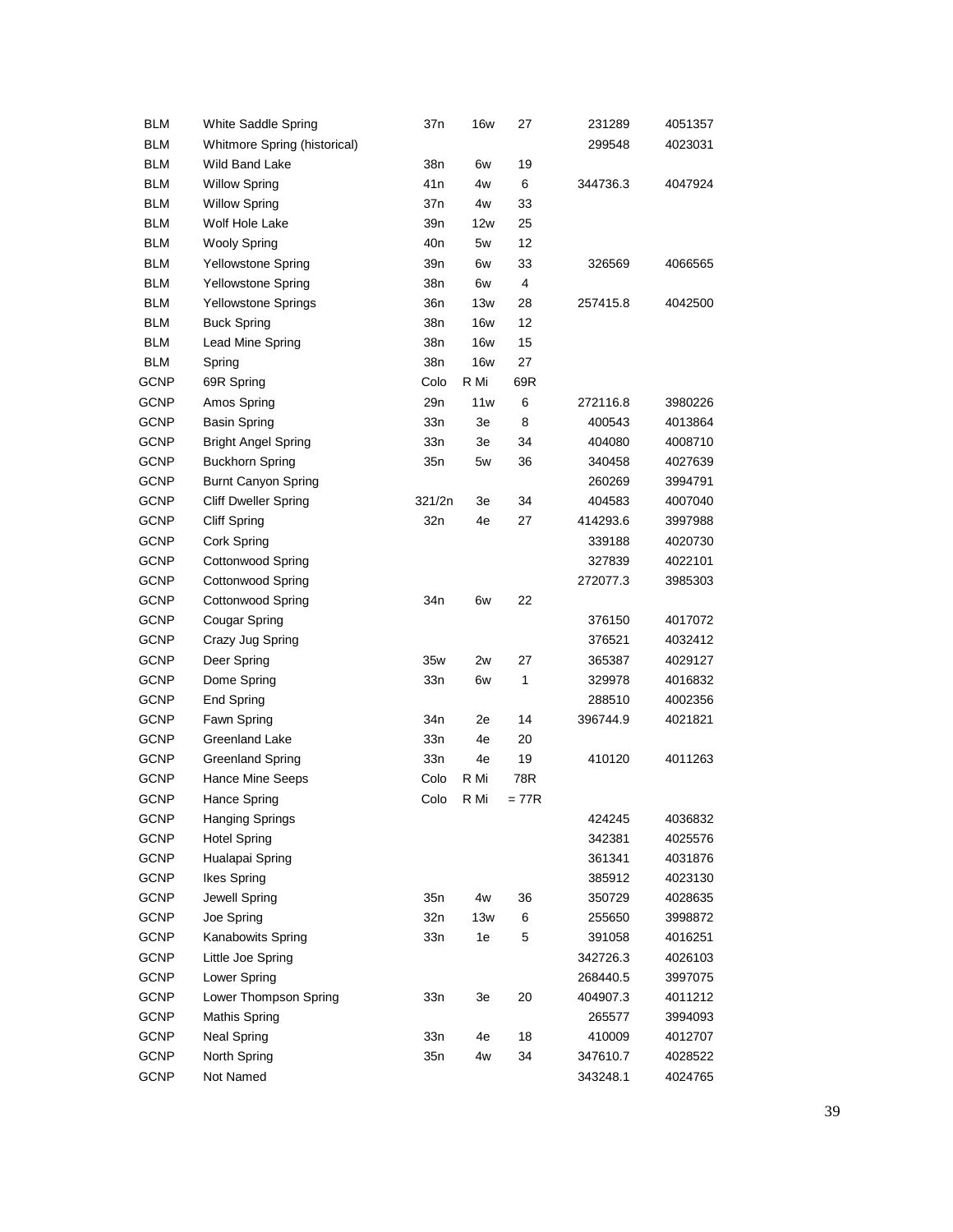| <b>GCNP</b>  | Not Named                    |                 |            |     | 378780.8 | 4021469 |
|--------------|------------------------------|-----------------|------------|-----|----------|---------|
| <b>GCNP</b>  | Not Named                    |                 |            |     | 378986.3 | 4021258 |
| <b>GCNP</b>  | Not Named                    |                 |            |     | 333277.4 | 4018796 |
| <b>GCNP</b>  | Not Named                    |                 |            |     | 315308.5 | 4011656 |
| <b>GCNP</b>  | Not Named                    |                 |            |     | 407121.4 | 4005947 |
| <b>GCNP</b>  | Not Named                    |                 |            |     | 407199.1 | 4005844 |
| <b>GCNP</b>  | Not Named                    |                 |            |     | 252625.9 | 3988985 |
| <b>GCNP</b>  | Not Named                    |                 |            |     | 275112.7 | 3982129 |
| <b>GCNP</b>  | Not Named                    |                 |            |     | 262070.3 | 3980945 |
| <b>GCNP</b>  | Not Named                    |                 |            |     | 262218.6 | 3980611 |
| <b>GCNP</b>  | <b>Outlet Spring</b>         | 33n             | 3e         | 29  | 401015   | 4009576 |
| <b>GCNP</b>  | <b>Powell Spring</b>         | 34n             | 1w         | 13  | 378208   | 4022957 |
| <b>GCNP</b>  | Red Rock Spring              |                 |            |     | 261103   | 3987030 |
| <b>GCNP</b>  | Roaring Springs              | 32 1/2 n        | 3e         | 35  | 407007.6 | 4005991 |
| <b>GCNP</b>  | Robbers Roost Spring         | 33n             | 3e         | 4   | 402305   | 4015370 |
| <b>GCNP</b>  | Saddle Hole Spring           | 33n             | 7w         | 28  | 315342.8 | 4011117 |
| <b>GCNP</b>  | Schmit Spring                | 34n             | 6w         | 10  |          |         |
| <b>GCNP</b>  | Schmutz Spring               |                 |            |     | 327833   | 4025597 |
| <b>GCNP</b>  | <b>Shanley Spring</b>        |                 |            |     | 287245.1 | 3973057 |
| <b>GCNP</b>  | Showerbath Spring            |                 |            |     | 352984   | 4035654 |
| <b>GCNP</b>  | South Big Spring             | 34n             | 2e         | 15  | 386864   | 4019789 |
| <b>GCNP</b>  | South Canyon Spring          | 34              | 3e         | 23  |          |         |
| <b>GCNP</b>  | Spring                       | 34n             | 6w         | 32  |          |         |
| <b>GCNP</b>  | Spring                       | 34n             | 2e         | 19  |          |         |
| <b>GCNP</b>  | Spring                       | 34n             | 1w         | 34  |          |         |
| GCNP         | Spring/Seep                  | 36n             | 4e         | 36  |          |         |
| <b>GCNP</b>  | Suicide Spring               |                 |            |     | 271932   | 3989917 |
| <b>GCNP</b>  | <b>Tapeats Spring</b>        | 35n             | 1w         | 29  | 371829   | 4029806 |
| <b>GCNP</b>  | <b>Thunder Spring</b>        | 35w             | 2w         | 25  | 369289.3 | 4028667 |
| <b>GCNP</b>  | <b>Tincanebitts Spring</b>   | 32 <sub>n</sub> | 13w        | 6   | 256787   | 4000228 |
| <b>GCNP</b>  | <b>Tipover spring</b>        | 34n             | 2e         | 18  | 390276.9 | 4022942 |
| <b>GCNP</b>  | <b>Tule Spring</b>           | 33n             | 6w         | 9   | 326523   | 4016168 |
| <b>GCNP</b>  | <b>Unkar Spring</b>          | Colo            | R Mi       | 72R |          |         |
| GCNP         | <b>Upper Thompson Spring</b> | 33n             | 3e         | 14  | 405223   | 4013013 |
| GCNP         | Vaseys Paradise              | 36n             | 5e         | 28  |          |         |
| <b>GCNP</b>  | Vaughn Springs               | 35n             | 2w         | 16  | 365125.2 | 4032030 |
| <b>GCNP</b>  | West Lake                    | 36n             | 1w         | 15  |          |         |
| GCNP         | <b>Willow Spring</b>         |                 |            |     | 324399.9 | 4018994 |
| GCNP?        | Swamp Lake                   | 34n             | 1e         | 20  |          |         |
| GCNRA        | Ferry Swale Tinajas          |                 |            |     |          |         |
| GCNRA        | Navaho Sandstone Seep        |                 |            |     |          |         |
| GCNRA        | Navaho Sandstone Spring      |                 |            |     |          |         |
| LMNRA        | <b>Burro Canyon Spring</b>   | 32n             | 13w        | 23  |          |         |
| <b>LMNRA</b> | <b>Burro Springs</b>         | 33n             | <b>16w</b> | 9   | 230218   | 4019301 |
| <b>LMNRA</b> | Cane Spring                  |                 |            |     | 298423.4 | 4003194 |
| LMNRA        | Cedar Spring                 |                 |            |     | 290855.3 | 4003742 |
| <b>LMNRA</b> | Chill Heal Spring            |                 |            |     | 231359.6 | 4011946 |
| LMNRA        | Cliff Head Spring            | 33n             | 16w        | 35  |          |         |
| <b>LMNRA</b> | Cottonwood Springs           | 30n             | 12w        | 24  |          |         |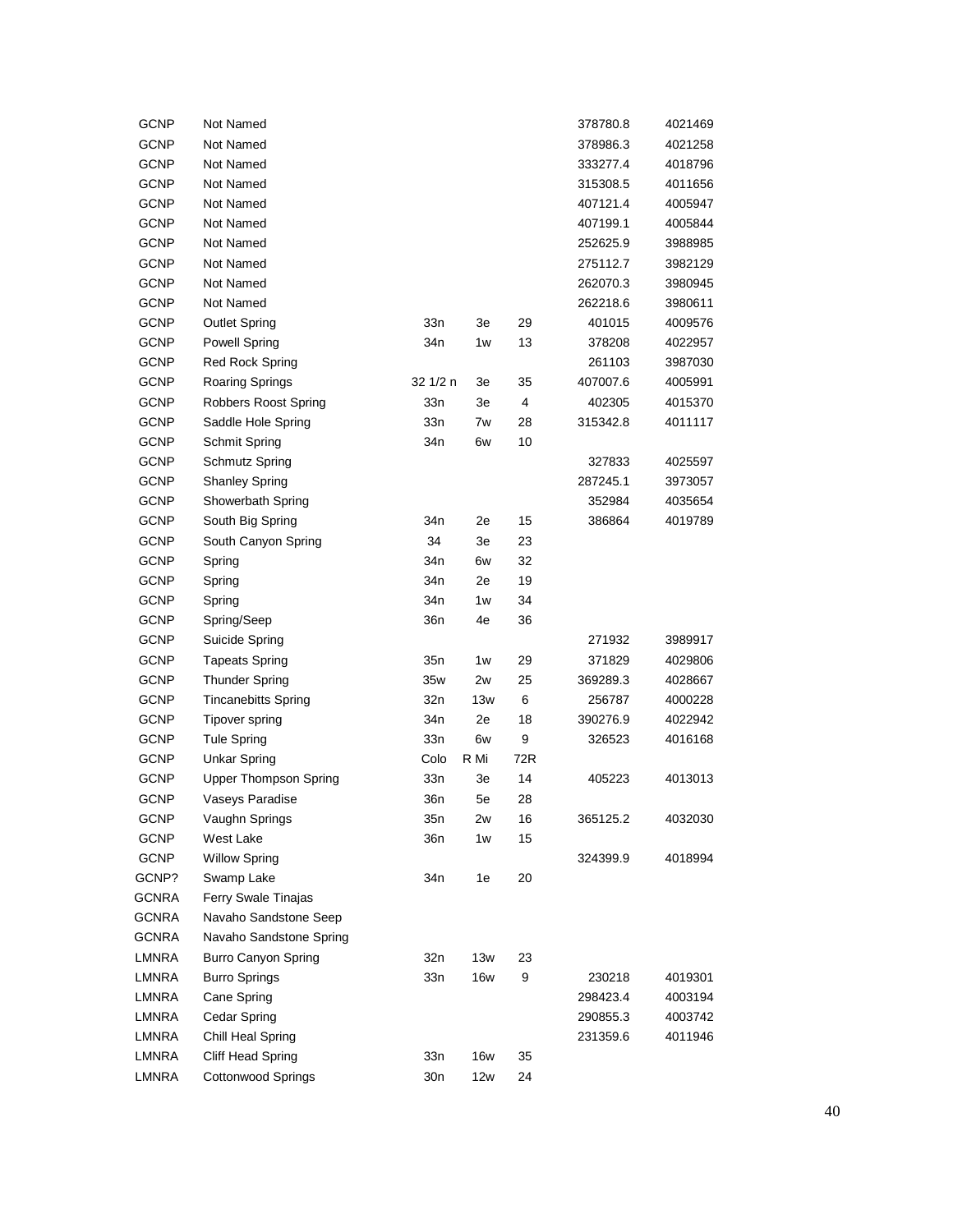| <b>LMNRA</b> | <b>Dripping Spring</b>     |                 |            |        | 285338.5 | 4004284 |          |         |
|--------------|----------------------------|-----------------|------------|--------|----------|---------|----------|---------|
| <b>LMNRA</b> | Frog Spring                |                 |            |        | 292570.9 | 4004717 |          |         |
| <b>LMNRA</b> | George Spring              |                 |            |        | 290344.1 | 4004582 |          |         |
| <b>LMNRA</b> | Georges Spring             |                 |            |        | 290426   | 4004908 |          |         |
| <b>LMNRA</b> | Grand Wash Spring          | 32n             | <b>16w</b> |        |          |         |          |         |
| <b>LMNRA</b> | Green Spring               | 31n             | 11w        | 8      | 277286.3 | 3997031 |          |         |
| <b>LMNRA</b> | Lost Spring                |                 |            |        | 286191   | 4003645 |          |         |
| <b>LMNRA</b> | Lower Spring               | 31n             | 12w        | 10     | 289773.8 | 4002715 |          |         |
| <b>LMNRA</b> | <b>Mathis Spring</b>       | 31n             | 12w        | 19     |          |         |          |         |
| <b>LMNRA</b> | Not Named                  |                 |            |        | 230731.9 | 4012369 |          |         |
| <b>LMNRA</b> | Not Named                  |                 |            |        | 230981.7 | 4012224 |          |         |
| <b>LMNRA</b> | Red Rock Spring            | 30n             | 13w        | 12     |          |         |          |         |
| <b>LMNRA</b> | Shanly spring              | 29n             | 10w        | 27     |          |         |          |         |
| <b>LMNRA</b> | <b>Shults Spring</b>       |                 |            |        | 292995   | 4005823 |          |         |
| <b>LMNRA</b> | Spring                     | 34              | <b>16w</b> | 35     |          |         |          |         |
| <b>LMNRA</b> | Spring                     | 30n             | 11w        | 31     |          |         |          |         |
| <b>LMNRA</b> | Springs                    | 33n             | <b>16w</b> | 2      |          |         |          |         |
| <b>LMNRA</b> | Springs                    | 30n             | 13w        | 35     |          |         |          |         |
| <b>LMNRA</b> | Suide Spring=Suicide?      | 31n             | 12w        | 35     |          |         |          |         |
| <b>LMNRA</b> | Tassi Spring               | 33n             | <b>16w</b> | 13     | 234271   | 4016277 |          |         |
| <b>LMNRA</b> | Twin spring                | 31n             | 12w        | 8      | 266492.9 | 3997230 |          |         |
| <b>NKNFS</b> | Bear Lake                  | 34 <sub>n</sub> | 2e         | 2      |          |         |          |         |
| <b>NKNFS</b> | Bear Spring                | 34 <sub>n</sub> | 2e         | 3      | 394645   | 4025360 |          |         |
| <b>NKNFS</b> | <b>Bee Spring</b>          | 35n             | 1e         | 6      | 381970.2 | 4034486 |          |         |
| <b>NKNFS</b> | <b>Big Springs</b>         |                 |            |        | 379421.6 | 4051413 |          |         |
| <b>NKNFS</b> | <b>Bitter Spring</b>       | 36n             | 2w         | 18     | 361076   | 4043287 |          |         |
| <b>NKNFS</b> | Box Elder Spring           | 36n             | 2w         | 3      | 366448.5 | 4045337 |          |         |
| <b>NKNFS</b> | <b>Burnt Corral Spring</b> |                 |            |        | 341950.4 | 4091208 |          |         |
| <b>NKNFS</b> | <b>Burro Spring</b>        | 39n             | 3e         | 5      | 402486   | 4075015 |          |         |
| <b>NKNFS</b> | Cane Spring                | 37n             | 3e         | 23     | 406566.9 | 4049231 |          |         |
| <b>NKNFS</b> | Castle Lake                | 34 <sub>n</sub> | 1e         | 16     |          |         |          |         |
| <b>NKNFS</b> | Castle Spring              | 37n             | 1e         | 19     | 379997   | 4049593 |          |         |
| <b>NKNFS</b> | Coffee Lake                | 34n             | 2e         | 27     |          |         | 381934.8 | 4034518 |
| <b>NKNFS</b> | Corral Lake                | 37n             | 1e         | 1      |          |         | 379421.6 | 4051413 |
| <b>NKNFS</b> | <b>Cottonwood Spring</b>   | 36n             | 2w         | 7      | 361648   | 4043245 | 361675.4 | 4043204 |
| <b>NKNFS</b> | Cougar Lake                |                 |            |        | 393395.4 | 4037995 | 364194.3 | 4045344 |
| <b>NKNFS</b> | Crane Lake                 | 36n             | 2e         | 11     | 397166.5 | 4043117 | 380699   | 4039929 |
| <b>NKNFS</b> | Crazy Jug Spring           | 35n             | 1w         | 14     | 376450   | 4032368 | 402584.1 | 4074780 |
| <b>NKNFS</b> | <b>Crystal Spring</b>      | 35n             | 3e         | 32     | 401722   | 4027595 | 406471.3 | 4049148 |
| <b>NKNFS</b> | Daves Canyon Spring        |                 |            |        | 351839.6 | 4039558 |          |         |
| <b>NKNFS</b> | Deer Lake                  | 35n             | 2e         | 25     | 398706.8 | 4028924 | 380026   | 4049537 |
| <b>NKNFS</b> | Dog Lake                   | 35n             | 3e         | $20\,$ | 402382.8 | 4031132 |          |         |
| <b>NKNFS</b> | Dry Park Lakes             | 35n             | 2e         | 19     | 389476.2 | 4030941 | 388250.1 | 4053018 |
| <b>NKNFS</b> | East Box Elder Spring      |                 |            |        | 366421.4 | 4045275 |          |         |
| <b>NKNFS</b> | East Lake                  | 37n             | 2e         | 28     |          |         | 393395.4 | 4037995 |
| <b>NKNFS</b> | Forgotten Canyon Spring    |                 |            |        | 359232.3 | 4039521 | 397166.5 | 4043117 |
| <b>NKNFS</b> | Fracas Lake                | 37n             | 1e         | 1      | 389352.3 | 4054414 | 376450   | 4032368 |
| <b>NKNFS</b> | Franks Lake                | 36 <sub>n</sub> | 2e         | 16     | 394047.4 | 4041385 | 401750.8 | 4027544 |
| <b>NKNFS</b> | Glen Lake                  | 37n             | 2e         | 34     |          |         | 351839.6 | 4039558 |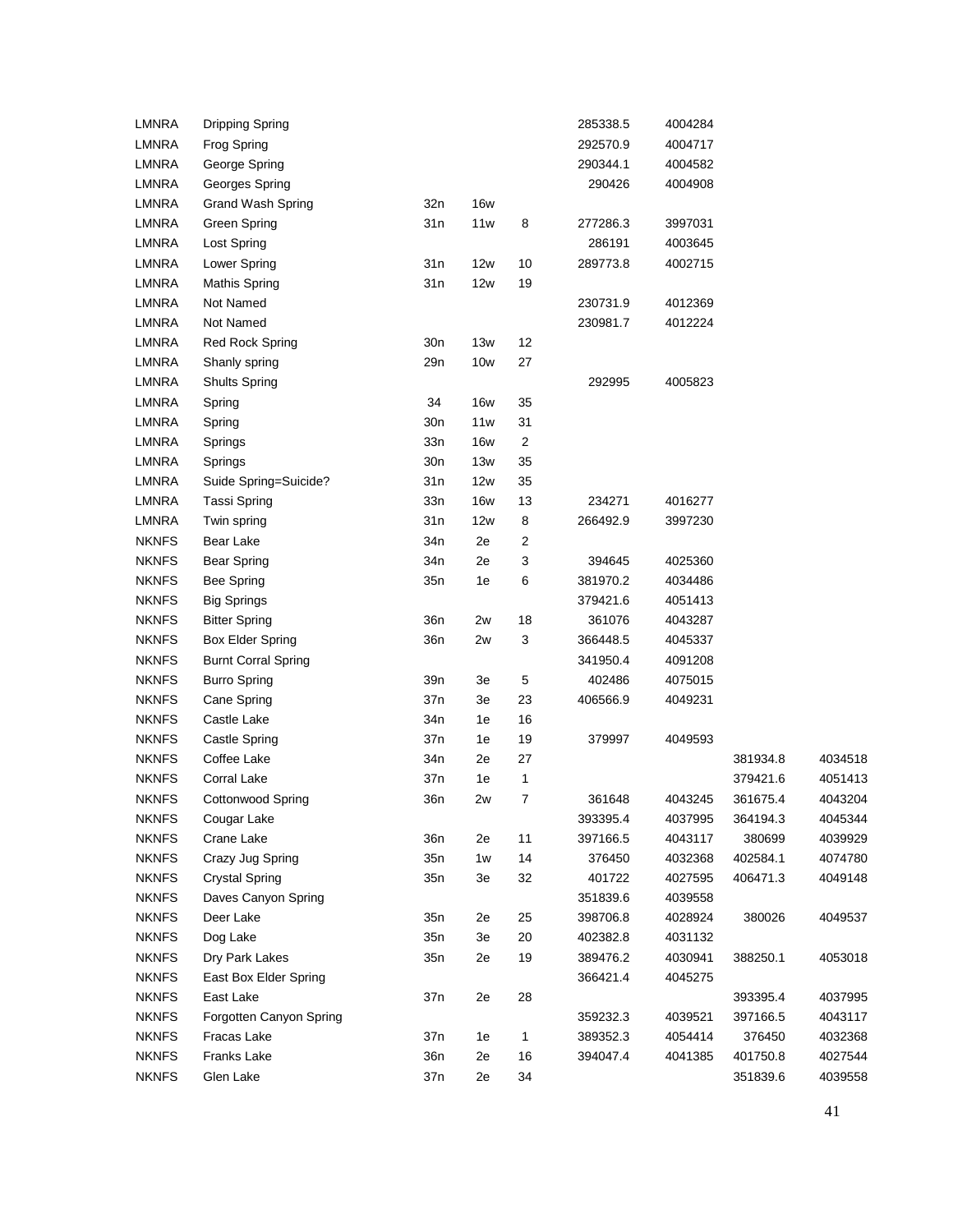| <b>NKNFS</b>                 | Hades Lake                    | 33n             | 3e | 16  |                           |         | 398706.8             | 4028924 |
|------------------------------|-------------------------------|-----------------|----|-----|---------------------------|---------|----------------------|---------|
| <b>NKNFS</b>                 | Hork Spring                   | 38n             | 3w | 24  |                           |         | 402382.8             | 4031132 |
| <b>NKNFS</b>                 | Horse Spring                  |                 |    |     | 359649                    | 4056951 | 389476.2             | 4030941 |
| <b>NKNFS</b>                 | <b>Horse Spring</b>           | 38n             | Зw | 36  | 359692.4                  | 4057005 | 366421.4             | 4045275 |
| <b>NKNFS</b>                 | Ikes Spring                   | 34 <sub>n</sub> | 1e | 15  |                           |         |                      |         |
|                              |                               |                 |    |     | "362051/3620 "4037069/403 |         |                      |         |
| <b>NKNFS</b><br><b>NKNFS</b> | Indian Hollow Spring          |                 |    |     | 39.25                     | 7044.8  | 359232.3             | 4039521 |
|                              | Indian Lake                   |                 |    |     | 398984.1                  | 4027862 | 389352.3<br>394047.4 | 4054414 |
| <b>NKNFS</b>                 | Joes Mud Hole                 | 37n             | 2e | 27  | 391717.3                  | 4048405 |                      | 4041385 |
| <b>NKNFS</b>                 | Jumper Spring                 | 37n             | 2w | 30  |                           |         | 385749.9             | 4068989 |
| <b>NKNFS</b>                 | Jumpup Spring                 |                 |    |     | 361626.8                  | 4049279 |                      |         |
| <b>NKNFS</b>                 | <b>Kwagunt Hollow Spring</b>  |                 |    |     | 361394                    | 4040736 |                      |         |
| <b>NKNFS</b>                 | Lambs Lake                    | 38n             | 1e | 14  |                           |         |                      |         |
| <b>NKNFS</b>                 | Little Pleasant Valley Lake   |                 |    |     | 399060.3                  | 4040489 |                      |         |
| <b>NKNFS</b>                 | Little Slide Spring           |                 |    |     | 360133.7                  | 4057885 | 359649               | 4056951 |
| <b>NKNFS</b>                 | Little Sowats Spring          |                 |    |     | 369488                    | 4043455 |                      |         |
| <b>NKNFS</b>                 | <b>Little Spring</b>          | 37n             | Зw | 3   | 358280.2                  | 4054733 | 362039.3             | 4037045 |
| <b>NKNFS</b>                 | <b>Locust Spring</b>          | 35n             | 1e | 7   | 384803.7                  | 4028875 | 398984.1             | 4027862 |
| <b>NKNFS</b>                 | Lookout Lakes                 | 35n             | 2e | 4,5 | 363036                    | 4042634 | 390126.1             | 4062897 |
| <b>NKNFS</b>                 | Lower Cottonwood Spring       |                 |    |     | 362029.1                  | 4043063 | 391717.3             | 4048405 |
| <b>NKNFS</b>                 | Lower Forgotten Canyon Spring |                 |    |     | 358994.5                  | 4039502 |                      |         |
| <b>NKNFS</b>                 | Lower Jumper Spring           | 36 <sub>n</sub> | Зw | 11  | 358145.3                  | 4044561 | 361628.8             | 4049283 |
| <b>NKNFS</b>                 | Lower Jumpup Spring           |                 |    |     | 357936.3                  | 4043900 | 361394               | 4040736 |
| <b>NKNFS</b>                 | Lower Two Spring              | 34n             | 1e | 9   | 382772                    | 4025268 |                      |         |
| <b>NKNFS</b>                 | Lower Two Spring              |                 |    |     | 382802.9                  | 4025231 | 399060.3             | 4040489 |
| <b>NKNFS</b>                 | Maidenhair Spring             |                 |    |     | 352163.6                  | 4043513 | 360133.7             | 4057885 |
| <b>NKNFS</b>                 | Maidenhair Spring             |                 |    |     | 352163.6                  | 4043513 | 369770.8             | 4043524 |
| <b>NKNFS</b>                 | Mangum Springs                | 37n             | 1e | 6   | 380234.9                  | 4053673 | 358295               | 4054728 |
| <b>NKNFS</b>                 | Mangum Springs                | 37 <sub>n</sub> | 1e | 6   |                           |         | 384720.2             | 4028894 |
| <b>NKNFS</b>                 | Mangum Springs                | 37n             | 1e | 6   |                           |         | 393718.5             | 4036009 |
| <b>NKNFS</b>                 | Mangum Springs                | 37n             | 1e | 6   |                           |         | 362029.1             | 4043063 |
| <b>NKNFS</b>                 | Mangum Springs                | 37n             | 1e | 6   |                           |         | 358994.5             | 4039502 |
| <b>NKNFS</b>                 | Mangum Springs                | 37n             | 1e | 6   |                           |         | 357936.3             | 4043900 |
| <b>NKNFS</b>                 | Middle Cottonwood Spring      |                 |    |     | 362523.9                  | 4042842 |                      |         |
| <b>NKNFS</b>                 | Mile and Half Lake            | 37n             | 2e | 7   | 391034.5                  | 4052889 | 360258.3             | 4057905 |
| <b>NKNFS</b>                 | <b>Moquitch Spring</b>        | 37n             | 1e | 5   | 381483                    | 4054788 | 382802.9             | 4025231 |
| <b>NKNFS</b>                 | Mountain Sheep Spring         | 36n             | Зw | 13  | 359682                    | 4042910 |                      |         |
| <b>NKNFS</b>                 | Mourning Dove Spring          | 37n             | 1w | 12  | 379471                    | 4052929 | 380234.9             | 4053673 |
| <b>NKNFS</b>                 | Mud Lake                      |                 |    |     | 386176.7                  | 4053766 |                      |         |
| <b>NKNFS</b>                 | Murrays Lake                  | 37n             | 2e | 3   | 394970                    | 4054364 |                      |         |
| <b>NKNFS</b>                 | North Canyon Spring           | 35n             | 3e | 33  | 402931.8                  | 4028338 |                      |         |
| <b>NKNFS</b>                 | North Canyon Spring           | 35n             | 3e | 21  |                           |         |                      |         |
| <b>NKNFS</b>                 | North Canyon Spring           | 35n             | 3e | 26  |                           |         |                      |         |
| <b>NKNFS</b>                 | North Canyon Spring           | 35n             | 3e | 32  |                           |         | 352163.6             | 4043513 |
| <b>NKNFS</b>                 | North Canyon Spring           | 35n             | 3e | 33  |                           |         | 362523.9             | 4042842 |
| <b>NKNFS</b>                 | North Canyon Spring           | 35n             | 3e | 33  |                           |         | 391034.5             | 4052889 |
| <b>NKNFS</b>                 | Not Named                     |                 |    |     | 379784.1                  | 4053947 | 381160.7             | 4055015 |
| <b>NKNFS</b>                 | Not Named                     |                 |    |     | 380093.8                  | 4053719 | 359675.9             | 4042927 |
| <b>NKNFS</b>                 | Not Named                     |                 |    |     | 379431.9                  | 4051375 | 379515.7             | 4052971 |
| <b>NKNFS</b>                 | Not Named                     |                 |    |     | 361477.4                  | 4048847 | 386176.7             | 4053766 |
|                              |                               |                 |    |     |                           |         |                      |         |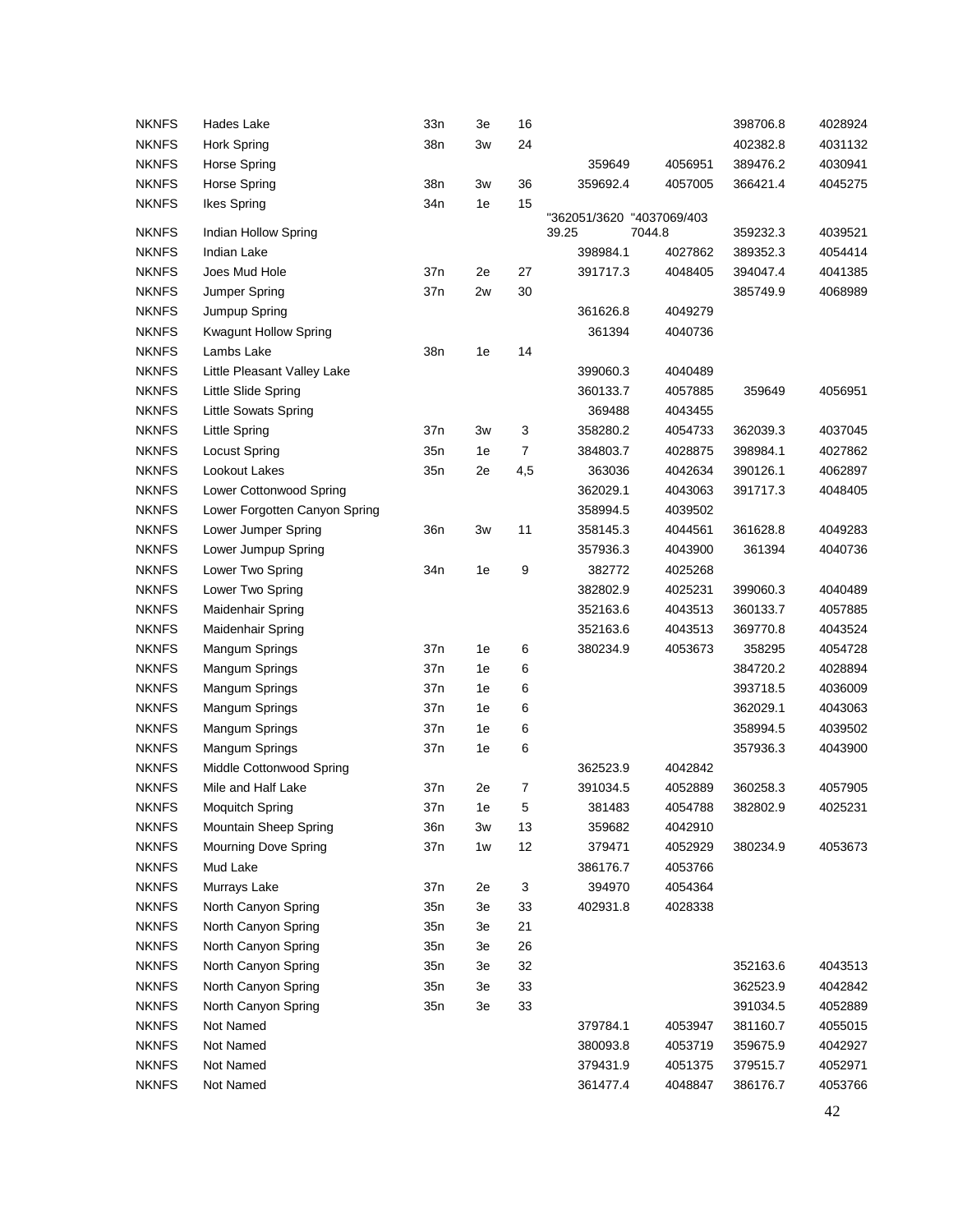| <b>NKNFS</b> | Not Named                      |                 |    |        | 365099.8 | 4045191 | 394970   | 4054364 |
|--------------|--------------------------------|-----------------|----|--------|----------|---------|----------|---------|
| <b>NKNFS</b> | Not Named                      |                 |    |        | 402378   | 4029744 |          |         |
| <b>NKNFS</b> | Not Named                      |                 |    |        | 402916.4 | 4029253 |          |         |
| <b>NKNFS</b> | Not Named                      |                 |    |        | 403208.1 | 4028747 |          |         |
| <b>NKNFS</b> | Not Named                      |                 |    |        | 402716.6 | 4028640 |          |         |
| <b>NKNFS</b> | Not Named                      |                 |    |        | 402800.8 | 4028213 |          |         |
| <b>NKNFS</b> | Oak Spring                     | 38n             | 1e | 19     | 380559   | 4059727 |          |         |
| <b>NKNFS</b> | Oquer Lake                     | 36 <sub>n</sub> | 2e | 19     | 390518   | 4039953 | 380577.8 | 4059718 |
| <b>NKNFS</b> | Oquer Spring                   |                 |    |        | 388812   | 4042785 | 390518   | 4039953 |
| <b>NKNFS</b> | Parissawampits Spring          | 35n             | 1e | 20     | 381972   | 4030394 | 388815.4 | 4042777 |
| <b>NKNFS</b> | Pasture Spring                 | 34 <sub>n</sub> | 1e | 4      | 383627.8 | 4026465 | 381988.9 | 4030393 |
| <b>NKNFS</b> | <b>Pigeon Spring</b>           | 38n             | 2w | 4      | 365207   | 4065070 | 383612.5 | 4026305 |
| <b>NKNFS</b> | Quaking Aspen Spring           | 34 <sub>n</sub> | 1e | 3      | 384977.3 | 4026678 | 365249.4 | 4065133 |
| <b>NKNFS</b> | <b>Red Cliff Spring</b>        |                 |    |        | 364987.3 | 4064396 | 364987.3 | 4064396 |
| <b>NKNFS</b> | <b>Riggs Spring</b>            |                 |    |        | 381275   | 4046868 | 385025.3 | 4026464 |
| <b>NKNFS</b> | Road 214B Lakes North          |                 |    |        | 393625.4 | 4030074 |          |         |
| <b>NKNFS</b> | Road 214B Lakes South          |                 |    |        | 393664.4 | 4030041 | 393625.4 | 4030074 |
| <b>NKNFS</b> | Road Hollow Tank               |                 |    |        | 383774.9 | 4037963 | 393664.4 | 4030041 |
| <b>NKNFS</b> | Rock Canyon Spring             |                 |    |        | 406440   | 4056388 | 383774.9 | 4037963 |
| <b>NKNFS</b> | <b>Rock Spring</b>             |                 |    |        | 359444   | 4060669 | 359571.8 | 4060730 |
| <b>NKNFS</b> | Round Vally Tank               |                 |    |        | 398641.1 | 4040987 | 406437.5 | 4056348 |
| <b>NKNFS</b> | Slide Spring                   |                 |    |        | 360424.9 | 4057871 | 398641.1 | 4040987 |
| <b>NKNFS</b> | Snipe Lake                     | 36n             | 2e | 8      | 391857   | 4043387 | 360425.8 | 4057866 |
| <b>NKNFS</b> | South Big Spring               | 34 <sub>n</sub> | 1e | 25     |          |         | 391857   | 4043387 |
| <b>NKNFS</b> | South Canyon Spring            |                 |    |        | 406955.2 | 4021726 |          |         |
| <b>NKNFS</b> | Sowats Spring                  |                 |    |        | 369794.1 | 4043260 |          |         |
| <b>NKNFS</b> | Spring                         | 36 <sub>n</sub> | 2w | 13     |          |         |          |         |
| <b>NKNFS</b> | Spring                         | 36 <sub>n</sub> | 2w | 13     |          |         |          |         |
| <b>NKNFS</b> | Spring                         | 36 <sub>n</sub> | 2w | 13     |          |         |          |         |
| <b>NKNFS</b> | Spring                         | 38n             | 3w | 25     |          |         |          |         |
| <b>NKNFS</b> | Spring                         | 38n             | 2w | 3      |          |         |          |         |
| <b>NKNFS</b> | Spring                         | 38n             | 2w | 11     |          |         |          |         |
| <b>NKNFS</b> | Squaw Spring                   | 35n             | 1e | 34     | 384760   | 4028326 |          |         |
| <b>NKNFS</b> | <b>Table Rock Spring</b>       |                 |    |        | 369310.6 | 4063652 | 384693.4 | 4028233 |
| <b>NKNFS</b> | Tater Canyon Spring            |                 |    |        | 404112   | 4039217 |          |         |
| <b>NKNFS</b> | <b>Tater Canyon Spring</b>     | 36 <sub>n</sub> | 3e | 27     |          |         | 369287.5 | 4063695 |
| <b>NKNFS</b> | <b>Tater Canyon Spring</b>     | 36 <sub>n</sub> | 3e | 27     |          |         |          |         |
| <b>NKNFS</b> | <b>Three Lakes</b>             | 37n             | 2e | 6      |          |         |          |         |
| <b>NKNFS</b> | <b>Thunder Spring</b>          |                 |    |        | 369218.4 | 4028736 |          |         |
| <b>NKNFS</b> | <b>Tilton Springs</b>          |                 |    |        | 380360   | 4057666 | 390921.8 | 4055175 |
| <b>NKNFS</b> | <b>Timp Spring</b>             | 35n             | 1e | 33     | 383879   | 4027506 | 369218.4 | 4028736 |
| <b>NKNFS</b> | <b>Timp Spring</b>             | 35n             | 1e | 33     |          |         | 380221.8 | 4057685 |
| <b>NKNFS</b> | <b>Titon Spings</b>            | 38 <sub>n</sub> | 1e | $30\,$ |          |         | 383840.8 | 4027533 |
| <b>NKNFS</b> | <b>Titon Spings</b>            | 38n             | 1e | 30     |          |         |          |         |
| <b>NKNFS</b> | <b>Upper Cottonwood Spring</b> |                 |    |        | 363580   | 4042470 |          |         |
| <b>NKNFS</b> | <b>Upper Two Spring</b>        | 34 <sub>n</sub> | 1e | 9      | 383541   | 4025014 |          |         |
| <b>NKNFS</b> | <b>Upper Willow Spring</b>     |                 |    |        | 363705.6 | 4063453 | 363001.2 | 4042655 |
| <b>NKNFS</b> | <b>Upper Willow Springs</b>    |                 |    |        | 365161   | 4062565 | 383544.7 | 4025023 |
| <b>NKNFS</b> | VT Lake                        |                 |    |        | 398988.8 | 4033916 | 363705.6 | 4063453 |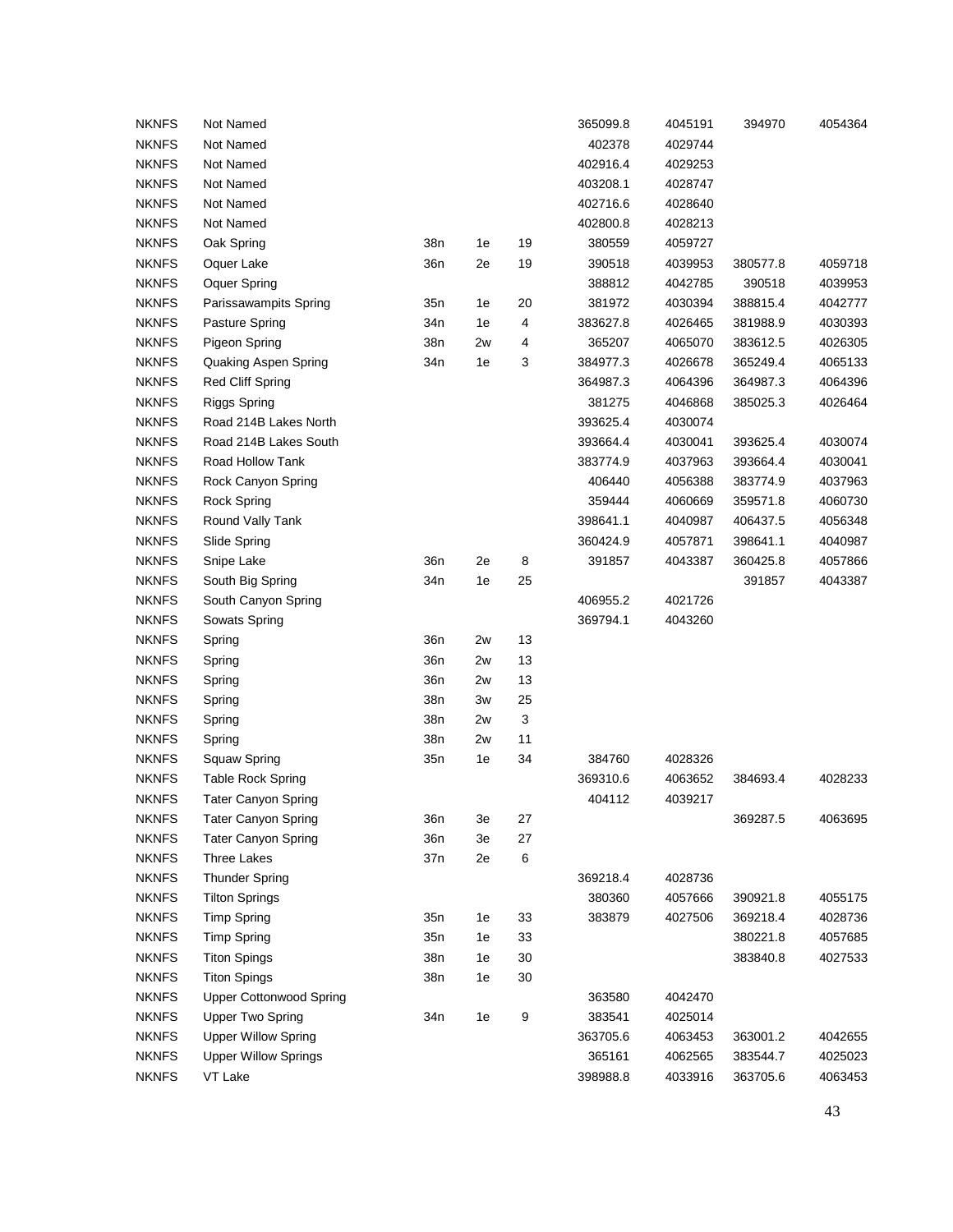| <b>NKNFS</b> | Warm Springs                  | 38n             | 1e  | 17 | 382791.8 | 4061672 | 365161   | 4062565 |
|--------------|-------------------------------|-----------------|-----|----|----------|---------|----------|---------|
| <b>NKNFS</b> | Warm Sprs Lake                | 38n             | 1e  | 15 |          |         | 398988.8 | 4033916 |
| <b>NKNFS</b> | <b>Watts Spring</b>           | 34n             | 1e  | 3  | 385635   | 4026650 | 382850.2 | 4061594 |
| <b>NKNFS</b> | <b>White Spring</b>           | 36 <sub>n</sub> | 2w  | 4  | 363344   | 4045093 |          |         |
| <b>NKNFS</b> | <b>Wildband Spring</b>        |                 |     |    | 365195   | 4064305 | 385626.4 | 4026578 |
| <b>NKNFS</b> | <b>Willow Spring</b>          | 38n             | 2w  | 9  | 363494   | 4063555 | 363398   | 4045034 |
| <b>NKPIR</b> | <b>Auston Spring</b>          | 41 <sub>n</sub> | 3w  | 30 | 352908   | 4087467 | 363423.7 | 4063697 |
| <b>NKPIR</b> | <b>Bull Pasture Spring</b>    |                 |     |    | 339764   | 4088848 |          |         |
| <b>NKPIR</b> | <b>Clear Water Spring</b>     | 39 <sub>n</sub> | 3w  | 15 |          |         |          |         |
| <b>NKPIR</b> | Not Named                     |                 |     |    | 337275.9 | 4088850 |          |         |
| <b>NKPIR</b> | Not Named                     |                 |     |    | 339152.9 | 4087341 |          |         |
| <b>NKPIR</b> | Not Named                     |                 |     |    | 339964.9 | 4086477 |          |         |
| <b>NKPIR</b> | Not Named                     |                 |     |    | 346624.6 | 4084885 |          |         |
| <b>NKPIR</b> | Not Named                     |                 |     |    | 351927.9 | 4078993 |          |         |
| <b>NKPIR</b> | Pine Spring                   | 41 <sub>n</sub> | 3w  | 17 | 352934   | 4091540 |          |         |
| <b>NKPIR</b> | Point Spring                  | 41 <sub>n</sub> | 4w  | 28 | 346544   | 4087369 |          |         |
| <b>NKPIR</b> | <b>Quick Water Spring</b>     | 40 <sub>n</sub> | 3w  | 14 | 359112.3 | 4080487 |          |         |
| <b>NKPIR</b> | Red Cliff Spring              |                 |     |    | 349742   | 4094337 |          |         |
| <b>NKPIR</b> | <b>Riggs Spring</b>           |                 |     |    | 355309   | 4090289 |          |         |
| <b>NKPIR</b> | Sand Spring                   | 40 <sub>n</sub> | 3w  | 6  | 351888   | 4084122 |          |         |
| <b>NKPIR</b> | Sixmile Spring                | 41 <sub>n</sub> | 3w  | 12 | 359786   | 4091701 |          |         |
| <b>NKPIR</b> | Spring                        | 40 <sub>n</sub> | 4w  | 4  |          |         |          |         |
| <b>NKPIR</b> | Spring                        | 40 <sub>n</sub> | 4w  | 5  |          |         |          |         |
| <b>NKPIR</b> | Spring                        | 40 <sub>n</sub> | 3w  | 32 |          |         |          |         |
| <b>NKPIR</b> | Two Mile Spring               | 40 <sub>n</sub> | 3w  | 19 |          |         |          |         |
| <b>NKPIR</b> | <b>Upper Moccasin Springs</b> |                 |     |    | 339448.1 | 4086830 |          |         |
| <b>NKPIR</b> | <b>Willow Spring</b>          |                 |     |    | 343313.5 | 4093939 |          |         |
| <b>NKPIR</b> | <b>Wolf Spring</b>            | 41 <sub>n</sub> | 3w  | 5  | 354453   | 4093888 |          |         |
| <b>NKPIR</b> | <b>Wooley Spring</b>          |                 |     |    | 341418   | 4082924 |          |         |
| Private      | <b>Emmett Spring</b>          |                 |     |    | 421876   | 4062978 |          |         |
| Private      | Jacob Lake                    | 38n             | 2e  | 7  |          |         | 390126.1 | 4062897 |
| Private      | Not Named                     |                 |     |    | 313214.2 | 4096669 |          |         |
| Private      | Not Named                     |                 |     |    | 240918.6 | 4087770 |          |         |
| Private      | Not Named                     |                 |     |    | 240154.8 | 4087153 |          |         |
| Private      | Not Named                     |                 |     |    | 240204.6 | 4087037 |          |         |
| Private      | Not Named                     |                 |     |    | 405886.3 | 4075618 |          |         |
| Private      | Not Named                     |                 |     |    | 405959.6 | 4073755 |          |         |
| Private      | Not Named                     |                 |     |    | 406706.1 | 4072339 |          |         |
| Private      | Not Named                     |                 |     |    | 406818.8 | 4071497 |          |         |
| Private      | Not Named                     |                 |     |    | 326610   | 4066266 |          |         |
| Private      | Not Named                     |                 |     |    | 419888.5 | 4064935 |          |         |
| Private      | Not Named                     |                 |     |    | 421011.1 | 4063845 |          |         |
| Private      | Not Named                     |                 |     |    | 234772.6 | 4033986 |          |         |
| Private      | Not Named                     |                 |     |    | 231932.8 | 4020895 |          |         |
| Private      | Onemile Spring                |                 |     |    | 405468   | 4073561 |          |         |
| Private      | Pakoon Springs                |                 |     |    | 234963.8 | 4033840 |          |         |
| Private      | Pakoon Springs                | 35 <sub>n</sub> | 15w | 19 |          |         |          |         |
| Private      | Pakoon Springs                | 35n             | 15w | 19 |          |         |          |         |
| Private      | Pakoon Springs                | 35n             | 15w | 19 |          |         |          |         |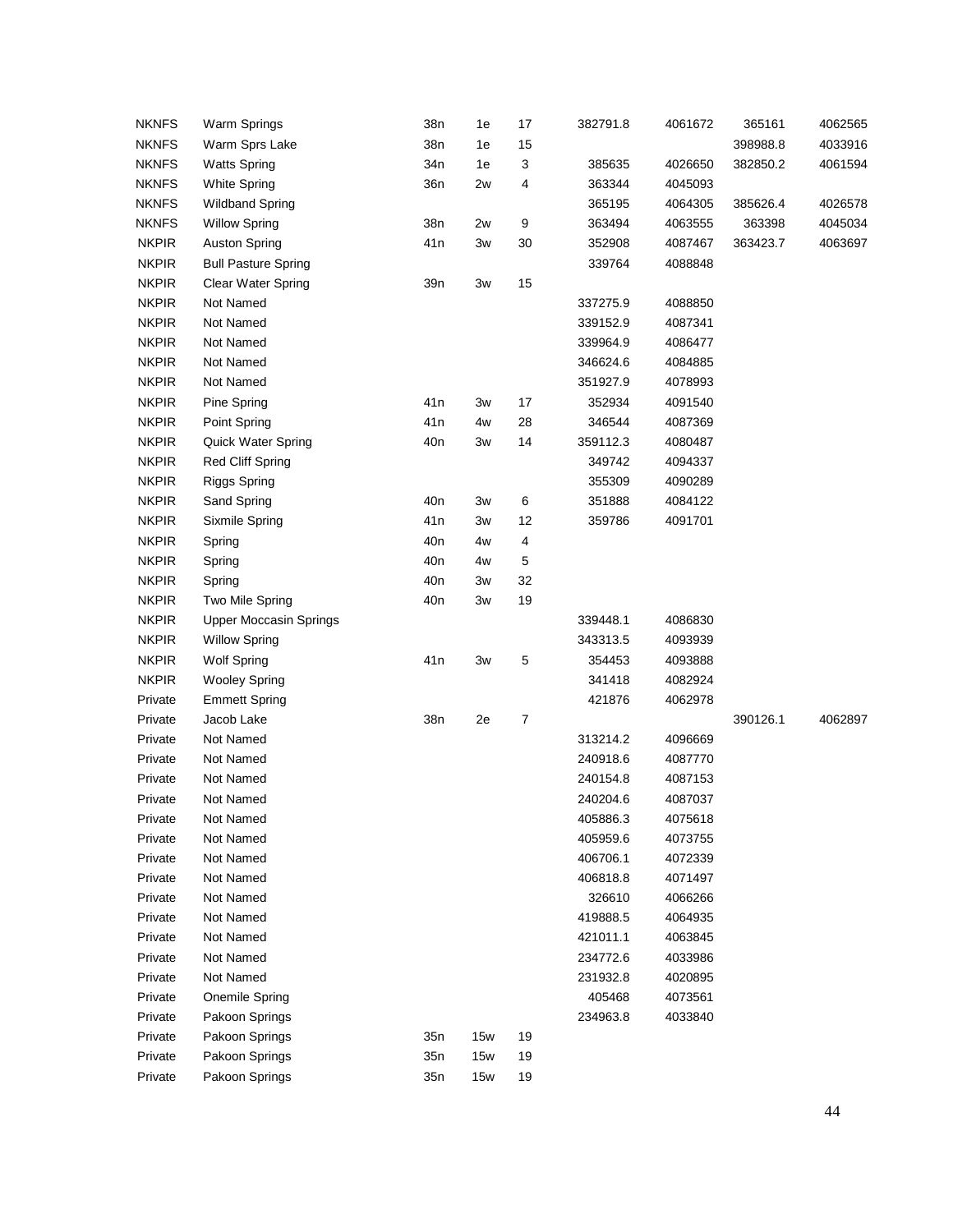| Private     | Seven Springs       |     |     |    | 231815.4 | 4020879 |
|-------------|---------------------|-----|-----|----|----------|---------|
| Private     | Wolf Hole Spring    | 39n | 12w | 22 | 268603   | 4072101 |
| <b>PSNM</b> | Pipe Spring-East    | 40N | 4W  | 17 |          |         |
| <b>PSNM</b> | Pipe Spring-West    | 40N | 4W  | 17 |          |         |
| State       | Lost Spring         |     |     |    | 316995.8 | 4090965 |
| State       | Lower Hidden Spring |     |     |    | 264024.8 | 4039437 |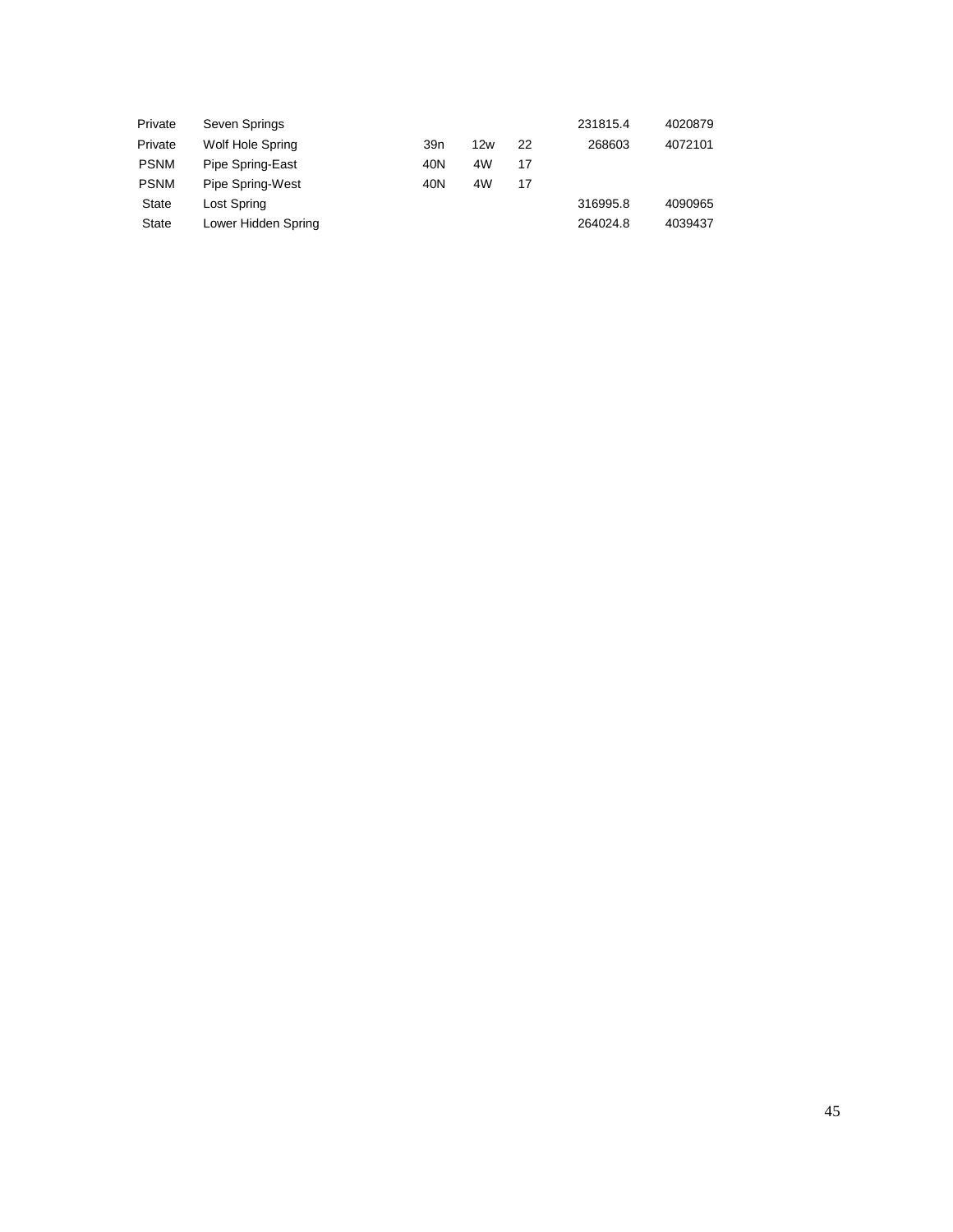|                  |                   |             |                |      |             |                     |           |        | <b>SOLAR</b><br><b>RADIATION</b> |                |       |
|------------------|-------------------|-------------|----------------|------|-------------|---------------------|-----------|--------|----------------------------------|----------------|-------|
| <b>SPRING</b>    | <b>SITE ID</b>    | <b>DATE</b> | <b>GEOLOGY</b> | pH   | <b>COND</b> | TEMP <sup>°</sup> C | <b>DO</b> | Q(L/s) | %SUMMER  %WINTER                 |                | %YEAR |
| <b>Buckfarm</b>  | <b>GRCA 01-98</b> | 10/5/98     | ML             | 7.5  | 476         | 14                  | 8.9       | 0.01   | 26.8                             | 0.5            | 13.7  |
| Berts            | <b>GRCA 02-98</b> | 11/5/98     | ML             | 7.91 | 453         | 13.5                | 9.6       | 0.05   | 61.7                             | $\overline{0}$ | 30.8  |
| Saddle           | <b>GRCA 03-98</b> | 11/5/98     | ML             | 7.7  | 503         | 15                  | 8.4       | 0.01   | 28.8                             | 14.5           | 21.7  |
| Keyhole          | <b>GRCA 04-98</b> | 11/5/98     | ML             | 8.5  | 457         | 14                  | 9.3       | 0.06   | 50.2                             | 4.3            | 27.3  |
| Nankoweap        | <b>GRCA 05-98</b> | 12/5/98     | <b>PCAM</b>    | 8.3  | 705         | 17                  | 8.9       | 6.35   | 86.5                             | 88             | 87.3  |
| Hance            | <b>GRCA 06-98</b> | 13/05/1998  | <b>PCAM</b>    | 8.32 | 911         | 18.8                | 8.3       | 0.09   | 59.2                             | 84.3           | 71.8  |
| Lower Deer Cr.   | <b>GRCA 09-98</b> | 16/05/1998  | ML             | M    | M           | 17.8                | M         | M      | 93.5                             | 68.7           | 81.1  |
| <b>RM142R</b>    | <b>GRCA 10-98</b> | 16/05/1998  | ML             | M    | M           | M                   | M         | M      | 90.7                             | 27.5           | 59.1  |
| <b>RM148R</b>    | <b>GRCA 11-98</b> | 17/05/1998  | ML             | 7.82 | 1353        | 20.5                | M         | 0.43   | 64                               | 40.3           | 52.2  |
| Ledges           | <b>GRCA 13-98</b> | 17/05/1998  | ML             | 8.11 | 2020        | 20                  | M         | 0.19   | 67.2                             | 47.5           | 57.3  |
| Slimy Tick       | <b>GRCA 14-98</b> | 17/05/1998  | ML             | 8.3  | 2650        | 15                  | M         | 7.08   | 61.3                             | 38.3           | 49.8  |
| Fern Glen        | <b>GRCA 15-98</b> | 19/05/1998  | ML             | 8.14 | 2010        | 14.5                | M         | 0.01   | 6                                | $\theta$       | 3     |
| Cove             | <b>GRCA 17-98</b> | 19/05/1998  | ML             | 8.43 | 2790        | 17                  | M         | 0.09   | 41.7                             | 24             | 32.8  |
| <b>RM213R</b>    | <b>GRCA 18-98</b> | 21/05/1998  | <b>BAS</b>     | 9.22 | 586         | 18.5                | M         | 0.01   | 75.8                             | 62.5           | 69.2  |
| Vasey's Paradise | M                 | 10/5/98     | RW             | M    | M           | M                   | M         | M      | М                                | M              | М     |
| Lower Kanab Cr.  | M                 | 16/05/1998  | ML             | M    | М           | M                   | M         | М      | M                                | M              | M     |

Appendix 2: Water chemistry data from 10 springs along the north and east sides of the Colorado River in Grand Canyon National Park in 1998 (data courtesy of John Spence, NPS-GCNRA).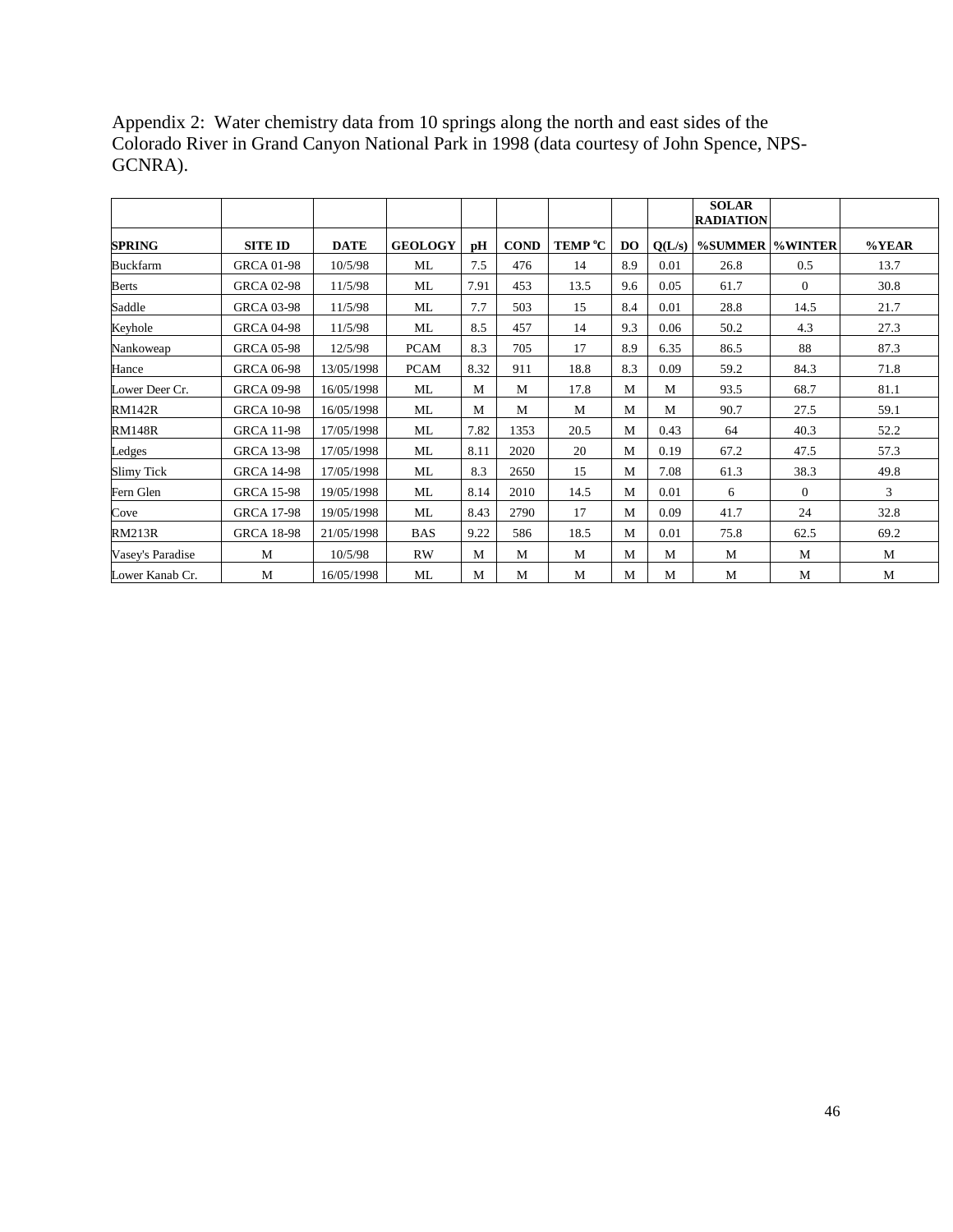## **APPENDIX 3:** PRIORITY RANKING DEFINITIONS Arizona Game and Fish Department (AGFD) Heritage Data Management System (HDMS)

Global Rank: priority ranking (1 to 5) based on the number of occurrences throughout the entire range of the element.

 G1 Very Rare: 1 to 5 occurrences or very few individuals or acres. G<sub>2</sub> Rare: 6 to 20 occurrences or few individuals or acres. G3 Uncommon or Restricted: 21 to 100 occurrences, rather rare throughout a fairly wide range, or fairly common in a rather restricted range. G4 Apparently Secure: more than 100 occurrences, though it could be quite rare in some parts of its range. G5 Demonstrably Secure: more than 100 occurrences. GH Historic: presumed extinct in the wild though the possibility remains that it could be rediscovered; and/or the element exists in captive populations. GU Unrankable. Also used at the subspecies level as G#TU. GX Extinct: little or no possibility of ever being rediscovered anywhere within its range. C Captive or Cultivated: presently extant globally only in captivity or cultivation. (Used in conjunction with a GRank, i.e. GXC, GHC.) NE National Exotic: exotic to the United States of America. (Used in conjunction with a G#.) G#Q Taxonomic Question: taxonomic status is questionable; numeric rank may change with taxonomy. Q Taxonomically Invalid: taxon has been reassigned to another name; this is usually a Category 3B taxon under the Endangered Species Act. (Not used in conjunction with a GRank, i.e. stands alone.) SYN Indicates synonym of currently recognized scientific name. (Not used in conjunction with a GRank, i.e. stands alone.) G#T# Subspecies: numeric designations based on same criteria as those for global ranks.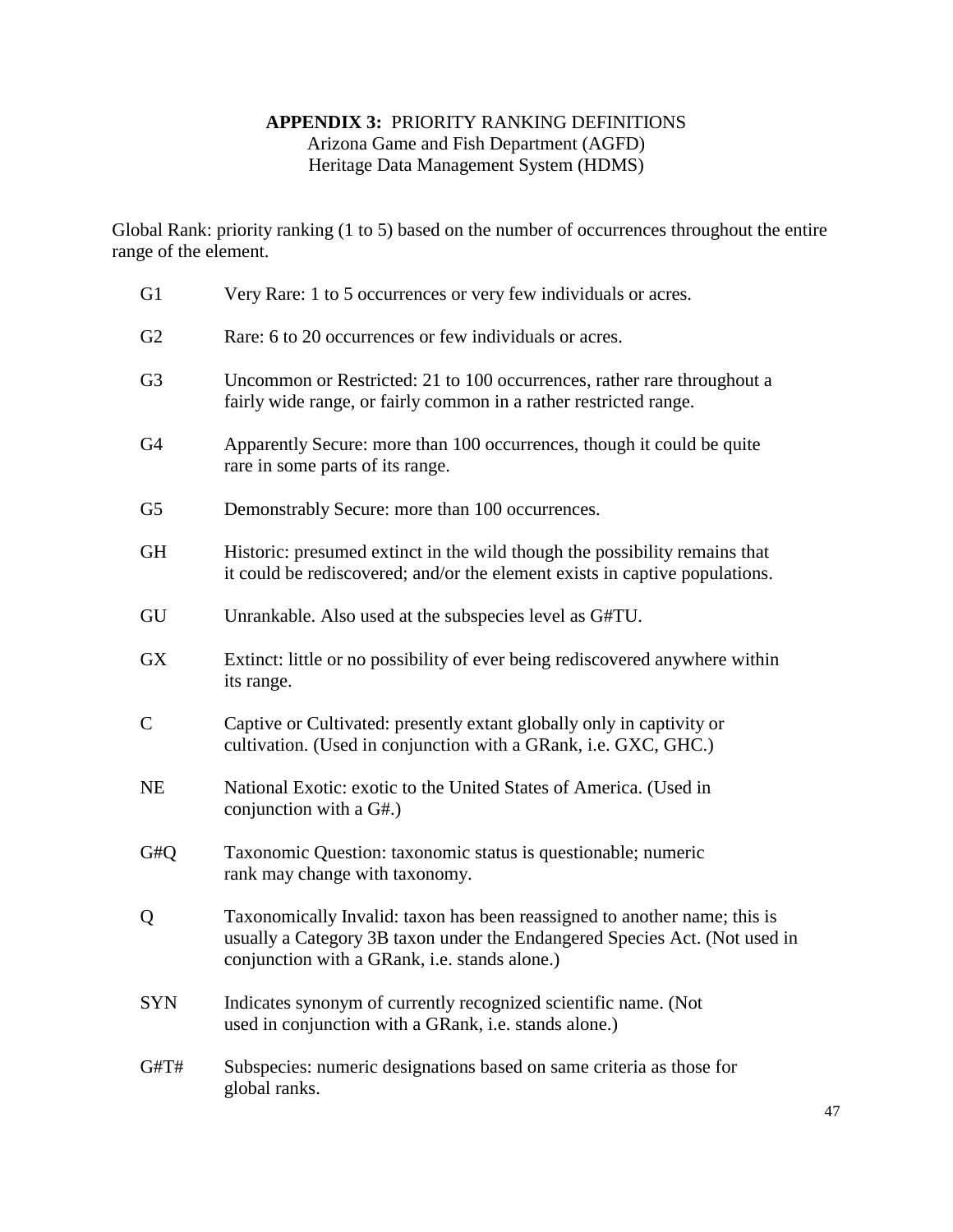G#? Uncertain: insufficient information to give a definitive ranking. Confidence of numeric rank is plus or minus one rank.

SRank State Rank: priority ranking (1 to 5) based on the number of occurrences of an element within a State.

| S <sub>1</sub> | Very Rare: 1 to 5 occurrences in the State or very few individuals or acres<br>within the state.                                                                                                                                |
|----------------|---------------------------------------------------------------------------------------------------------------------------------------------------------------------------------------------------------------------------------|
| S <sub>2</sub> | Rare: 6 to 20 occurrences in the State or few individuals or acres within<br>the state.                                                                                                                                         |
| S <sub>3</sub> | Uncommon or Restricted: 21 to 50 occurrences in the State, either rather<br>rare throughout a fairly wide range, or fair common in a rather restricted<br>range within the State.                                               |
| S3S4           | Fairly Common: 51 to 100 occurrences and found over a rather wide range<br>within the State.                                                                                                                                    |
| <b>S4</b>      | Apparently Secure: more than 100 occurrences within the State, though it<br>could be quite rare in some parts of the State.                                                                                                     |
| S <sub>5</sub> | Demonstrably Secure: more than 100 occurrences within the State.                                                                                                                                                                |
| <b>SA</b>      | State Accidental: not expected to be found in the State on a predictable<br>basis.                                                                                                                                              |
| <b>SB</b>      | State Breeding: populations which breed and tend to be present in the state<br>year round; generally used in conjunction with SN Rank when taxon has<br>both migratory (non-breeding) and non-migratory (breeding) populations. |
| <b>SC</b>      | State Captive or Cultivated: presently extant in the state only in captivity<br>or cultivation.                                                                                                                                 |
| <b>SE</b>      | State Exotic: may be native elsewhere in the United States, but is an<br>established exotic within the State; numeric designations as for state rank.                                                                           |
| <b>SEH</b>     | State Exotic Historic: exotic within the state and not verified within the<br>past 20 years.                                                                                                                                    |
| <b>SER</b>     | State Exotic Reported: reported from the State, but without persuasive<br>evidence to either accept or reject the report; if it does occur in the State it<br>is an established exotic.                                         |